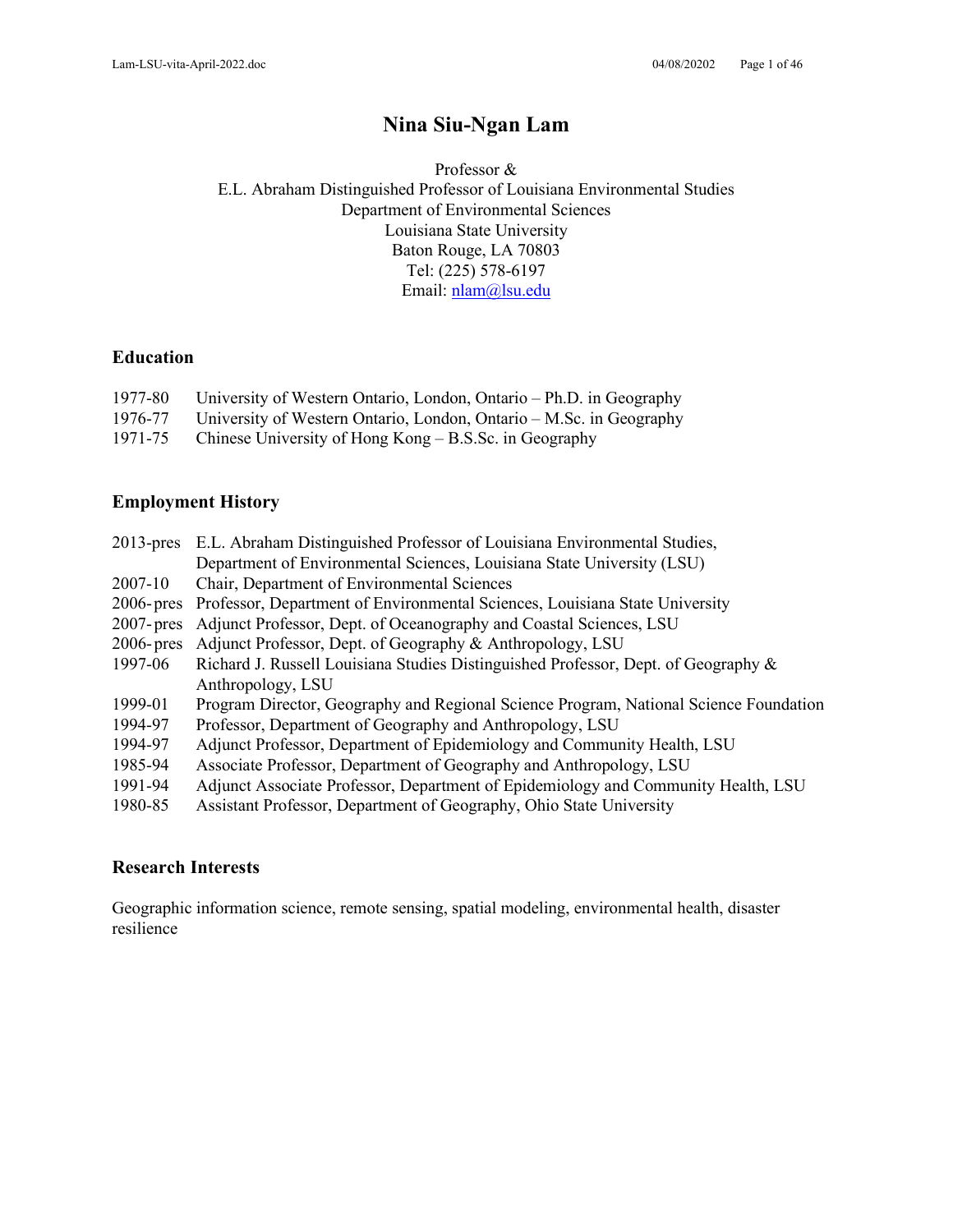## **1.1 History of Assignments**

50% teaching, 50% research, 9-month appointment

## **1.2 Teaching**

## **1.2.1 Documentation of Teaching Activities**

### **Courses Taught At LSU-Environmental Sciences (since Fall 2006):**

ENVS 4149 – Design of Environmental Management Systems ENVS 7050 – Spatial Modeling of Environmental Data ENVS 7700 – Integrated Environmental Issues ENVS 7900 – Special Problems in Environmental Sciences ENVS 7975 – Integrated Environmental Issues (replaced with ENVS 7700) ENVS 8000, ENVS 9000, GEOG 8000, GEOG 9000

## **Courses Taught At LSU-Geography (Fall 1985-Spring 2006):**

Teaching load – two courses per semester

- GEOG 4045 Environmental Remote Sensing
- GEOG 4047 Geographic Information Systems
- GEOG 4049 Advanced Computer Cartography
- GEOG 7935 Quantitative Methods for Geographical Analysis
- GEOG 7973 Advanced GIS Seminar

GEOG 8000, GEOG 9000

### **Graduate Student Advising:**

Theses and Dissertations Directed as Major Professor & Immediate Student Placement PhD (20):

- Volodymyr Mihunov. 2018. Dynamics of the community resilience to drought Hazard in the south-central United States (Postdoc, LSU)
- Cai, Heng. 2017. Assessing and modeling community resilience to coastal hazards using a Bayesian network. (Postdoc, LSU; currently Texas A&M teaching assistant professor)
- Zou, Lei. 2017. Mining social media data for improved understanding of disaster resilience. (Postdoc, LSU, currently Texas A&M tenure-track assistant professor)
- Li, Kenan. 2015. A spatial dynamic model of population changes in a vulnerable coastal environment. (Postdoc, University of Southern California, Keck School of Medicine; currently Research Scientist, USC).
- Kulkarni, Amit. 2012. An object-based image analysis approach for detecting urban impervious surfaces (GIS company in Dallas)
- Arenas, Helbert. 2011. An Agent-based simulation model for business reopenings in New Orleans Post Hurricane Katrina (post-doc in France)
- Liang, Wei. 2009. *An integrated agent-based microsimulation model for hurricane evacuation in New Orleans*. (USGS Wetlands Research Center through ASci Corporation, Lafayette, LA)
- Ju, Wenxu. 2008. *A genetic Bayesian approach for texture-aided urban land-use/land-cover classification*. (ESRI, Redlands, CA)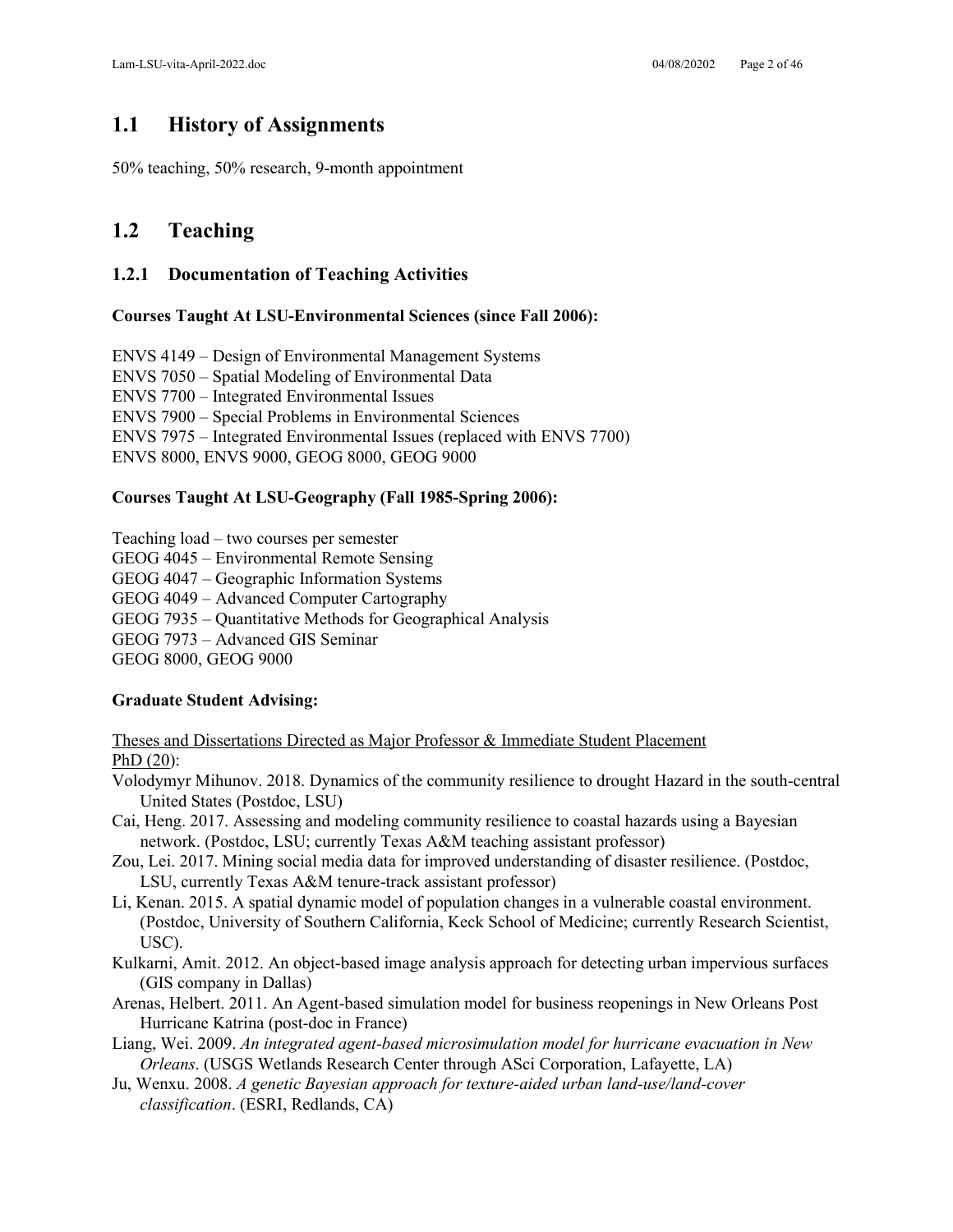- Wang, Fei. 2007. Land-cover and land-use study using genetic algorithms, petri nets, and cellular automata. (Tenure-track assistant professor, Louisiana Tech University, Ruston)
- Vinnakota, Srinivas. 2006. *Socioeconomic characteristics of cancer mortality in the United States of America: A spatial data mining approach*. (ESRI, Redlands, CA)
- Zhou, Guiyun. 2006. *Detecting the socioeconomic conditions of urban neighborhoods through wavelet analysis of remotely sensed imagery*. (Post-doc, Cal. State LA; currently professor, University of Electronic Science and Technology of China in Chengdu, Sichuan, China)
- Xiao, Ke. 2003. *Fractal compression and analysis of remotely sensed imagery*. (LSU Medical Center)
- Zhao, Wei. 2001. *Multiscale analysis for characterization of remotely sensed images*. (ESRI, Redlands, CA)
- Myint, Soe Win. 2001. *Wavelet analysis and classification of urban environment using high-resolution multispectral image data*. (Tenure-track asst. professor, U Oklahoma; now Professor at Arizona State U)
- Ozdenerol, Esra. 2000. *A spatial inquiry of infant low birth weight and cancer mortality in East Baton Rouge Parish, Louisiana*. (Tenure-track asst. professor, now Professor at U. Memphis)
- Bark, Mihye. 2000. *Cancer mortality and environment in Louisiana: A geographical inquiry*. (Louisiana Department of Economic Development)
- Read, Jane. 1999. *Land-cover change detection for the tropics using remote sensing and geographic information systems*. (Tenure-track asst. Professor, now associate professor, Syracuse U)
- Cherukuri, Rajabhushanam. 1997. *Land/water interface delineation using neural networks*. (NASA contractors, MD)
- Weigel, Stephanie. 1996. *Scale, resolution and resampling: Representation and analysis of remotely sensed landscapes across scale in geographic information systems*. (Post-doc, Colorado State U)
- Cao, Changyong. 1994. *Detecting the scale and resolution effects in remote sensing and GIS*. (Naval office, Washington DC)

M.S. Environmental Sciences (11):

Wang, Kejin. 2019. *Twitter use in Hurricane Isaac and its implications to disaster resilience*.

- Cheng, Weijia. 2016. *Effects of landscape fragmentation on land loss*.
- Li, Chi. 2013. *Community resilience to coastal hazards: An analysis of two geographical scales in Louisiana.*
- Mata, Lillian. 2013. *An analysis of the prevalence of the West Nile Virus in relation to health resilience along the Gulf of Mexico*.
- Tran, Quang. 2011. *Estimating greenhouse gas emissions in Louisiana at the parish scale*.
- LaRock, Danielle. 2011. *Temporal Changes in Quality of Life and Environment in New Orleans after Hurricane Katrina.*
- Li, Kenan. 2011. *Temporal changes of coastal community resilience in the Gulf of Mexico region*.
- Smith, Rebekah. 2010. *Historic Sediment Accretion Rates in a Louisiana Coastal Marsh and Implications for Sustainability.* (Co-chair with Dr. Jaye Cable).
- Perera, Priyan. 2009. *An environmental justice assessment of the Mississippi River industrial corridor in Louisiana*. 2009. (non-thesis research paper only)
- Baker, Ariele. 2009. *Creating an empirically derived community resilience index of the Gulf of Mexico region.*
- Tyrna, Abby. 2008. *Wetland mitigation banks and the no-net-loss requirement: an evaluation of the Section 404 Permit program in southeast Louisiana*.

### M.S. Geography (15):

Qin, Xiaojun. 2009. *A social vulnerability-based genetic algorithm to locate/allocate transit bus stops for disaster evacuation in New Orleans, Louisiana*.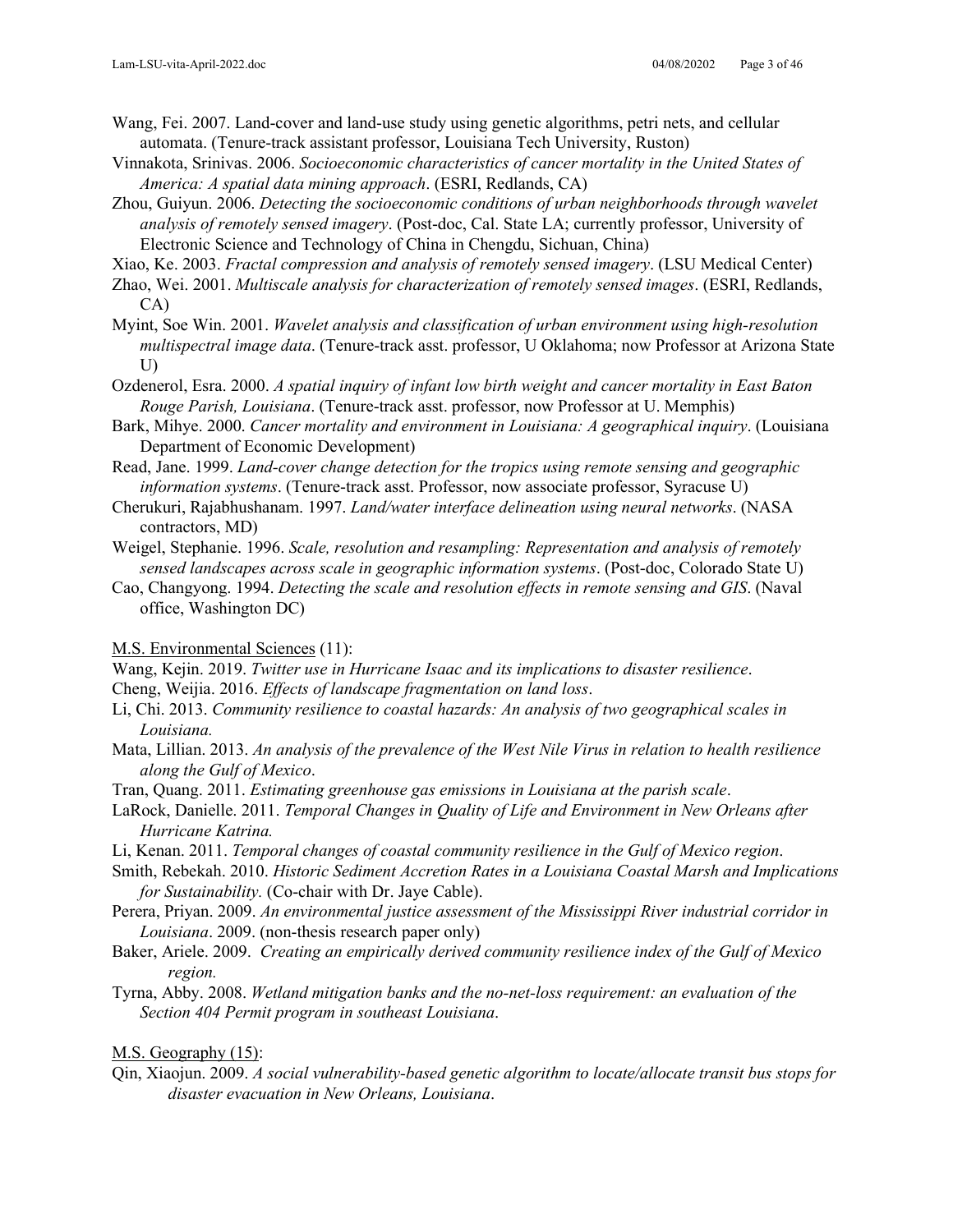Challuri, Sainath. 2006. *An analysis of public transit accessibility using the distance constrained Pmedian problem approach: Bus stop consolidation for the Capital Area Transit System of East Baton Rouge Parish, Louisiana*.

Kulkarni, Amit. 2004. *Evaluation of the impacts of Hurricane Hugo on the land cover of Francis Marion National Forest, South Carolina using remote sensing*.

DeWeese, Georgina. 2001. *Bottomland forest reconstruction and classification using General Land Office Surveys, remote sensing, and geographic information systems*.

Feng, WeiWen. 1998. *Predicting the spread of AIDS using artificial neural networks*.

Nicholas, Dennis. 1998. *Measuring development in the Lower Mississippi Delta: an integrated environmental approach*.

Hou, Ren-Rong. 1998. *A local-level approach in detecting scale effects on landscape indices*.

- Hupp, Robert. 1997. *Hazards analysis of extremely hazardous substance transport in Northwest Louisiana*.
- Duvic, Lisa. 1996. *Evaluation of location-allocation analysis and GIS for site selection of potential Louisiana state parks*.

Dia, Ibrahima. 1996. *Assessing agricultural suitability of Senegalese landscape using GIS*.

- Cherukuri, Rajabhushanam. 1994. *Evaluation of methods for the delineation of land/water conditions using AVHRR imagery*.
- Campanella, Richard. 1993. *Mapping and measuring the cloud forests of Honduras for effective delimitation as natural reserves*.
- Graham, Keith. 1987. *Conversion of the Louisiana Railroad Safety Information System to a geographic information system using the Intergraph computer system*.
- Kuchar, Victor. 1984. *Line generalization: A comparison of three methods*. (at OSU)

Jiang, Ruo-Shan. 1984. *An evaluation of three curve generation methods*. (at OSU)

Master of Engineering Sciences (As Co-chair) (3):

Eragani, Anuradha 2003; Kambalapally, Swathi 2002; Sagari, Vijay 2002

Master of Natural Sciences MNS (2): Hampton Peele; Xiaoyun Kan 2004

- I am presently serving as the major professor for two Ph.D. students (Rachel Correll, Kejin Wang) and three MS students (Robert Allison, Jamie Dismukes, Madeline Prosser) in Environmental Sciences.
- I have served as the major advisor for 9 postdoctoral research associates. In reverse chronological order they are: Volodymyr Mihunov, Zheye Wang, Heng Cai, Lei Zou, Yi Qiang, Kenan Li, Fei Wang, Amit Kulkarni, Helbert Arenas.
- Since 1980, I have served as a co-advisor, minor professor, and/or committee member for over 350 Masters and Ph.D. students in both Ohio State University and Louisiana State University.

### **1.2.6 Awards, lectureships or prizes that show recognition of teaching achievement**

- 2020 Fellow, American Association of Geographers (AAG)
- 2016 Fellow, University Consortium on Geographic Information Science (UCGIS)
- 2016 The Inaugural 2016 Carolyn Merry Mentoring Award, UCGIS
- 2011 Outstanding Faculty Research Award, School of the Coast and Environment, LSU
- 2009 LSU Distinguished Research Master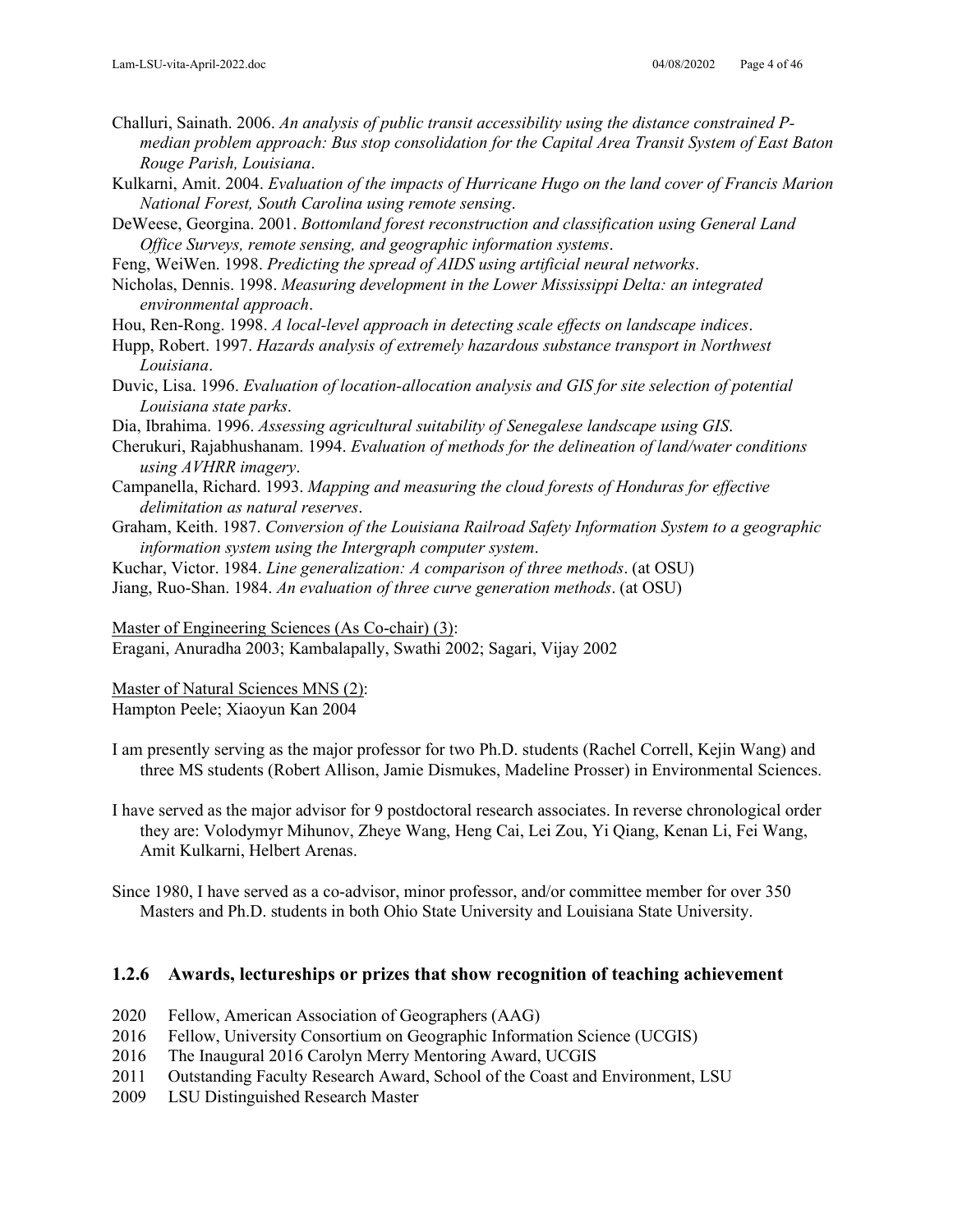- 2008 LSU Rainmaker (Top 100 research and creative faculty at LSU)
- 2006 LSU Distinguished Faculty Award
- 2004 Outstanding Contributions in Remote Sensing Award, AAG Remote Sensing Specialty Group
- 1980- Four PhD students and one postdoc researcher landed in doctoral granting departments as tenuretrack assistant professors (Syracuse University, Arizona State University, University of Memphis, Texas A&M, University of Hawaii)
- 1993- Mentored one PhD student to obtain a four-year SREB (Southern Regional Education Board) fellowship, which is awarded to a first-generation college student with an outstanding record; Mentored one PhD student to obtain a 4-year NASA graduate fellowship (Stephanie Weigel) Mentored five PhD students to compete and successfully acquire NSF Dissertation Research Grants (Jane Read, Guiyun Zhou, Wenxue Ju, Wei Liang, Helbert Arenas)
- **1.2.7 Research Support/Grant Activities aimed at advancing one's ability to teach** (Note: this list of grants is extracted from a complete list under the Research section. This list includes grants specifically for equipment and infrastructure enhancement.)
- Leitner M. and others. 2017. Geospatial data collection technology for the social-, natural-, environmental-, and engineering sciences. LSU Student Technology Fee (STF) Program. \$69,077. (Lam was one of the investigators)
- Voyiadjis G. and others. 2016. Acquisition of gravimetric instrumentation in support of a new quasigeoid model for accurate elevations in Louisiana. Louisiana Board of Regents. \$153,000. (Lam was one of the investigators)
- Reynolds A, Zeynep A, Brown P. Environmental communication for coastal Louisiana. 2013. LSU Coastal Sustainability Studio. \$11,220. 08/01-13-07/31/14. (Lam was an investigator)
- **Lam NSN.** 2004-2008. Understanding and measuring regional economic development using and integrated spatial data mining approach. Economic development assistantship to support a PhD student for four years. Funded by LSU Office of Research and Graduate Studies. Total: \$100,000
- **Lam NSN**, Leitner M, Curtis A, Braud D, Lewis A. 2002. A proposal to enhance research and instruction in geographic information science at LSU. Funded by LSU-CAPITAL, \$100,000.
- Curtis A, **Lam NSN**, Leitner M, Anderson J. 2002. Funded by LSU Tech. Fee, primarily to upgrade facilities in the Computer Mapping Sciences Laboratory and the Map Library. \$47,342.
- **Lam NSN**, Leitner M, Braud D, Jones F. 1997-99. Geographic information systems and image processing equipment for the analysis and display of spatial data: enhancement in the era of information technology. Louisiana Board of Regents. \$150,000.
- Braud D, **Lam NSN**, Lewis AJ, Veeck G, Jones F. 1994-95. Establishment of a comprehensive, statewide, on-line geographic information system of Louisiana. Louisiana Board of Regents. \$190,000.
- McKillop, H., et al. 1994-1995. Mapping the past: archaeological field equipment to record spatial and temporal information. Louisiana Board of Regents. Approx: \$14,000. I am one of the investigators.
- **Lam NSN.** 1991-92. Geographic information systems and image processing equipment for the analysis of spatial data. Louisiana Board of Regents. \$110,000. Other investigators are: Kesel R, Liu KB, Hirschboeck K, Veeck G, Jones F, Edwards J, Mckillop H.
- National Resource Center Grant from the U.S. Department of Education at the Ohio State University. 1981. \$140,000 est. for the first year. My role was to develop a new course on Geography of China.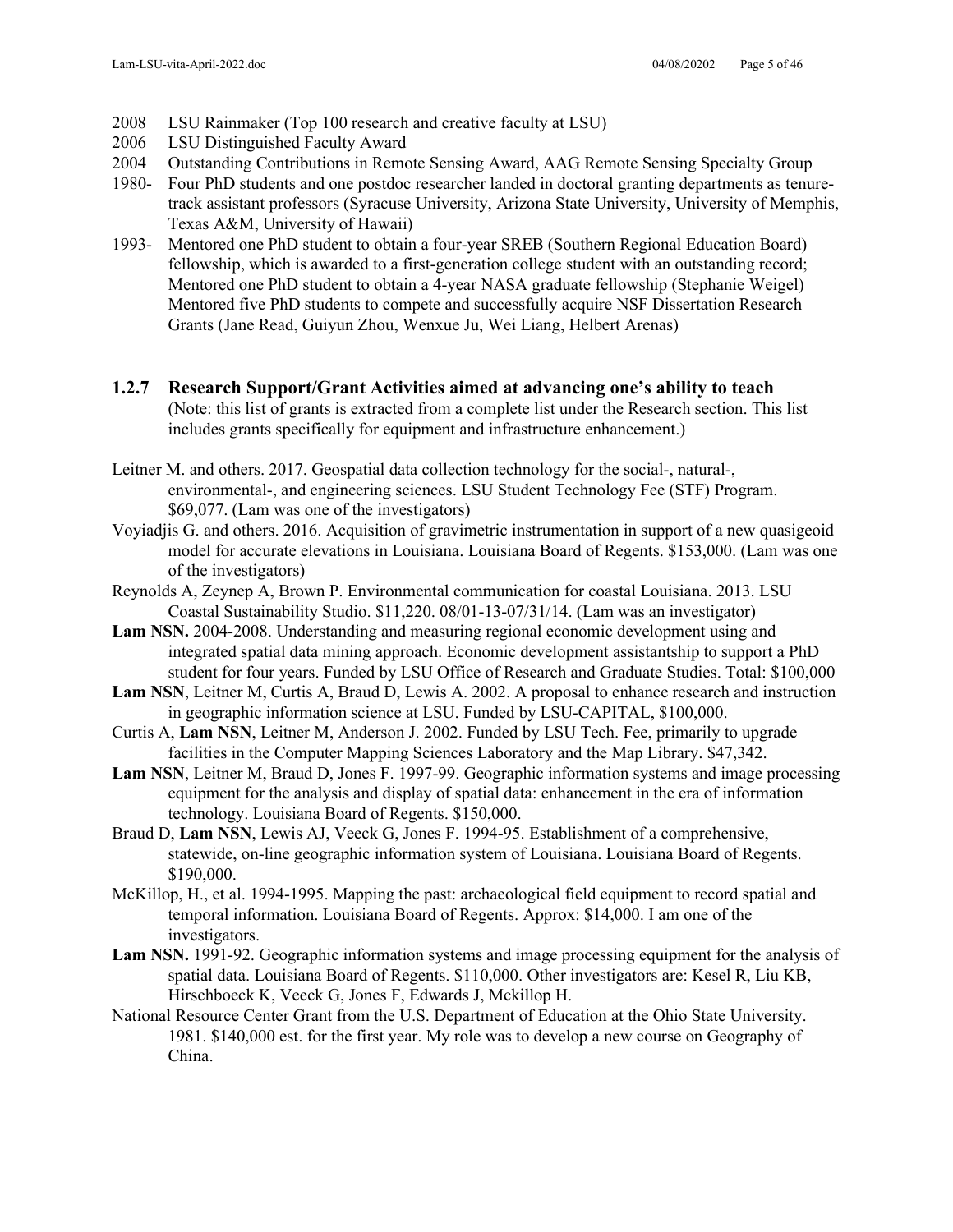# 1**.3 Research**

### **1.3.1 Research Publications**

\* refers to the students/post-doc of whom I was/am major advisor/sponsor.

## **Books:**

- Quattrochi DA, Wentz E, **Lam NSN**, Emerson CW. Eds. 2017. *Scale in Remote Sensing and GIScience Applications*. New York: Routledge. 401p.
- **Lam NSN** and De Col L, eds. 2002. *Fractals in Geography*. Caldwell, NJ: The Blackburn Press. 308p. (A reprint of the 1993 edition).
- **Lam NSN** and De Cola L, eds. 1993. *Fractals in Geography*. Englewood Cliffs, NJ: Prentice Hall. 308p.

### **Contributed Books/Special Journal Issues:**

- Xu YJ, **Lam NSN**, Liu KB. Eds. 2018. *Resilience and Sustainability of the Mississippi River Delta as a Coupled Natural-Human System.* London: MDPI. (Collected articles from the special issue published in *Water*).
- **Lam NSN**, Kemp K, eds. 2012. A special issue on Reflections on Geographic Information Science: Papers in Honor of Michael Goodchild. *International Journal of Geographic Information Science* 26 (12):2193-2196.
- National Research Council. 2012. *Effective Tracking of Building Energy Use: Improving the Commercial Buildings and Residential Energy Consumption Surveys*. Panel on Redesigning the Commercial Building and the Residential Energy Consumption Surveys W.F. Eddy and K. Marton eds. Washington, DC: The National Academies Press. (Lam was on the committee and contributed to writing the book).
- Committee on Review of GIS Research and Applications at Housing and Urban Development, National Research Council. 2003. *GIS for Housing and Urban Development.* Washington, DC: The National Academies Press. (Lam was on the committee and contributed to writing the book).
- Committee on Earth System Science for Decisions about Human Welfare: Contributions of Remote Sensing, National Research Council. 2008. *Contributions of Land Remote Sensing for Decisions about Food Security and Human Health*. Washington, DC: The National Academies Press. (Lam was on the committee and contributed to writing the book).

### **Book Chapters:**

- 19**. Lam NSN.** 2019. Resolution. The Geographic Information Science & Technology Body of Knowledge. (2nd Quarter 019 Edition), J. P. Wilson ed. DOI: 10.22224/gistbok/2019.2.11.
- 18. **Lam NSN**, Xu YJ, Pace RK, Liu KB, \*Qiang Y, Narra S, Bianchette TA, \*Cai H, \*Zou L, \*Li K, Joshi S, \*Mihunov V. 2019. Collaboration across boundaries: Reflections on studying the sustainability of the Mississippi River Delta as a coupled natural-human system. In *Collaboration across Boundaries for Interdisciplinary Social-Ecological Systems Science*, eds. S. Perz. London: Palgrave Macmillan.
- 17 **Lam NSN**, \*Zhou GY, \*Ju W. 2008. Relating visual changes in images with spatial metrics. In *Understanding Dynamics of Geographic Domains*. Yuan M. and K. Hornsby, eds. Taylor & Francis, chapter 7, pp.115-130.
- 16. **Lam NSN**. 2008. Methodologies for mapping land cover/land use and its change. *Advances in Land Remote Sensing: System, Modeling, Inversion and Application*. Liang, S. eds. Springer, Chap. 13.
- 15. **Lam NSN**, Catts D, McMaster R, Quattrochi D, Brown D. 2005. Scale. In *A Research Agenda for*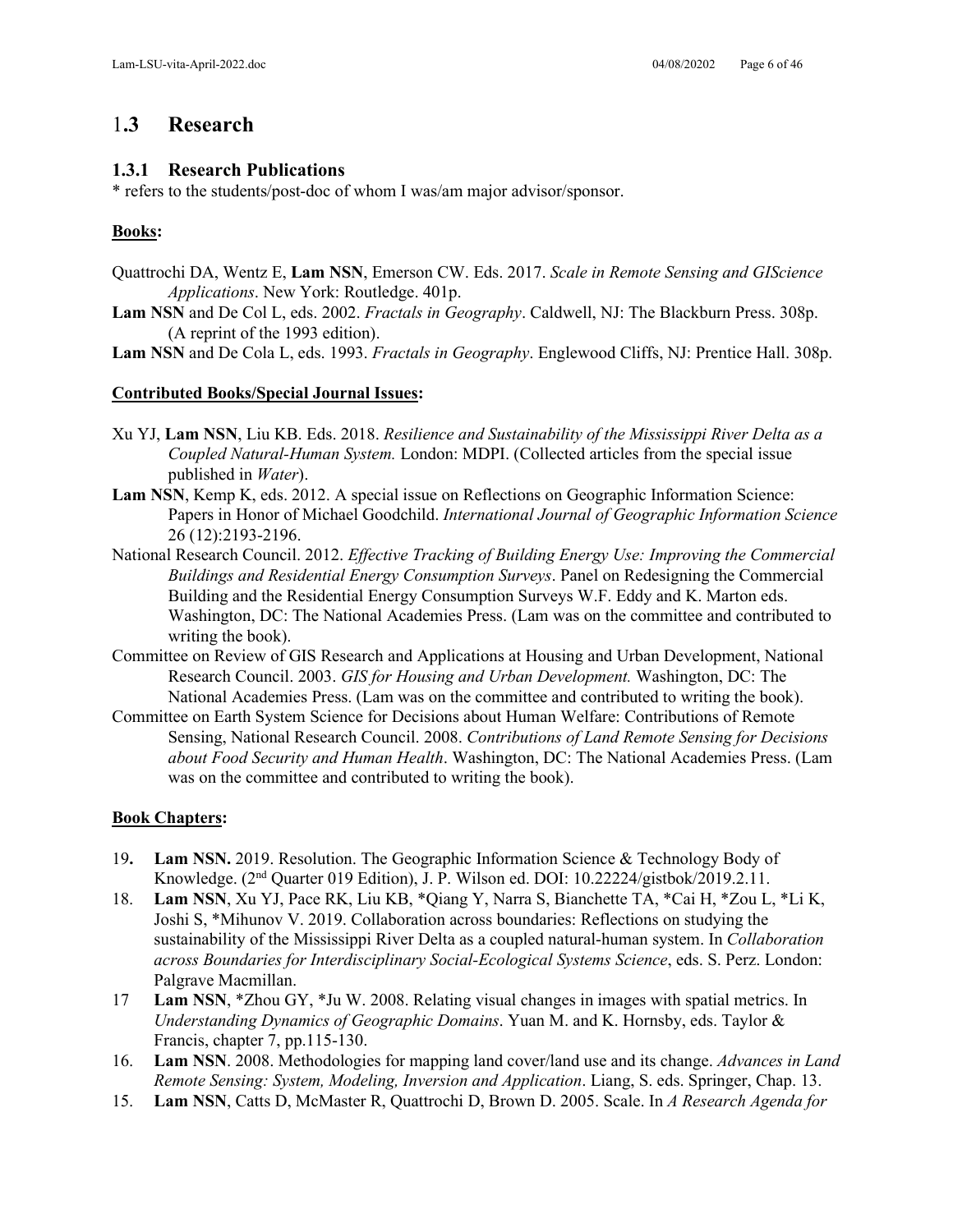*Geographic Information Science*, McMaster R, Usery L, eds., Chapter 4, pp. 93-128. Bacon Raton, FL: CRC Press.

- 14. **Lam NSN**, Emerson C, Quattrochi D. 2004. Quantitative spatial analysis of remotely sensed imagery. In *WorldMinds: Geographical Perspectives on 100 Problems*, Janelle DG, Warf B, Hansen K, eds., pp. 559-564. Dordrecht, Netherlands: Kluwer Academic Publishers.
- 13. \*Ozdenerol E, **Lam NSN**. 2004. Detecting Spatial Clusters of Cancer Mortality in East Baton Rouge Parish, Louisiana. In *WorldMinds: Geographical Perspectives on 100 Problems*, Janelle DG, Warf B, Hansen K, eds., pp. 75-80. Dordrecht, Netherlands: Kluwer Academic Publishers.
- 12. **Lam NSN**. 2004. Fractals and scale in environmental assessment and monitoring. In *Scale and Geographic Inquiry: Nature, Society, Method*, Sheppard E, McMaster R, eds., Chapter 1. Oxford, UK: Blackwell Publishing.
- 11. Quattrochi DA, Emerson CW, **Lam NSN**, Qiu HL. 2001. Fractal characterization of multitemporal remote sensing data. In *Modelling Scale in Geographical Information Science*, Tate N, Atkinson P, eds., pp. 13-34.
- 10. \*Cao CY, **Lam NSN**. 1997. Understanding the scale and resolution effects in remote sensing and GIS. In *Scaling in Remote Sensing and GIS*, D. Quattrochi and M. Goodchild, eds., pp. 57-72. Boca Raton, Florida: CRC/Lewis Publishers.
- 9. Quattrochi DA, **Lam NSN**, Qiu HL, \*Zhao W. 1997. Image characterization and modeling system (ICAMS): A geographic information system for the characterization and modeling of multiscale remote sensing data. In *Scaling in Remote Sensing and GIS*, D. Quattrochi and M. Goodchild, eds., pp. 295-307. Boca Raton, Florida: CRC/Lewis Publishers.
- 8. Quiroga CA, Singh VP, **Lam NSN**. 1996. Land-use hydrology. In *Geographical Information Systems in Hydrology*, V. P. Singh and M. Fiorentino, eds., pp. 389-414. Netherlands: Kluwer Academic Publishers.
- 7. **Lam NSN**, De Cola L. 1993. Fractal measurement. In *Fractals in Geography*, Lam NSN and De Cola L, eds, pp. 23-55. Englewood Cliffs, NJ: Prentice Hall.
- 6. **Lam NSN** and De Cola L. 1993. Fractal simulation and interpolation. In *Fractals in Geography*, Lam NSN and De Cola L, eds, pp. 56-74. Englewood Cliffs, NJ: Prentice Hall.
- 5. De Cola L, **Lam NSN**. 1993. Introduction to fractals in geography. In *Fractals in Geography*, Lam NSN and De Cola L, eds., pp. 3-22. Englewood Cliffs, NJ: Prentice Hall.
- 4. De Cola L, **Lam NSN**. 1993. A fractal paradigm for Geography? In *Fractals in Geography*, Lam NSN and De Cola L, eds, pp. 75-83. Englewood Cliffs, NJ: Prentice Hall.
- 3. **Lam NSN**, Qiu HL, Zhao R, \*Jiang N. 1993. A fractal analysis of cancer mortality patterns in China. In *Fractals in Geography*, Lam NSN and De Cola L, eds, pp. 247-261. Englewood Cliffs, NJ: Prentice Hall.
- 2. **Lam NSN**, Qiu HL. 1992. The fractal nature of the Louisiana coastline. In *Geographical Snapshots of North America*, Janelle DG, ed., pp. 270-274. New York: The Guilford Press.
- 1. Quattrochi DA, **Lam NSN**. 1991. Perspectives on integrating multiscale, multitemporal remote sensing data with geographic information systems. In *Proceedings: The Integration of Remote Sensing and Geographic Information Systems*, J. L. Star, ed., pp. 151-163. Bethesda, MD: American Society for Photogrammetry and Remote Sensing.

## **Articles in Refereed Journals:**

107. \*Cai H, **Lam NSN**, \*Zou L. 2022. Incorporating neighborhood scale effects into land loss modeling using semivariograms. *Journal of Geographical Systems*. https://doi.org/10.1007/s10109- 021-00372-4.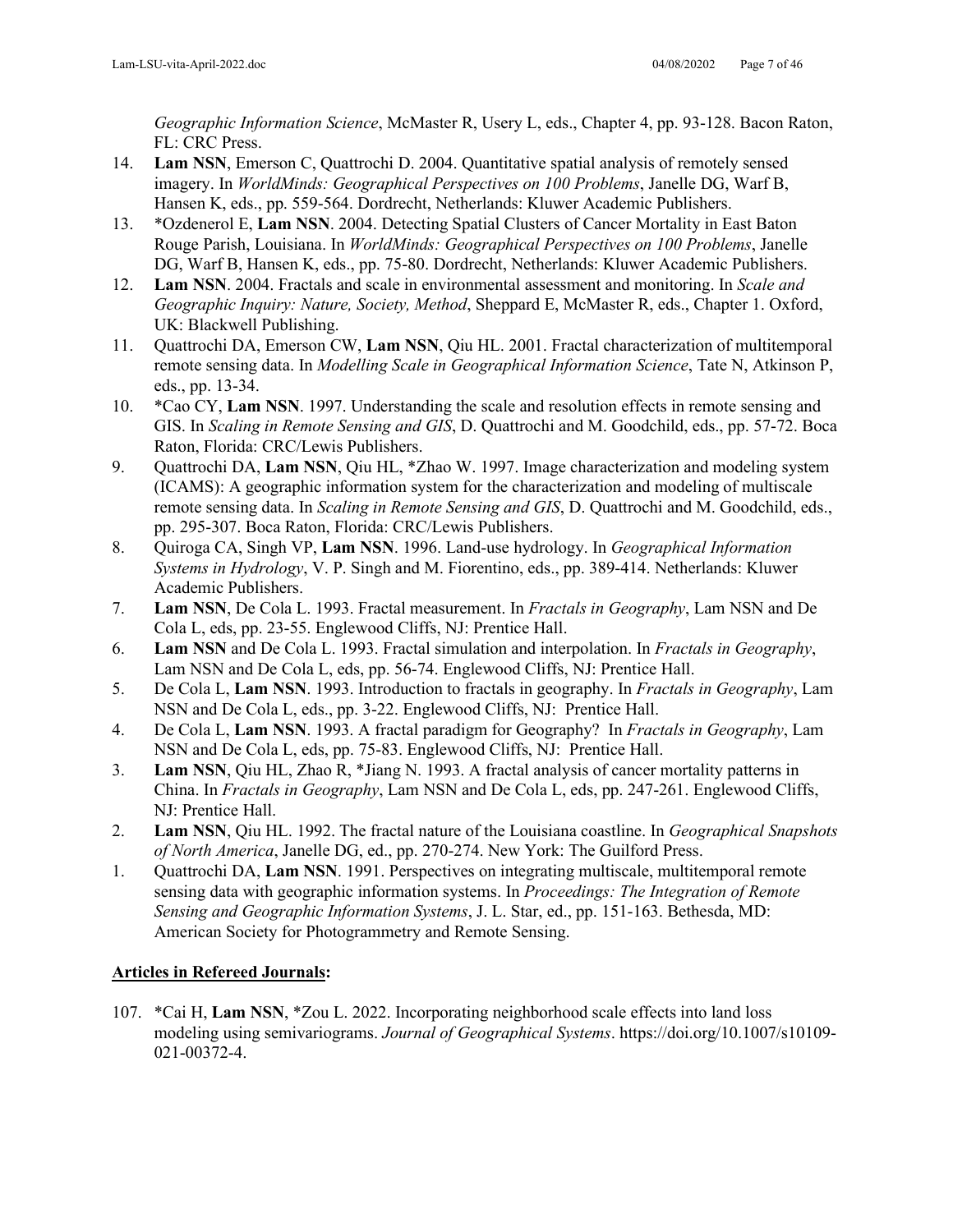- 106. Zhang WG, Xu YJ, Guo LC, **Lam NSN**, Xu K, Yang SL, Yao Q, Liu KB. 2022. Comparing the Yangtze and Mississippi Deltas in the light of coupled natural-human dynamics: Lessons learned and implications for management. *Geomorphology*, 399, 108075.
- 105. Wang XT, Zhang WG, Yin J, Wang J, Ge Jianzhong, Wu Jianping, Luo W, **Lam NSN**. 2021. Assessment of coastal erosion vulnerability and socio-economic impact along the Yangtze River Delta. *Ocean and Coastal Management* 215.<https://doi.org/10.1016/j.ocecoaman.2021.105953>
- 104. \*Lin W, Zeng CC, **Lam NSN**, Liu ZF, Tao JY, Zhang XX, Lyu BY, Li N, Li D, Chen QB. 2021. Study of the relationship between the spatial structure and thermal comfort of a pure forest with four distinct seasons at the microscale level. *Urban Forestry & Urban Greening* 62 (2021) 127168. <https://doi.org/10.1016/j.ufug.2021.127168>
- 103. Gao WL. Shen F, Tan K, Zhang WG, Liu QX, **Lam NSN**, Ge JZ. 2021. Monitoring terrain elevation of intertidal wetlands by utilizing the spatial-temporal fusion of multi-source satellite data: A case study in the Yangtze (Changjiang) Estuary. *Geomorphology*, 383, 107683, <https://doi.org/10.1016/j.geomorph.2021.107683>
- 102. \*Wang K, **Lam NSN**, \*Zou L, \*Mihunov V. 2021. Twitter use in Hurricane Isaac and its implications for disaster resilience. *ISPRS International Journal of Geo-Information* 10, 116. https://doi.org/10.3390/ijgi10030116.
- 101. \*Correll RM, **Lam NSN**, \*Mihunov VV, \*Zou L, \*Cai H. 2020. Economics over risk: Flooding is not the only driving factor of migration considerations on a vulnerable coast. *Annals of the American Association of Geographers*. DOI: 10.1080/24694452.2020.1766409
- 100. Yao Q, Liu KB, Aragon-Moreno AA, Rodrigues E, Xu YJ, **Lam NSN**. 2020. A 5200-year paleoecological and geochemical record of coastal environmental changes and shoreline fluctuations in southwestern Louisiana: Implications for coastal sustainability. *Geomorphology*. <https://doi.org/10.1016/j.geomorph.2020.107284>
- 99. \*Mihunov VV, **Lam NSN**. 2020. Modeling the dynamics of drought resilience in South-Central United States using a Bayesian network. *Applied Geography.* <http://doi.org/10.1016/j.apgeog.2020.102224>
- 98. Cheng Q, Wang F, Chen J, Ge C. Chen Y, Zhao X, Nian X, Zhang W, Liu KB, Xu YJ, **Lam NSN**. 2020. Combined chronological and mineral magnetic approaches to reveal age variations and stratigraphic heterogeneity in the Yangtze River subaqueous delta. *Geomorphology* 359, 107163. <https://doi.org/10.1016/j.geomorph.2020.107163>
- 97. \*Wang Z, **Lam NSN**. 2020. Extending Getis–Ord statistics to account for local space–time autocorrelation in spatial panel data, *The Professional Geographer* 72(3): 411-420. <https://doi.org/10.1080/00330124.2019.1709215>
- 96. \*Mihunov VV, **Lam NSN**, \*Zou L, \*Wang Z, \*Wang K. 2020. Use of Twitter in disaster rescue: lessons learned from Hurricane Harvey. *International Journal of Digital Earth*, 1-13. DOI: 10.1080/17538947.2020.1729879.
- 95. \*Mihunov VV, **Lam NSN**, Rohli RV, \*Zou L. 2019. Emerging disparities in community resilience to drought hazard in south-central United States. *International Journal of Disaster Risk Reduction*, 41, 101302.<https://doi.org/10.1016/j.ijdrr.2019.101302>.
- 94. \*Wang Z, **Lam NSN**, Obradovich N, Ye X. 2019. Are vulnerable communities digitally left behind in social responses to natural disasters? An evidence from Hurricane Sandy with Twitter data. *Applied Geography* 108:1-8. [https://doi.org/10.1016/j.apgeog.2019.05.001.](https://doi.org/10.1016/j.apgeog.2019.05.001)
- 93. Kirby RH, Reams MA, **Lam NSN**, \*Zou L, Dekker GGJ, Fundter DOP. 2019. Assessing social vulnerability to flood hazards in the Dutch Province of Zeeland. *International Journal of Disaster Risk Science*.<https://doi.org/10.1007/s13753-019-0222-0>.
- 92. Bushra N, Rohli RV, **Lam NSN**, \*Zou L, bin Mostafiz R, \*Mihunov V. 2019. The relationship between the Normalized Difference Vegetation Index and drought indices in the South-Central United States. *Natural Hazards* 96:791-808[. https://doi.org/10.1007/s11069-019-03569-5.](https://doi.org/10.1007/s11069-019-03569-5)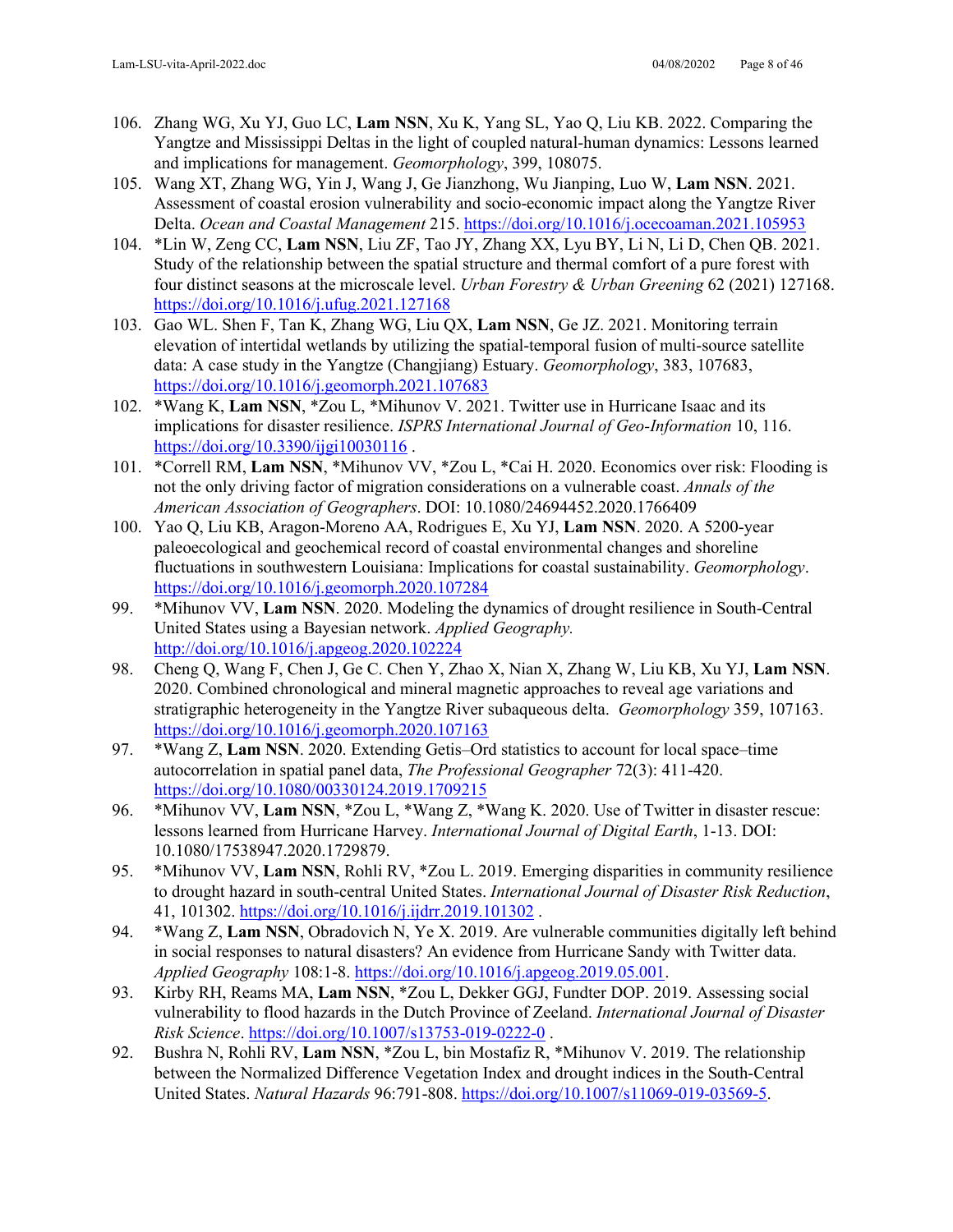- 91. \*Zou L, **Lam NSN**, Shams S, \*Cai H, Meyer MA, Yang S, Lee K, Park S, Reams MA. 2019. Social and geographical disparities in Twitter use during Hurricane Harvey. *International Journal of Digital Earth.* Doi: 10.1080/17538947.2018.1545878.
- 90. Xu YJ, **Lam NSN**, Liu KB. 2018. Assessing Resilience and Sustainability of the Mississippi River Delta as a Coupled Natural-Human System. *Water* 10, 1317, doi:10.3390/w10101317.
- 89. **Lam NSN**, Xu YJ, Liu KB, Dismukes DE, Reams M, Pace RK, \*Qiang Y, Narra S, \*Li K, Bianchette TA, \*Cai H, \*Zou L, \*Mihunov V. 2018. Understanding the Mississippi River Delta as a coupled natural-human system: Research methods, challenges, and prospects. *Water* 2018, 10, 1054; doi:10.3390/w10081054.
- 88. \*Cai H, **Lam NSN**, \*Qiang Y, \*Zou L, \*Correll R, \*Mihunov V. 2018. A synthesis of disaster resilience measurement methods and indices. *International Journal of Disaster Risk Reduction*. https://doi.org/10.1016/j.ijdrr.2018.07.015.
- 87. **Lam NSN**, \*Cheng W, \*Zou L, \*Cai H. 2018. Effects of landscape fragmentation on land loss. *Remote Sensing of Environment* 209:253-262.
- 86. **Lam NSN**, \*Qiang Y, \*Li K, \*Cai H, \*Zou L, \*Mihunov V. 2018. Extending resilience assessment to dynamic system modeling: Perspectives on human dynamics and climate change research. *Journal of Coastal Research*, Special Issue No. 85, pp. 1401-1405.
- 85. \*Zou L, **Lam NSN**, \*Cai H, \*Qiang Y. 2018. Mining Twitter data for improved understanding of disaster resilience. *Annals of the American Association of Geographers* 108(5):1422-1441*.* DOI: 10.1080/24694452.2017.1421897
- 84. \*Cai H, **Lam NSN**, \*Zou L, \*Qiang Y. 2018. Modeling the dynamics of community resilience to coastal hazards using a Bayesian network. *Annals of the American Association of Geographers* 108(5):1260-1279*.* DOI: 10.1080/24694452.2017.1421896.
- 83. \*Li K, **Lam NSN**. 2018. Geographically weighted elastic net: A variable-selection and modeling method under the spatially nonstationary condition. *Annals of the American Association of Geographers* 108(6):1582-1600. DOI: 10.1080/24694452.2018.1425129
- 82. \*Li K, **Lam NSN**. 2018. A spatial dynamic model of population changes in a vulnerable coastal environment. *International Journal of Geographical Information Science*, 32(4): 685-710. DOI: 10.1080/13658816.2017.1407415.
- 81. \*Mihunov V, **Lam NSN**, \*Zou L, Rohli RV, Bushra N, Reams MA, Argote J. 2018. Community Resilience to Drought Hazard in South-Central United States. *Annals of the American Association of Geographers*, 108 (3): 739-755. DOI: 10.1080/24694452.2017.1372177.
- 80. \*Qiang Y, **Lam NSN**, \*Cai H, \*Zou L. 2017. Changes in exposure to flood hazards in the United States. *Annals of the American Association of Geographers* 107(6):1332-1350.
- 79. \*Li X, \*Zheng W, **Lam NSN**, Wang D, Yin L, Yin Z. 2017. Impact of land use on urban waterlogging disaster: A case study of Beijing and New York cities. *Environmental Engineering and Management Journal*, 16(5), 1211-1216.
- 78. Reams MA, Harding AK, Subra W, **Lam NSN**, O'Connell G, Tidwell L, Anderson KA. 2017. Response, recovery, and resilience to oil spills and environmental disasters: Exploration and use of novel approaches to enhance community resilience. *Journal of Environmental Health* 80(2):8-15.
- 77. **Lam NSN.** 2017**.** Fractal analysis. *The International Encyclopedia of Geography: People, the Earth, Environment, and Technology*. Edited by D. Richardson.
- 76. **Lam NSN**. 2017. Areal interpolation. *The International Encyclopedia of Geography: People, the Earth, Environment, and Technology*. Edited by D. Richardson.
- 75. \*Li X, **Lam NSN**, \*Qiang Y, \*Li K, Yin L, Liu S, \*Zheng W. 2016. Measuring county resilience after the 2008 Wenchuan earthquake. *International Journal of Disaster Risk Science* 7:393-412. DOI 10.1007/s13753-016-0109-2. 20p.
- 74. Rohli RV, Bushra N, **Lam NSN**, \*Zou L, \*Mihunov V, Reams MA, Argote JE. 2016. Drought indices as drought predictors in the south-central USA. *Natural Hazards*. DOI 10.1007/s11069-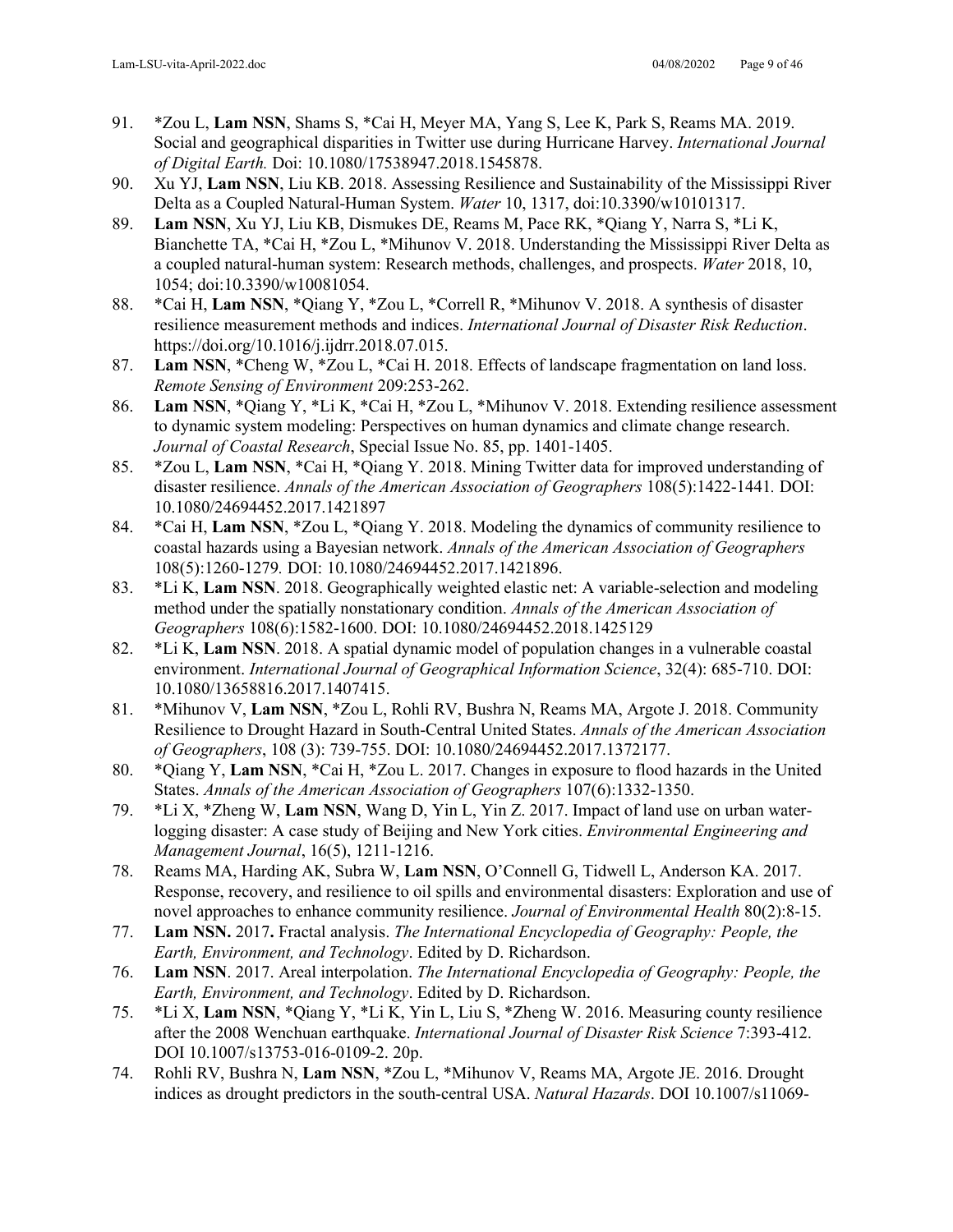016-2376-z.

- 73. Twilley RR, Bentley SJ, Chen Q, Edmonds DA, Hagen SC. **Lam NSN**, Willson CS, Xu KH, Braud D, Peele H, McCall A. 2016. Co-evolution of wetland landscapes, flooding and human settlement in the Mississippi River Delta Plain. *Sustainability Science.* DOI 10.1007/s11625-016-0374-4.
- 72. \*Qiang Y, **Lam NSN**. 2016. The impact of Hurricane Katrina on urban growth in Louisiana: an analysis using data mining and simulation approaches*. International Journal of Geographical Information Science,* 30(9): 1832-1852. [http://dx.doi.org/10.1080/13658816.2016.1144886.](http://dx.doi.org/10.1080/13658816.2016.1144886)
- 71. Paille M, Reams M, Argote J, **Lam NSN**, Kirby R. 2016. Influences on adaptive planning to reduce flood risks among parishes in South Louisiana. *Water* 8, 51, doi:10.3390/w8020057.
- 70. \*Cai H, **Lam NSN**, \*Zou L, \*Qiang Y, \*Li K. 2016. Assessing community resilience to coastal hazards in the Lower Mississippi River Basin. *Water* 8(2), 46, doi:10.3390/w8020046. 18p.
- 69. \*Zou L, Kent J, **Lam NSN**, \*Cai H, \*Qiang Y, \*Li K. 2016. Evaluating land subsidence rates and their implications for land loss in the Lower Mississippi River Basin**.** *Water* 8(1); doi:10.3390/w8010010. 15p.
- 68. Bianchette T, Liu KB, \*Qiang Y, **Lam NSN**. 2016. Wetland accretion rates along coastal Louisiana: Spatial and temporal variability in light of Hurricane Isaac's impacts. *Water* 8(1): doi:10.3390/w801000. 16p.
- 67. **Lam NSN**, Reams M, \*Li K, \*Li C, \*Mata L. 2016. Measuring community resilience to coastal hazards along the Northern Gulf of Mexico. *Natural Hazards Review* 17(1):04015013.
- 66. \*Li K, **Lam NSN**, \*Qiang Y, \*Zou L, \*Cai H. 2015. A cyberinfrastructure for community resilience assessment and visualization. *Cartographic and Geographic Information Science* 42:sup1, 34-39, DOI: 10.1080/15230406.2015.1060113.
- 65. Leitner M, **Lam NSN**, Wang F, Wang L, Meng S, Kent J. 2015. Geographic information science and technology at Louisiana State University. *Cartography and Geographic Information Science* 42:sup1, 84-90, DOI: 10.1080/15230406.2015.1059255
- 64. **Lam NSN**, \*Qiang Y, \*Arenas H, \*Brito P, Liu KB. 2015. Mapping and assessing coastal resilience in the Caribbean region. *Cartography and Geographic Information Science*. 42:4, 315- 322. DOI: 10.1080/15230406.2015.1040999.
- 63. \*Liang W, **Lam NSN**, \*Qin X, \*Ju W. 2015. A two-level agent-based model for hurricane evacuation in New Orleans. *Journal of Homeland Security & Emergency Management*. ISSN (Online) 1547-7355, ISSN (Print) 2194-6361, DOI: 10.1515.jhsem-2014-0057, March 2015.
- 62. \*Qiang Y, **Lam NSN**. 2015. Modeling land use and land cover changes in a vulnerable coastal region using artificial neural networks and cellular automata. *Environmental Monitoring and Assessment* 187:57. doi 10.1007/s10661-015-4298-8.
- 61. Zheng WF, Li XL, Gu XF, **Lam NSN**, Liu S, Xie JJ. 2015. Study of the central tendency of earthquake based on spatial point pattern analysis. *Journal of University of Electronic Science and Technology of China* 44(4):557-562.
- 60. **Lam NSN.** 2015. Fractal representation. In *Cartography in the Twentieth Century, Volume Six of History of Cartography,* edited by M. Monmonier. Chicago: The University of Chicago Press.
- 59. \*Perera PKP, **Lam NSN**. 2014. An environmental justice assessment of the Mississippi River industrial corridor in Louisiana, U.S. using a GIS-based approach. *Applied Ecology and Environmental Research* 11(4): 681-697.
- 58. **Lam NSN**, \*Arenas H, \*Brito P, Liu KB. 2014. Assessment of vulnerability and adaptive capacity to coastal hazards in the Caribbean region. *Journal of Coastal Research, Special Issue* 70, 473-478.
- 57. Liu KB, McCloskey TA, Bianchette TA, Keller G, **Lam NSN**, Cable JE, Arriola J. 2014. Hurricane Isaac storm surge deposition in a coastal wetland along Lake Pontchartrain, Southern Louisiana. *Journal of Coastal Research, Special Issue* 66, 266-271.
- 56. Nyerges T, Roderick M, Prager S, Bennett D, **Lam NSN**. 2014. Foundations of sustainability information representation theory: spatial-temporal dynamics of sustainable systems. *International*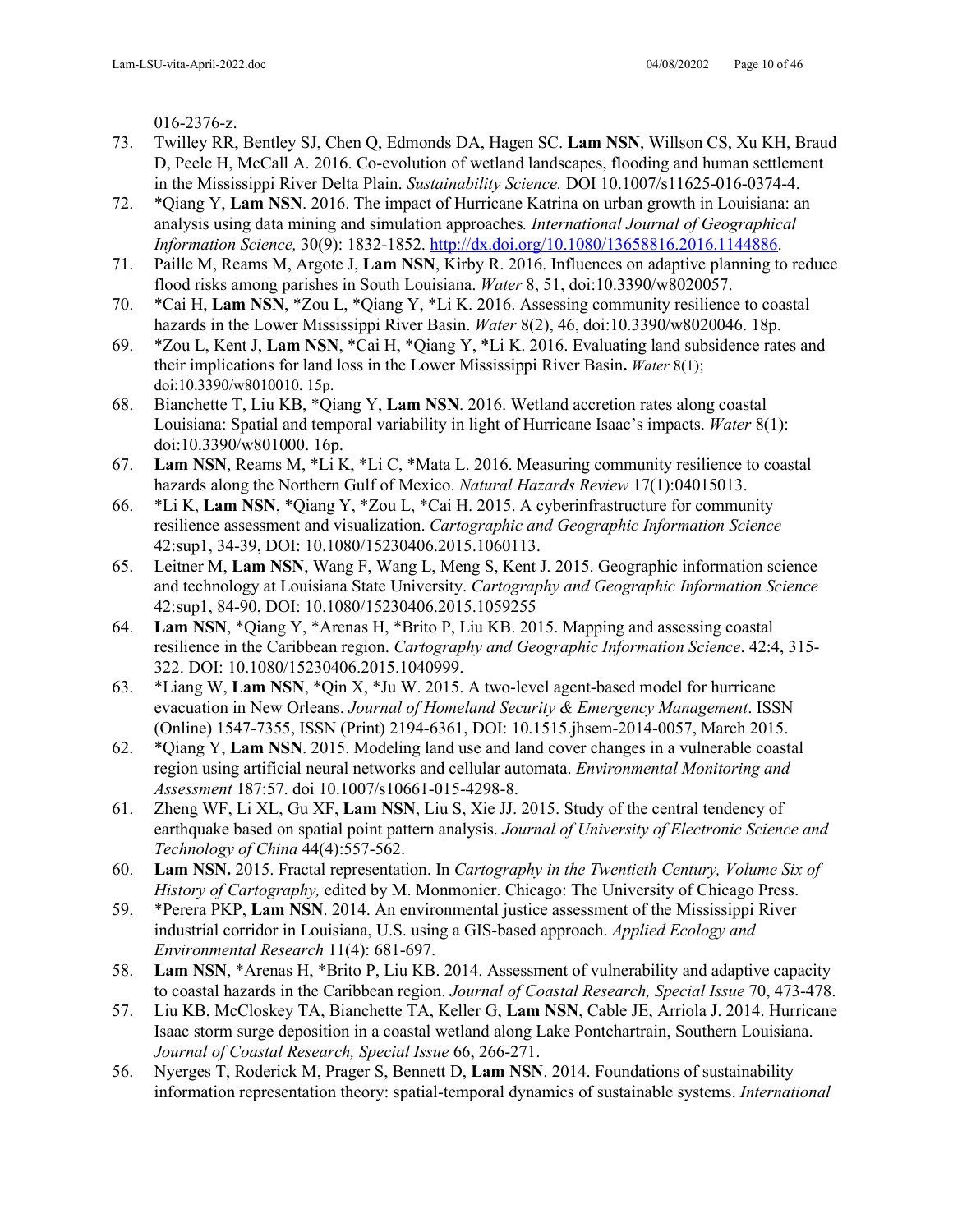*Journal of Geographic Information Science* 28(5): 1165-1185.

- 55. \*Zheng W, \*Li X, **Lam NSN**, Wang X, Liu S, Yan J, Sun Z. 2013. Analysis of the geologic features and high-precision magnetic prospecting results of Jinsha Ruins. *Journal of Applied Sciences* 13(21): 4773-4781.
- 54. \*Zheng W, \*Li X, **Lam NSN**, Wang X, Sun Z, Liu S, Yao J. 2013. Application of multi-frequency electromagnetic profiling in studying the distribution of bronze in Jinsha Ruin Worship. *International Journal of Smart Sensing and Intelligent Systems* 6(2):733-751.
- 53. Reams MA, **Lam NSN**, Cale TM, Hinton CM. 2013. Applying a community resilience framework to examine household emergency planning and exposure-reducing behavior among residents of Louisiana's industrial corridor. *Journal of Emergency Management* 11(2): 108-120.
- 52. \*Zheng W, \*Li X, **Lam NSN**, Wang X, Liu S, Yu X, Sun Z, Yao J. 2013. Applications of integrated geophysical method in archaeological surveys of the ancient Shu Ruins. *Journal of Archaeological Science* 40:166-175.
- 51. \*Zheng W, \*Li X, Lam NSH, Wang X, Liu S, Sun Z. 2012. GIS application in archaeological synthesis detection system of Jinsha Ruins. *Journal of Convergence Information Technology* 7(23):460-467.
- 50. Reams MA, **Lam NSN**, \*Baker A. 2012. Measuring capacity for resilience among coastal counties of the U.S. Northern Gulf of Mexico Region. *American Journal of Climate Change* 1:194-204.
- 49. Reams MA, Clinton KW, **Lam NSN**. 2012. Achievement of climate planning objectives among U.S. member cities of the International Council for Local Environmental Initiatives. *Low Carbon Economy* 3:137-143.
- 48. **Lam NSN**, Kemp KK. 2012. Editorial, Reflections on geographic information science: special issue in honor of Michael Goodchild. *International Journal of Geographic Information Science* 26(12):2193-2196.
- 47. **Lam NSN**, \*Arenas H, Pace RK, LeSage JP, \*Campanella R. 2012. Predictors of Business Return in New Orleans after Hurricane Katrina. *PLoS One* 7(10): e47935. doi:10.1371/journal.pone.004793.
- 46. **Lam NSN**. 2012. Geospatial methods for reducing uncertainties in environmental health risk assessment: challenges and opportunities. *Annals of the Association of American Geographers*  102(5):942-950.
- 45. LeSage JP, Pace RK, **Lam NSN**, \*Campanella R, Liu X. 2011. Do what the neighbors do: reopening businesses after Hurricane Katrina. *Significance* 8(4) 160-163.
- 44. LeSage JP, Pace RK, **Lam NSN**, \*Campanella R, Liu X. 2011. New Orleans business recovery in the aftermath of Hurricane Katrina. *Journal of Royal Statistics Society A* 174, Part 4: 1007-1027.
- 43. LeSage JP, Pace RK, **Lam NSN**, \*Campanella R. 2011. Space-time modeling of natural disaster impacts. *Journal of Economic and Social Measurement* 36:169-191.
- 42. **Lam NSN**, Liu KB, \*Liang W, Bianchette TA, Platt WJ. 2011. Effects of hurricanes on the Gulf Coast Ecosystems: A remote sensing study of land cover change around Weeks Bay, Alabama. *Journal of Coastal Research*, Special Issue 64: 1707-1711.
- 41. \*Shu Y, **Lam NSN.** 2010. Spatial disaggregation of carbon dioxide emissions from road traffic based on multiple linear regression model. *Atmospheric Environment* (2010), doi:10.1016/j.atmosenv.2010.10.037.
- 40. \*Shu Y, **Lam NSN**, Reams M. 2010. A new method for estimating carbon dioxide emissions from transportation at fine spatial scales. *Environmental Research Letters* 5 (2010) 044008 (9pp), doi:10.1088/1748-9326/5/4/044008.
- 39. **Lam NSN**, Pace K, \*Campanella R, LeSage J, \*Arenas H. 2009. Business return in New Orleans: Decision making amid post-Katrina uncertainty. *PLoS One* 4(8):e6765. doi:10.1371/Journal.pone.0006765.
- 38**. Lam NSN.** 2009. Fractal analysis. In Kitchin R, Thrift N (eds) *International Encyclopedia of*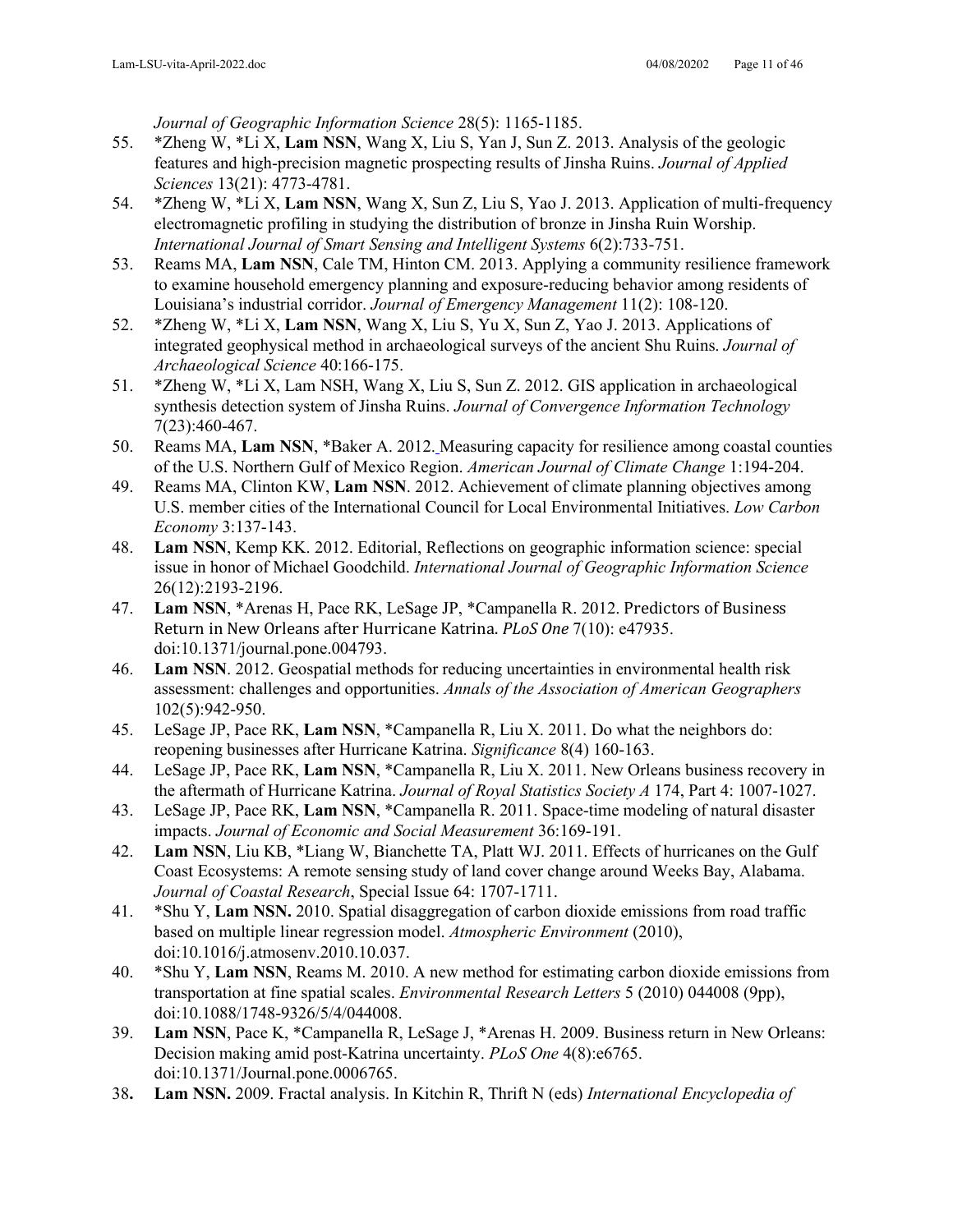*Human Geography*. Volume 4, pp. 263-270. Oxford: Elsevier.

- 37. **Lam NSN.** 2009. Spatial interpolation. In Kitchin R, Thrift N (eds) *International Encyclopedia of Human Geography*. Volume 10, pp. 369-376. Oxford: Elsevier.
- 36. **Lam NSN**, \*Arenas H, \*Li Z, Liu KB. 2009. An estimate of population impacted by climate change along the U.S. coast. *Journal of Coastal Research*, Special Issue 56:1522-1526.
- 35. Bianchette TA, Liu KB, **Lam NSN**, Kiage LM. 2009. Ecological impacts of Hurricane Ivan on the Gulf Coast of Alabama: A remote sensing study. *Journal of Coastal Research*, Special Issue 56:1622-1626.
- 34. \*Ju W, **Lam NSN.** 2009. An improved algorithm for computing local fractal dimension using the triangular prism method. *Computers & Geosciences* 35:1224-1233.
- 33. \*Zhou GY, **Lam NSN**. 2008. Reducing edge effects in the classification of high-resolution imagery. *Photogrammetric Engineering and Remote Sensing* 74(4):431-441.
- 32. \*DeWeese GG, Grissino-Mayer HD, **Lam N.** 2007. Historical land-use/land-cover changes in a bottomland hardwood forest, Bayou Fountain, Louisiana. *Physical Geography* 28(4):345-349.
- 31. Kiage L, Liu KB, Walker N, **Lam NSN**, Huh O. 2007. Recent land-cover/use change associated with land degradation in the Lake Baringo catchment, Kenya, East Africa: evidence from Landsat TM and ETM+. *International Journal of Remote Sensing* 28(19):1-25.
- 30. Emerson CW, Chinniah S, **Lam NSN**, Quattrochi DA. 2007. Spatial and grayscale metadata for similarity searches of image databases. *GIScience & Remote Sensing* 44(2):182-201.
- 29. \*Myint S, Mesev V, **Lam NSN** 2006. Urban textural analysis from remote sensor data: lacunarity measurements based on the differential box counting method. *Geographical Analysis* 34(4)371:390.
- 28. \*Vinnakota S, **Lam NSN**. 2006. Socioeconomic inequality of cancer mortality in the United States: a spatial data mining approach. *International Journal of Health Geographics* 5:9*.*
- 27. \*Ju W, **Lam NSN**, Chen J. 2006. Application of Kohonen self-organizing map for urban structure analysis. *Proceedings of IEEE Granular Computing* (refereed).
- 26. Ridd M, et al. 2006. Documenting dynamics of human settlements, Chapter 10. *Remote Sensing of Human Settlements. Manual of Remote Sensing*, Vol. 4, John Wiley & Sons. (Lam was one of the authors).
- 25. \*Myint SW, **Lam NSN**. 2005. A study of lacunarity-based texture analysis approaches to improve urban image classification. *Computers, Environment, Urban Systems* 29: 501-523.
- 24. \*Zhou GY, **Lam NSN**. 2005. A comparison of fractal dimension estimators based on multiple surface generation algorithms. *Computers & Geosciences* 31:1260-1269.
- 23. \*Myint SW, **Lam NSN**. 2005. Examining lacunarity approaches in comparison with fractal and spatial autocorrelation techniques for urban mapping. *Photogrammetric Engineering and Remote Sensing* 71(8):927-937.
- 22. Emerson CW, **Lam NSN**, Quattrochi DA. 2005. A comparison of local variance, fractal dimension, Moran's I as aids to multispectral image classification. *International Journal of Remote Sensing* 26(8): 1575-1588.
- 21. \*Myint SW, **Lam NSN**, Tyler JM. 2004. Wavelet for urban spatial feature discrimination: comparisons with fractals, spatial autocorrelation, spatial co-occurrence approaches. P*hotogrammetric Engineering and Remote Sensing* 70(8):803-812.
- 20. \*Myint SW, **Lam NSN**, Tyler J. 2002. An evaluation of four different wavelet decomposition procedures for spatial feature discrimination in urban area. *Transactions in GIS* 6(4):403-429.
- 19. **Lam NSN**, Qiu HL, Quattrochi DA, Emerson CW. 2002. An evaluation of fractal methods for characterizing image complexity. *Cartography and Geographic Information Science* 29(1):25-35.
- 18. \*Read JM, **Lam NSN**. 2002. Spatial methods for characterizing land-cover changes for the tropics. *International Journal of Remote Sensing* 23(12):2457-2474.
- 17. **Lam NSN**. 2001. Spatial analysis for reducing uncertainties in human health risk assessment. *Acta Geographica Sinica* (in Chinese) 56(2):239-247.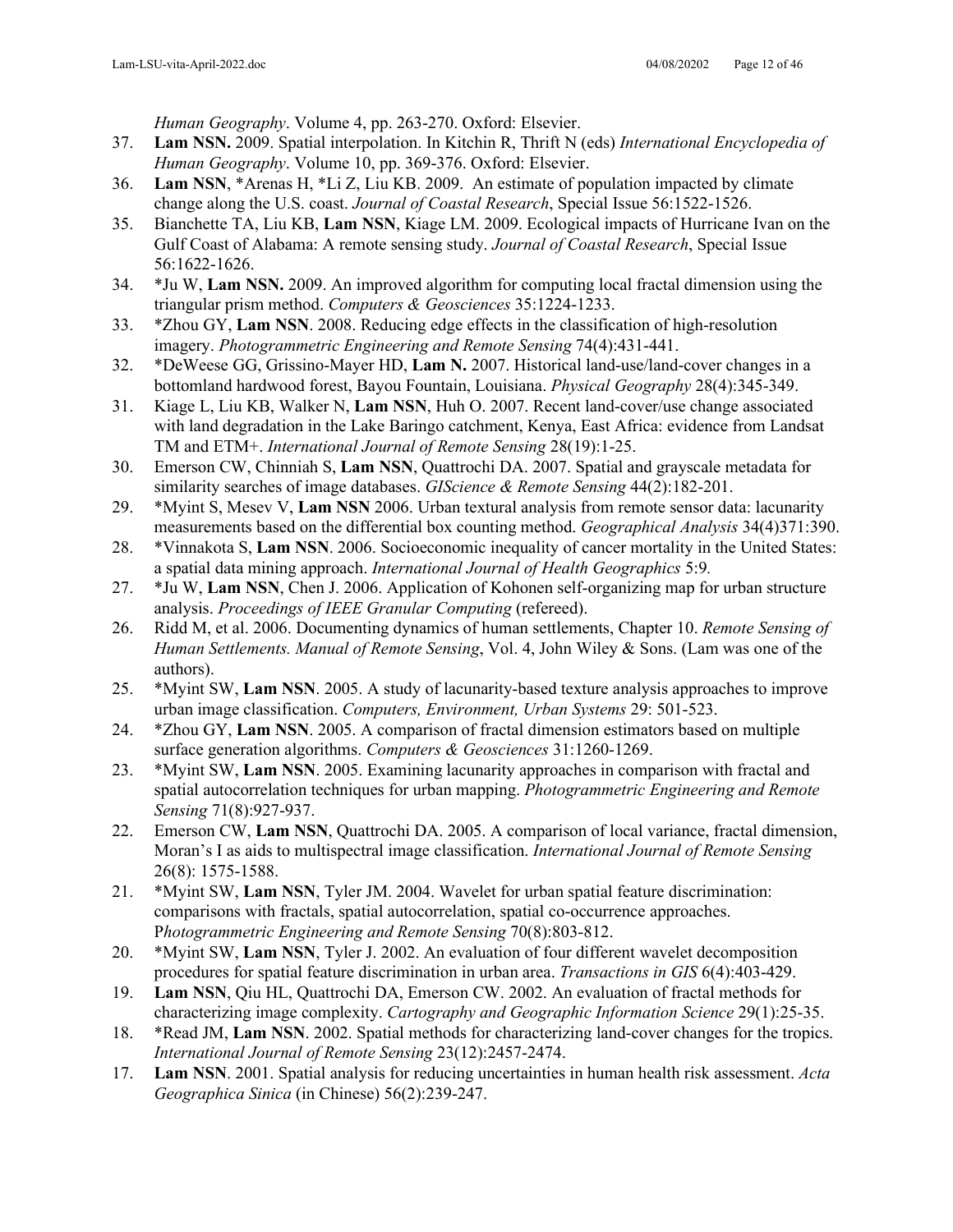- 16. Emerson CW, **Lam NSN**, Quattrochi DA. 1999. Multiscale fractal analysis of image texture and pattern. *Photogrammetric Engineering and Remote Sensing* 65(1):51-61.
- 15. Qiu HL, **Lam NSN**, Quattrochi DA, Gamon JA. 1999. Fractal characterization of hyperspectral imagery. *Photogrammetric Engineering and Remote Sensing* 65(1):63-71.
- 14. **Lam NSN**, Quattrochi DA, Qiu HL, \*Zhao W. 1998. Environmental assessment and monitoring with image characterization and modeling system using multiscale remote sensing data. *Applied Geographic Studies* 2(2):77-93.
- 13. **Lam NSN**, Liu KB. 1996. Use of space-filling curves in generating a national rural sampling frame for HIV/AIDS research. *The Professional Geographer* 48(3):321-332.
- 12. **Lam NSN**, \*Fan M, Liu KB. 1996. Spatial-temporal spread of the AIDS epidemic: A correlogram analysis of four regions of the United States. *Geographical Analysis* 28(2):93-107.
- 11. **Lam NSN**, Liu K B. 1994. Spread of AIDS in rural America, 1982-1990. *Journal of Acquired Immune Deficiency Syndrome* 7:485-490.
- 10. Jaggi, S, Quattrochi D, **Lam NSN**. 1993. Implementation and operation of three fractal measurement algorithms for analysis of remote sensing data. *Computers and Geosciences* 19(6):745-767.
- 9. **Lam NSN**, Quattrochi DA. 1992. On the issues of scale, resolution, fractal analysis in the Mapping Sciences. *The Professional Geographer* 44(1):89-99.
- 8. Davis FW, Quattrochi DA, Ridd M K, **Lam NSN**, Walsh SJ, Michaelsen JC, Franklin J, Stow DA, Johannsen C J, Johnston CA. 1991. Environmental analysis using integrated GIS and remotely sensed data: Some research needs and priorities. *Photogrammetric Engineering and Remote Sensing* 57(6):689-697.
- 7. McBride RA, Davis DW, Jones FW, Braud Jr. D, Lewis AJ, Streiffer HR, Penland S, **Lam NSN**, Williams SJ. 1990. Louisiana Coastal Geographic Information System Network (LCGISN). *Meridian* 5:57-59.
- 6. **Lam NSN**. 1990. Description and measurement of Landsat-TM images using fractals. *Photogrammetric Engineering and Remote Sensing* 56(2):187-195.
- 5. **Lam NSN**. 1986. Geographical patterns of cancer mortality in China. *Social Science and Medicine* 23(3):241-247.
- 4. Liu KB, **Lam NSN**. 1985. Paleovegetational reconstruction based on modern and fossil pollen data: An application of discriminant analysis. *Annals of the Association of American Geographers* 75(1):115-130.
- 3**. Lam NSN**. 1983. Spatial interpolation methods: A review. *The American Cartographer* 10(2):129- 149.
- 2. Goodchild MF, **Lam NSN**. 1980. Areal interpolation: A variant of the traditional spatial problem. *GeoProcessing* 1:297- 312.
- 1. Goodchild MF, **Lam NSN**, Radke J. 1979. An approach to the study of nodal growth. *Canadian Journal of Regional Science* 2(1):67- 76.

## **Book Reviews in Refereed Journals:**

- **Lam NSN**. 2003. Book review on "Geographic Information Systems and Science" by Longley PA, Goodchild MF, Maguire DJ, Rhind DW, 2001. In *Annals of the Association of American Geographers* 93(1):259-261.
- **Lam NSN**. 1997. Software review on SURFER. *Geo Info System*s November 1997.
- **Lam NSN**. 1994. Book review on "The Slow Plague: A Geography of the AIDS Pandemic" by Gould P, 1993. In *The Professional Geographer* 46(3):394-395.
- **Lam NSN**. 1994. Book review on "An Introduction to Applied Geostatistics" by Isaaks EH, Srivastava RM, 1989. In *Geographical Analysis* 26(3):282-283.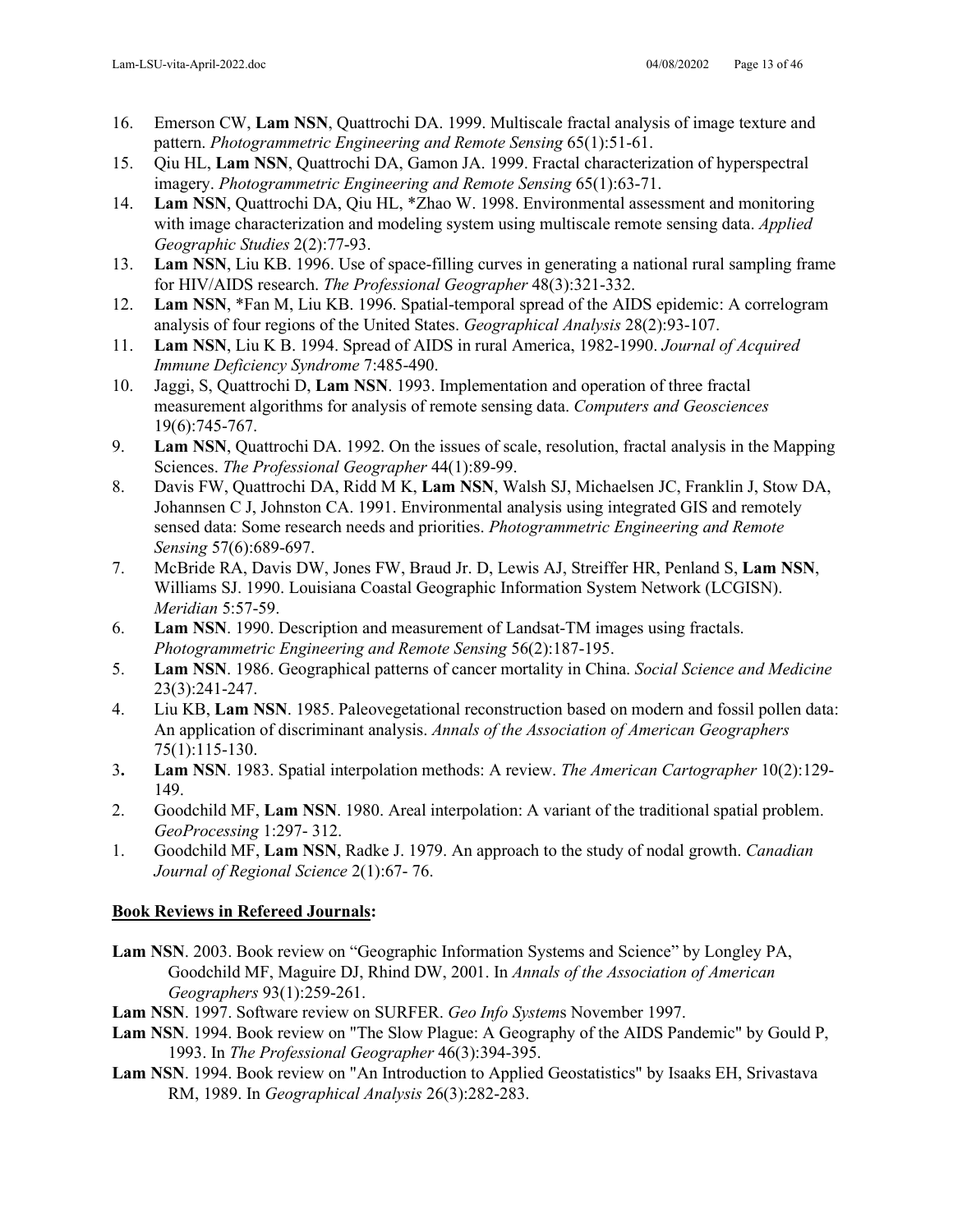- **Lam NSN**. 1991. Software Review on "Atlas\*MapMaker, Version 4.0, 1989". In *The Professional Geographer* 43(3):363-364.
- **Lam NSN**. 1989. Book review on "Thailand in Maps Application of the Mapping System THEMAK2 to Atlas Cartography", by Bollmann J, et al., 1988. In *The American Cartographer* 16(4):300- 301.
- **Lam NSN**. 1989. Book review on "Geographical Systems and Systems of Geography Essays in Honor of William Warntz", Coffey W, ed., 1988. In *Annals of the Association of American Geographers 79(3):464-466.*
- **Lam NSN**. 1989. Book review on "Computers and the Representation of Geographical Data," by Shiryaev EE, translated by David VM, Protsenko NN, Rajabov YU, 1987. In *The Professional Geographer* 41(1):116-117.
- **Lam NSN**. 1988. Book review on "Statistical Methods for Geographers," by Clark WAV, Hosking PL, 1986. In *The American Cartographer* 15(2):222-223.
- **Lam NSN**. 1986. Book review on "Statistical Techniques in Geographical Analysis," by Shaw G, Wheeler D, 1985. In *The Professional Geographer* 38(1):124-125.
- **Lam NSN**. 1984. Book review on "Statistical Applications in the Spatial Sciences," ed. Wrigley N, 1979. In *The American Cartographer* 11(1):89-90.

### **Other Publications:**

- Shang J, Sun M, **Lam NSN**. 2020. List-wise fairness criterion for point processes. In Proceedings of the 26th ACM SIGKDD Conference on Knowledge Discovery and Data Mining (KDD'20), August 23-27, Virtual Event, 11 pages. [https://doi.org/10.1145/3394486.3403246.](https://doi.org/10.1145/3394486.3403246)
- Zou L, **Lam NSN**, Cai H. 2019. A framework for analyzing and visualizing Twitter use patterns during natural hazards. US National Report (US National Committee for the International Cartographic Association) (July 2019),<https://cartogis.org/usnc-ica/us-national-report/>
- Qiang Y, Buttenfield B, **Lam NSN**, Van de Weghe N. 2018. Novel models for multi-scale spatial and temporal analysis. In *Proceedings of 10th International Conference on Geographic Information Science (GIScience 2018)*, edited by Winter S, Griffin A, Sester M. 114:55:1–55:7. <https://doi.org/10.4230/LIPIcs.GISCIENCE.2018.55>.
- **Lam NSN**. 2017. Americans who live far from coasts should also be worried about flooding. *Conversation*, August 28, 2017. [http://theconversation.com/americans-who-live-far-from-coasts](http://theconversation.com/americans-who-live-far-from-coasts-should-also-be-worried-about-flooding-81012)[should-also-be-worried-about-flooding-81012](http://theconversation.com/americans-who-live-far-from-coasts-should-also-be-worried-about-flooding-81012)
- Lam NSN. 2017. Moving away from the coasts doesn't mean you're safe from flooding. The Washington Post. August 28, 2017. [https://www.washingtonpost.com/news/posteverything/wp/2017/08/29/moving-away-from-the](https://www.washingtonpost.com/news/posteverything/wp/2017/08/29/moving-away-from-the-coasts-doesnt-mean-youre-safe-from-flooding/?utm_term=.b1852eebfcce)[coasts-doesnt-mean-youre-safe-from-flooding/?utm\\_term=.b1852eebfcce](https://www.washingtonpost.com/news/posteverything/wp/2017/08/29/moving-away-from-the-coasts-doesnt-mean-youre-safe-from-flooding/?utm_term=.b1852eebfcce)
- Shelberg M, **Lam NSN**, Moellering H. 2014. Fractals 30 years after: A retrospective of "measuring the fractal dimensions of surfaces". In *Auto-Carto Six Retrospective*, ed. Wellar B., University of Ottawa, pp. 134-140.
- **Lam NSN**, Arenas H, Liu KB, Brito P. 2009. Assessing the coastal population at risk to sea level rise in the Caribbean Region. *Proceedings of the International Cartographic Conference*, Santiago, Chile. November 20, 2009.
- Brito PL, Arenas H, **Lam NSN**, Quintanilha JA. 2008. Recognition of urban patterns related to leptospirosis contamination risks using object based classification of aerial photography. Test areas: informal settlements of the railroad suburb of Salvador, Brazil. *Proceedings of IEEE International Geoscience And Remote Sensing Symposium (IGARSS 2008)*. Boston.
- Ju W, **Lam NSN**. 2007. Urban land use classification: Applying texture analysis and artificial intelligence. *Imaging Notes* 22(3):26-30.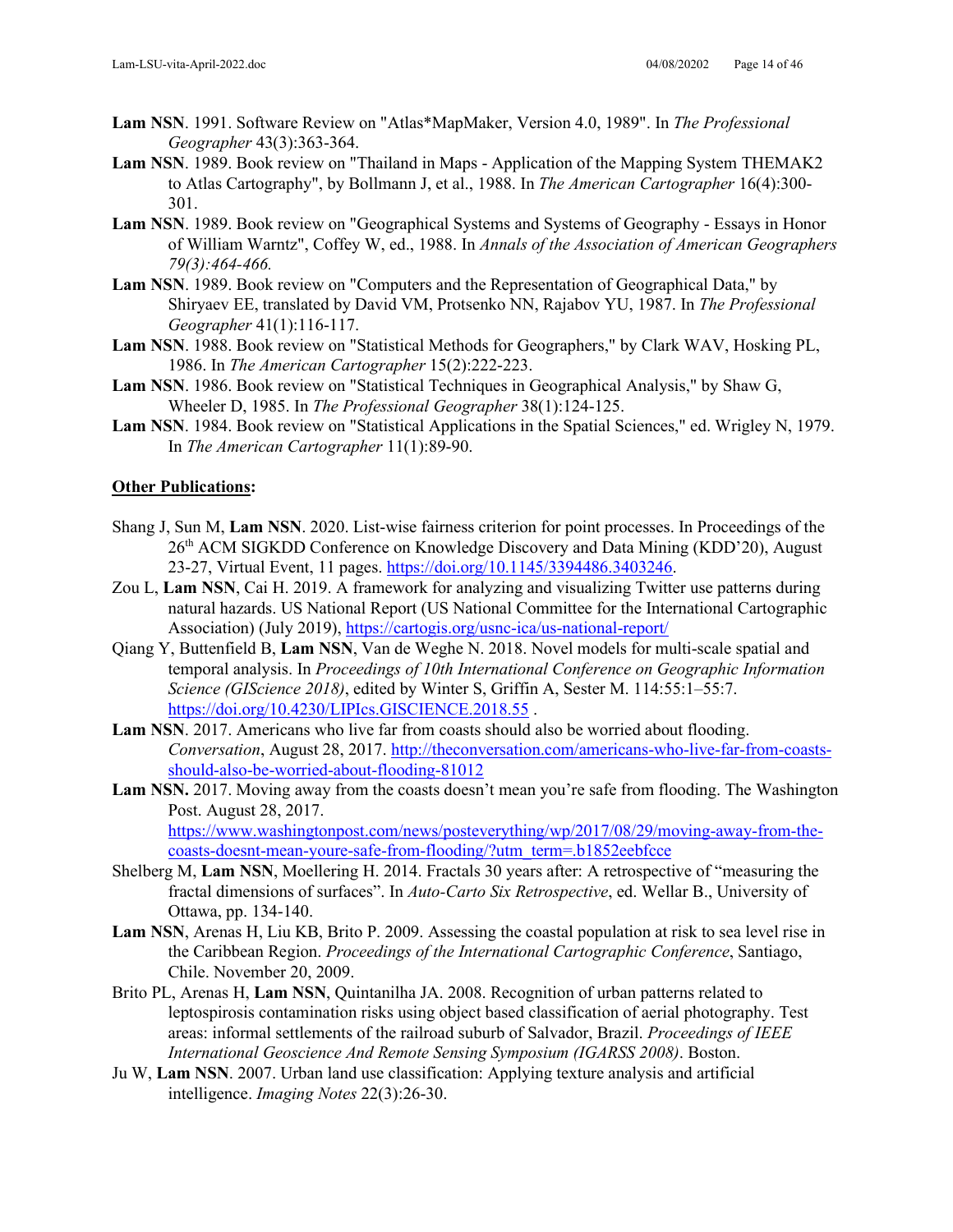- Arumugam M, Emerson CW, **Lam NSN**, Quattrochi QA. 2003. Classifying urban land covers using local indices of spatial complexity. *American Society for Photogrammetry and Remote Sensing Annual Conference Proceedings*, Anchorage, Alaska.
- 2002. *Strategic Plan for the Climate Change Program*. (I am one of the contributors for Chapter 8: Land use and land cover change). Published by the US Climate Change Science Program, Washington, DC (also available at [http://www.climatescience.gov\)](http://www.climatescience.gov/).
- **Lam NSN**. 2001. Characterizing urban and related thermal land surface processes from high resolution remote sensing data using fractal and scale analysis. NASA Research Reports – 1998 NASA/ASEE Summer Fellowship Program, pp. XXIII-1 to -6.
- **Lam NSN**. 1998. Geolibrary and statewide electronic atlas. Distributed Geolibraries Workshop Contributed White Papers, National Research Council (also available at [http://www2.nas.edu/besr/230a.html\).](http://www2.nas.edu/besr/230a.html))
- **Lam NSN**. 1998. Scale and digital earth. Contributions of the UCGIS ten research priorities to Digital Earth. Also available at [http://www.ncgia.ucsb.edu/~good/ucgisde.html\).](http://www.ncgia.ucsb.edu/%7Egood/ucgisde.html))
- **Lam NSN**, Qiu HL, Quattrochi D. 1997. An evaluation of fractal surface measurement methods using ICAMS (Image Characterization And Modeling System). *Technical Papers, ACSM/ASPRS Annual Convention, Vol. 5, Auto-Carto 13*, pp 377-386. Bethesda, MD: ASPRS/ACSM.
- **Lam NSN**. 1996. A GIS for characterization and modeling of remote-sensing data. *LAURISA* (Newsletter of the Louisiana Chapter of the Urban & Regional Information Systems Association), October.
- **Lam NSN**, Wayne L, Braud D. 1995. GIS and remote sensing at Louisiana State University. *Louisiana Parish Government* 30(4):12. (The official publication of the Police Jury Association of Louisiana.)
- *LCGISN GeoSpatial Search Program User Manual*, 1995. Baton Rouge, LA: Coastal Studies Institute, LSU. 167p. (I am one of the many contributors.)
- Fan M, **Lam NSN**, Liu KB. 1993. Using GIS to model the spatial spread of the AIDS epidemic in the United States. *Technical Papers, 1993 Annual Convention of the ACSM/ASPRS*, New Orleans, pp. 186-195.
- Jaggi S, Quattrochi DA, **Lam NSN**. 1992. Multiresolution processing for fractal analysis of airborne remotely sensed data. *Proceedings of SPIE (International Society for Optical Engineering*.
- **Lam NSN**. 1989. Introduction. *Quick Guides to Software Holdings of Computer Mapping Sciences Laboratory*. Documentation No. 2, Department of Geography and Anthropology, LSU.
- **Lam NSN**, Grim PJ, Jones F. 1987. Data integration in geographic information systems: An experiment. *Technical Papers, 1987 ASPRS-ACSM Annual Convention*, Vol. 5, GIS/LIS, pp. 53-62.
- **Lam NSN**. 1985. A method for choropleth inversion. *Technical Papers, 45th Annual Meeting of the American Congress on Surveying and Mapping*, pp. 365-373.
- Liu KB, **Lam NSN**. 1985. Discriminant analysis of late Quaternary pollen stratigraphies from Ontario. *Modeling and Simulation* 16(1):155-159.
- **Lam NSN**, Liu KB. 1984. A geographic information system for the palynologists: An Ontario example. *Modeling and Simulation* 15(1):93-97.
- **Lam NSN**. 1983. Estimating small-area data from choropleth map. *Modeling and Simulation* 14(3):895- 899.
- Shelberg MC, **Lam NSN**, Moellering H. 1983. Measuring the fractal dimensions of surfaces. *Proceedings of the Sixth International Symposium on Computer-Assisted Cartography (Auto-Carto 6)* 2:319- 328.
- **Lam NSN**. 1983. An evaluation of areal interpolation methods. *Fifth International Symposium on Computer-Assisted Cartography (Auto-Carto 5)*, pp. 471-479.
- Shelberg MC, Moellering H, **Lam NSN**. 1983. Measuring the fractal dimensions of empirical curve. *Fifth International Symposium on Computer-Assisted Cartography (Auto-Carto 5)*, pp. 481-490.
- **Lam NSN**. 1982. Areal interpolation using map overlay. *Modeling and Simulation* 13(3):953-959.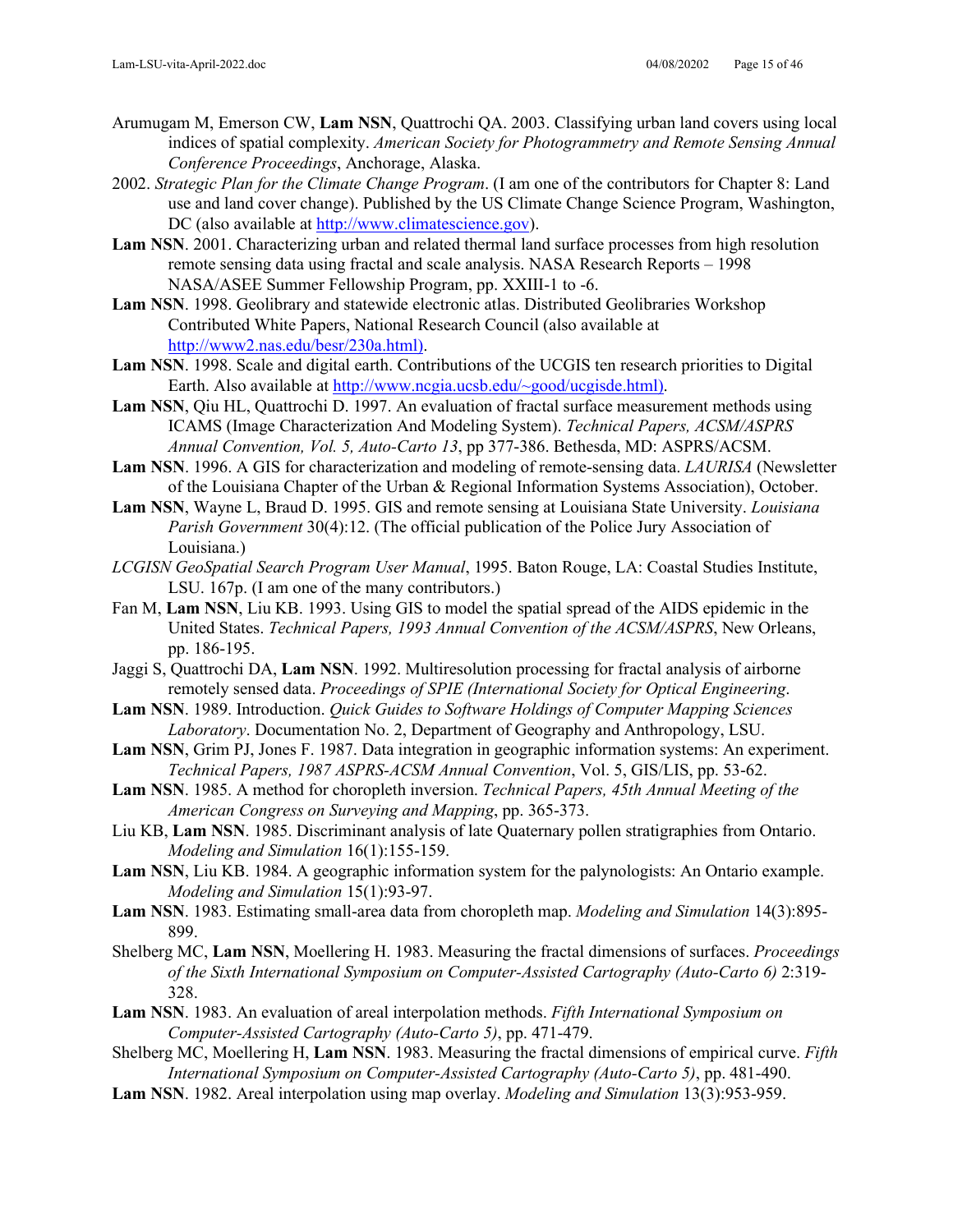- **Lam NSN**. 1981. The reliability problem of spatial interpolation models. *Modeling and Simulation* 12(3):869-876.
- **Lam NSN**, Morse B. 1981. *PLUSX Version 2 User Notes*. Reports of the Numerical Cartography Laboratory, The Ohio State University, 36p.
- **Lam NSN**. 1976. New trends in urban geography. *Teaching Through Learning*, No. 4 (in Chinese).

#### **Theses/Dissertations:**

- **Lam NSN** 1980. *Methods and Problems of Areal Interpolation*. Ph.D. Dissertation, The University of Western Ontario, London, Ontario, Canada.
- **Lam NSN** 1977. *Polygon Overlay: An Examination of An Algorithm and Related Problems*. M.S. Thesis, The University of Western Ontario, London, Ontario, Canada

### **1.3.3 Other Creative and Artistic Contributions**

- **Lam NSN**, Quattrochi, D. A., Qiu, H.-L., Zhao, W. 1996. Developed ICAMS (Image Characterization And Modeling System), a software system to compute fractal dimensions and other spatial statistics for remote sensing images.
- **Lam NSN** 1989. Created *the China County Boundary File*. Baton Rouge, LA: Geosciences Publications, Louisiana State University. (The digital boundary file includes more than 2000 counties in China and is available in different mapping software formats.)
- **Lam NSN** 1989. Coordinated the publication of *Quick Guides to Software Holdings of Computer Mapping Sciences Laboratory*, Documentation No. 2, Department of Geography and Anthropology, LSU.
- **Lam NSN** 1988. Coordinated the publication of *Quick Guides to Software Holdings of Computer Mapping Sciences Laboratory*, Documentation No. 1, Dept. of Geography and Anthropology, LSU.

### **1.3.4 Participation in Professional Meetings, Symposia, Workshops, and Conferences**

#### **Paper Presentation with Abstracts:**

- **Lam NSN**. 2021. The Mississippi River Delta as a coupled natural-human system. Paper presented at the 7th International Conference on Estuaries and Coasts (ICEC2021), Shanghai, October 20. (online)
- Cai H, Lam NSN, Zou L. 2021. Incorporating neighborhood effect into land loss modeling in the Lower Mississippi River Delta. Annual Meeting of the American Association of Geographers, Seattle, April 10. (online)
- Mihunov V, Zou L, **Lam NSN**, Wang Z, Wang K. 2021. Analyzing the use of Twitter in hurricanes and floods: common approaches, lessons learned, and emerging trends. Annual Meeting of the American Association of Geographers, Seattle, April 9. (online)
- Zou L, **Lam NSN**, Qiang Y, Cai H. 2021. Geographical disparities of community resilience in the United States. Annual Meeting of the American Association of Geographers, Seattle, April 7. (online)
- Wang K, **Lam NSN**, Zou L, Mihunov V. 2021. Twitter use in Hurricane Isaac and its implications to disaster resilience. Annual Meeting of the American Association of Geographers, Seattle, April 7. (online)
- Correll R, **Lam NSN**, Zou L, Mihunov V, Cai H. 2020. Flood risk and economic opportunity: Moving forward in a changing Louisiana.. (Meeting cancelled)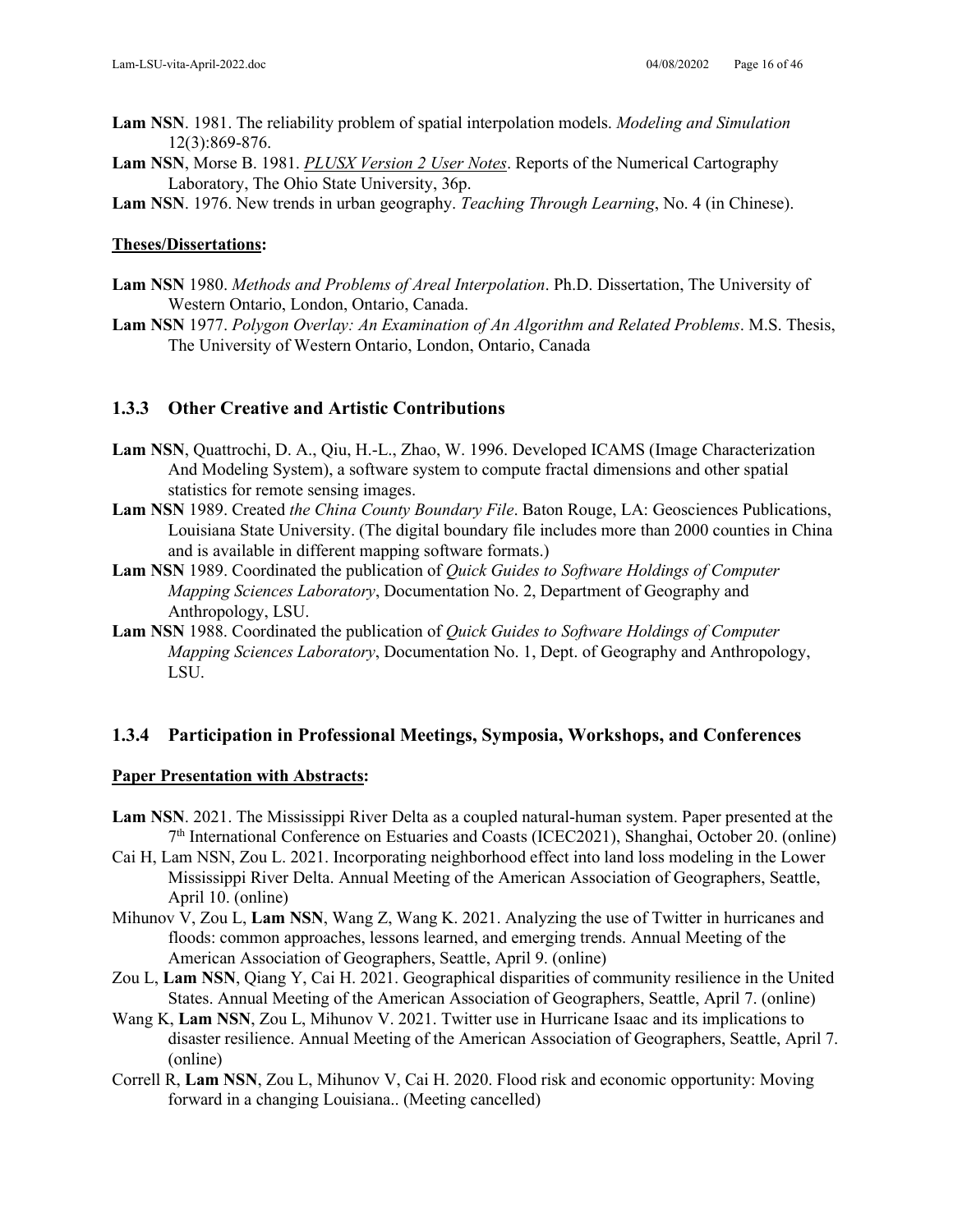- Liao D, Zou L, Meyer M, **Lam NSN**, Li D. 2020. Social media for emergency rescue: An analysis of rescue requests on Twitter during Hurricane Harvey. Annual Meeting of the American Association of Geographers, Denver, April 9. (Meeting cancelled)
- Wang K, **Lam NSN**, Zou L, Mihunov V. 2020. Twitter use in Hurricane Isaac and its implications to disaster resilience. Annual Meeting of the American Association of Geographers, Denver, April 7. (Meeting cancelled)
- Li K, **Lam NSN**, Cai H, Zou L, Wilson J. 2020. Assessing the sustainability of coupled natural-human systems using coupled differential equations. Annual Meeting of the American Association of Geographers, Denver, April 7. (Meeting cancelled)
- Cai H, **Lam NSN**. A coupled natural-human modeling of the land loss probability in the Mississippi River Delta. Annual Meeting of the American Association of Geographers, Denver, April 7. (Meeting cancelled)
- Mihunov V, **Lam NSN**, Zou L, Wang Z, Wang K. 2020. Use of Twitter in disaster rescue: Lessons learned from Hurricane Harvey. Annual Meeting of the American Association of Geographers, Denver, April 7. (Meeting cancelled)
- Wang Z, **Lam NSN**, Obradovich N, Ye X. 2020. Are vulnerable communities digitally left behind in social responses to natural disasters? An evidence from Hurricane Sandy with Twitter data. Annual Meeting of the American Association of Geographers, Denver, April 6. (Meeting cancelled)
- Liu KB, Yao Q, Ryu J, Cohen MCL, Aragon-Moreno AA, Rodrigues ESF, **Lam NSN**. 2019. Holocene paleoecology of black mangrove (avicennia germinans) along the Northern Gulf of Mexico Coast, U.S.A. International Quaternary Association (INQUA) meeting, Dublin, Ireland. July 26.
- **Lam NSN**, Cai H, Zou L, Liu KB. 2019. Scale effects on land loss modeling in the Mississippi River Delta. International Cartographic Conference, Tokyo, Japan, July 17.
- Correll R, **Lam NSN**, Zou L, Mihunov V, Cai H. 2019. Economics and flood risk: Modeling population migration. Annual Meetings of the American Association of Geographers, Washington DC, Apr. 4.
- Wang F, **Lam NSN**. 2019. The spatio-temporal processes of land cover land use change and the processbased prediction of urban growth in the Texas Triangle. Annual Meetings of the American Association of Geographers, Washington DC, Apr. 4.
- Mihunov V, **Lam NSN**. 2019. Dynamics of the community resilience to drought hazard in the southcentral United States. Annual Meetings of the American Association of Geographers, Washington DC, Apr. 3.
- Zou L, **Lam NSN**, Cai H. 2019. Sensing and improving disaster resilience through social media data mining. Annual Meetings of the American Association of Geographers, Washington DC, Apr. 3.
- Cai H, **Lam NSN**, Zou L. 2019. Coupled natural-human land loss modeling in the Lower Mississippi River Basin. Annual Meetings of the American Association of Geographers, Washington DC, Apr. 3.
- **Lam NSN**. 2018. Understanding the Mississippi River Delta as a coupled natural-human system: Research methods, challenges, and prospects. American Geophysical Union (AGU) Fall Meeting 2018, Washington, DC. Dec. 14, 2018.
- Zou L, **Lam NSN**, Cai H, Meyer MM, Yang SW, Lee KS, Park SJ, Reams M. 2018. Sensing, building, and improving disaster resilience through social media data mining. American Geophysical Union (AGU) Fall Meeting 2018, Washington, DC. Dec. 11, 2018.
- Twilley R, Bentley SJ, Hagen SC, Edmonds DA, Xu KH, **Lam NSN**, Chen Q. 2018. DELTA SEES: Sustainability of deltaic coastlines. American Geophysical Union (AGU) Fall Meeting 2018, Washington, DC. Dec. 14, 2018
- Qiang Y, Buttenfield BP, **Lam NSN**, Van de Weghe N. 2018. Novel models for multi-scale spatial and temporal analyses. 2018 GIScience Meeting, Melbourne, Australia, Aug 28-30, 2018.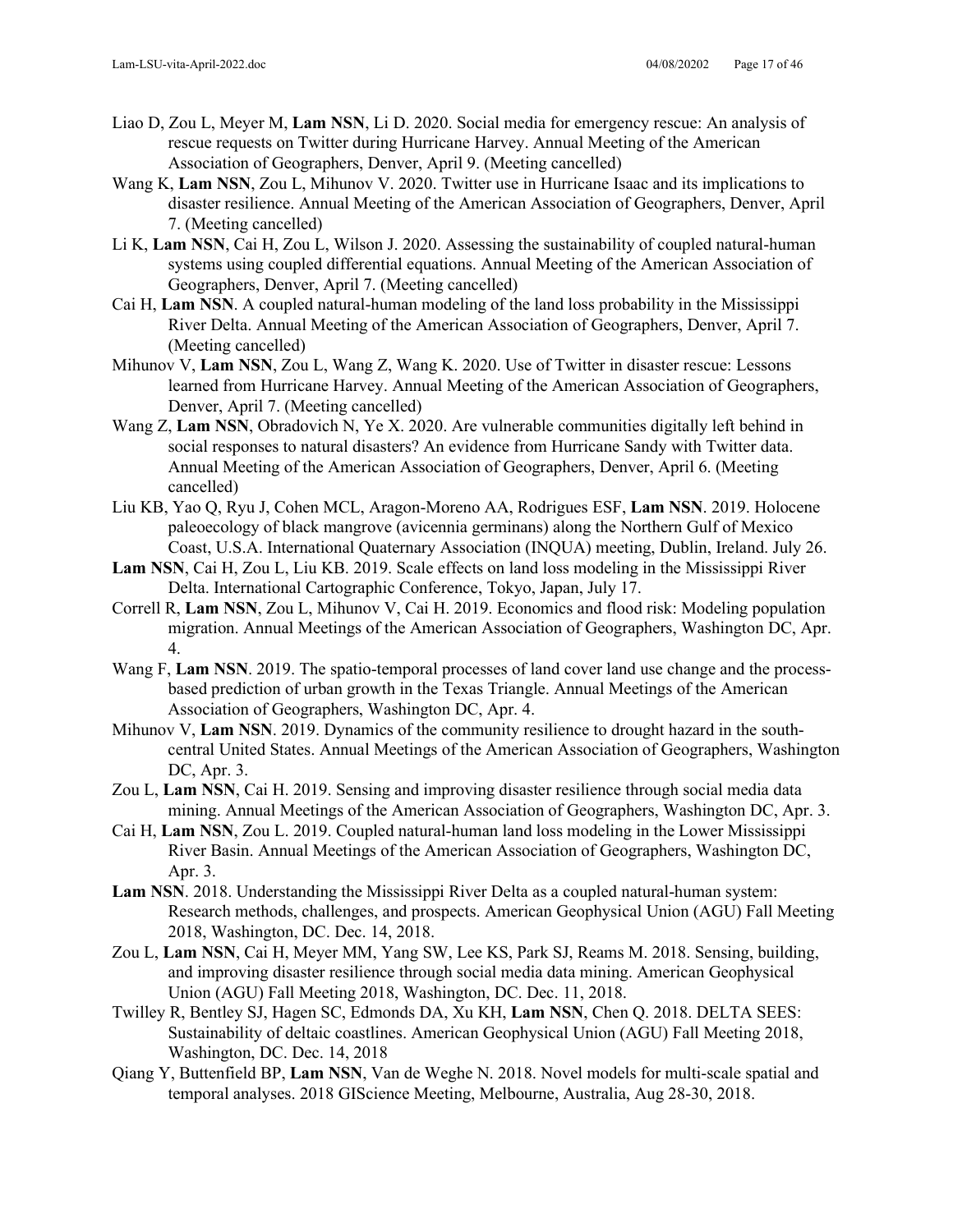- **Lam NSN**, Meyer M, Reams M, Park S, Yang S, Lee K, Zou L. 2018. Understanding social and geographical disparities in disaster resilience through the use of social media. In *Plenary: Identifying new frontiers for rapid reconnaissance research*, *Natural Hazards Workshop*, Broomfield, Colorado. July 11, 2018.
- **Lam NSN**, Qiang Y, Li K, Cai H, Zou L, Mihunov V. 2018. Extending resilience assessment to dynamic system modeling: Perspectives on human dynamics and climate change research. *International Coastal Symposium (ICS) 2018*, Busan, Republic of Korea. May 13, 2018.
- Zou L, **Lam NSN**, Cai H. 2018. The changing roles of social media in disaster resilience. *Annual Meetings of Association of American Geographers (AAG)* 2018, New Orleans. April 13, 2018.
- Correll RM, **Lam NSN**, Zou L, Cai H, Mihunov V. 2018. Move or stay? A dilemma for coastal Louisiana residents. *Annual Meetings of Association of American Geographers* (AAG) 2018, New Orleans. April 13, 2018.
- Li K, **Lam NSN**. 2018. Self-taught deep-learning convolutional neural network for features detection in unlabeled remote sensing images. *Annual Meetings of Association of American Geographers (AAG)* 2018, New Orleans. April 12, 2018.
- Qiang Y, **Lam NSN**, Zou L, Cai H. 2018. Artificial intelligence and deep learning in the modeling of coupled natural and *human dynamics. Annual* Meetings of Association of American Geographers (AAG) 2018, New Orleans. April 1, 2018.
- Zou L, **Lam NSN**, Cai H. 2017. Leveraging social media data to understand disaster resilience: A case study of Hurricane Isaac. Poster presented at the *American Geophysical Union (AGU) Fall Meeting*, New Orleans, December 13, 2017.
- **Lam NSN**, Qiang Y, Cai H, Zou L. 2017. A national assessment of exposure to flood hazards in the United States. Paper presented at the *American Geophysical Union (AGU) Fall Meeting*, New Orleans, December 12, 2017.
- Cai H, **Lam NSN**, Zou L. 2017. A coupled natural-human modeling of the land loss probability in the Lower Mississippi River Basin. Paper presented at the *American Geophysical Union (AGU) Fall Meeting*, New Orleans, December 11, 2017.
- Lam NSN, Cheng W. 2017. Scale matters: Identifying the effects of landscape fragmentation on land loss. Paper presented at the 28<sup>th</sup> *International Cartographic Conference (ICC2017)*. Washington, DC. July 6, 2017.
- Zou L, **Lam NSN**, Cai H, Qiang Y. 2017. Visualizing Social Media Data for Improved Understanding of Disaster Resilience. Paper presented at *the 28th International Cartographic Conference (ICC017)*, Washington D.C. July 5, 2017.
- Cai H, **Lam NSN**, Zou L, Qiang Y. Assessing the dynamics of resilience using a Bayesian Network in the Lower Mississippi River Basin. Paper presented at the International Cartographic Conference (ICC2017). Washington, DC. July 5, 2017.
- Mihunov V, Zou L, **Lam NSN**. 2017. Temporal changes of community resilience to drought hazard in South-Central United States. Paper presented at the *28th International Cartographic Conference (ICC2017),* Washington D.C. July 3, 2017.
- Zou L, **Lam NSN**, Cai H, Qiang Y. 2017. Visualizing and Mining Twitter Data for Improved Understanding of Disaster Resilience. Paper presented at *the International Symposium on Location-based Social Media and Tracking Data (LSMTD) 2017*, Washington D.C. July 2, 2017.
- Liu, K.B., Bianchette, T.A., Zou, L., Qiang, Y., and **Lam NSN.** 2017. Contribution of recent hurricanes to wetland sedimentation in coastal Louisiana, Paper presented at the *European Geosciences Union (EGU) meeting*, Vienna, Austria, April 26, 2017.
- Cai H, **Lam NSN**. 2017. Modeling the dynamics of resilience using a Bayesian network: The case in the Lower Mississippi River Basin. *Annual Meetings of Association of American Geographers (AAG) 2017*, Boston MA. April 8, 2017
- Zou L, **Lam NSN**. 2017. Mining Social Media Data for Improved Understanding of Disaster Resilience.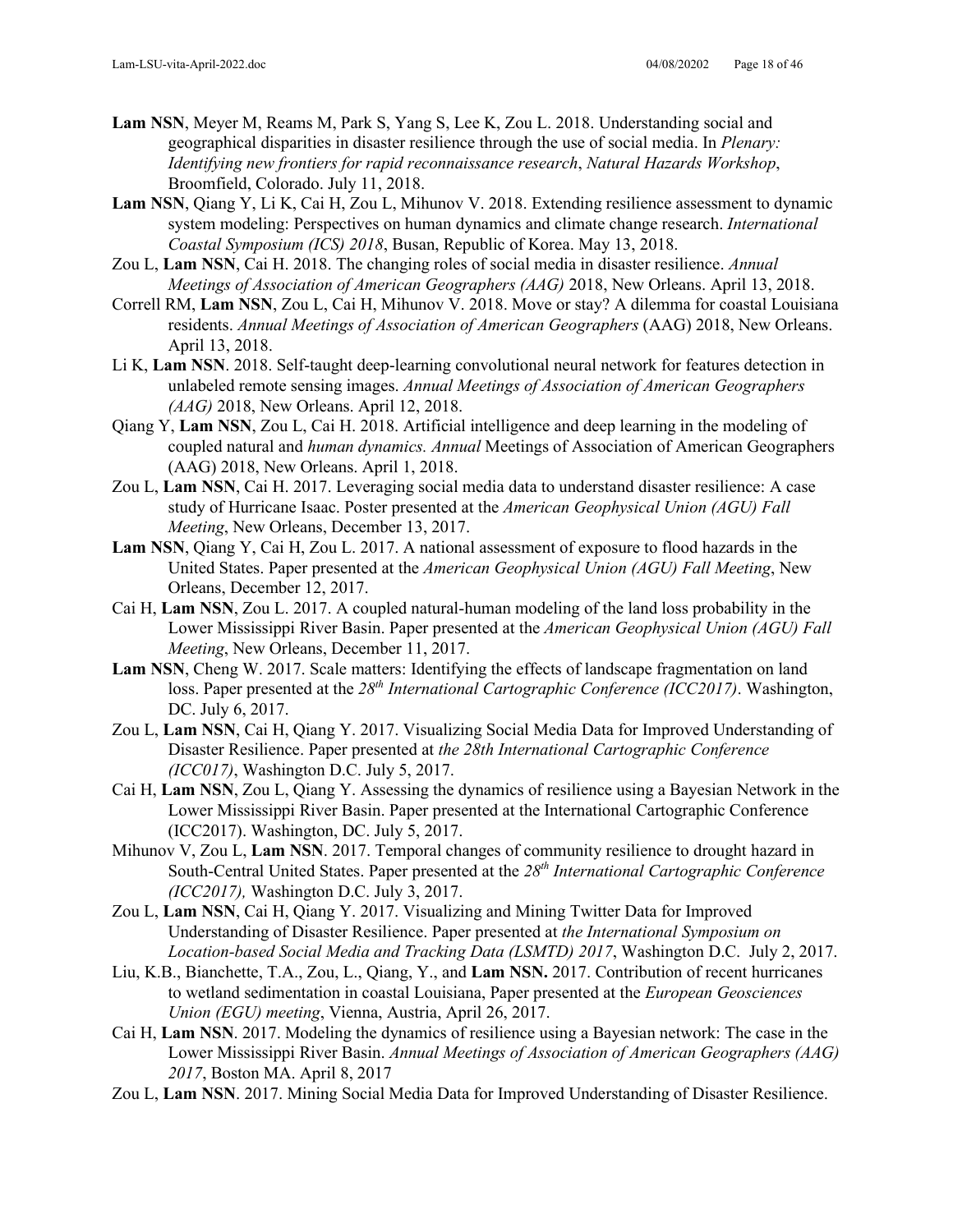*Annual Meetings of Association of American Geographers (AAG) 2017*, Boston MA. April 7, 2017

- Bianchette, T.A., Liu, K.B., Zou, L., **Lam NSN**, and Qiang, Y. 2017. Spatial and temporal variability of wetland accretion rates throughout southern Louisiana: Impacts from Hurricanes Gustav and Isaac, Paper presented at the *Annual Meeting of the Association of American Geographers*, Boston, April 6, 2017.
- Mihunov V, Zou L, **Lam NSN**. 2017. Temporal changes of community resilience to drought hazard in South-Central United States. Paper presented at the *Annual Meeting of the Association of American Geographers*, Boston, April 6, 2017.
- **Lam NSN**, Qiang Y, Li K, Cai H, Zou L, Mihunov V, 2017. Modeling coastal resilience: The case of the Mississippi River Delta. Paper presented at the *2017 Annual Meeting of the Association of American Geographers*, Boston. April 5, 2017.
- Zou L, **Lam NSN**, Cai H, Qiang Y. 2016. Social Sensing of Disaster Resilience through Twitter: A Case Study of Hurricane Sandy. *3rd International Conference on CyberGIS and Geospatial Data Science*, Urbana IL, U.S. (Poster presentation) July 26-28, 2016.
- **Lam NSN**. 2016. A transdisciplinary approach to modeling coastal sustainability: the case of Mississippi River Delta. Paper presented at the *Association for Environmental Studies and Sciences (AESS),* Washington DC. June 11, 2016.
- Qiang Y, **Lam NSN**, Zou L, Cai H, Li K. 2016. Modeling long-term human dynamics in response to natural hazard using remote sensing data. *Abstracts, the 2016 Annual Meeting of the American Association of Geographer*s, San Francisco. April 1, 2016.
- Li K, **Lam NSN**. 2016. An agent-based model of population changes in a vulnerable coastal environment. *Abstracts, the 2016 Annual Meeting of the American Association of Geographer*s, San Francisco. April 1, 2016.
- Cai H, **Lam NSN**. 2016. Assessing community resilience to coastal hazards in the Lower Mississippi River Basin. *Abstracts, the 2016 Annual Meeting of the American Association of Geographer*s, San Francisco. March 30, 2016.
- Mihunov V, Zou L, **Lam NSN**. 2016. Community resilience to drought hazard in South-Central U.S. *Abstracts, the 2016 Annual Meeting of the American Association of Geographer*s, San Francisco. March 29, 2016.
- Zou L, **Lam NSN**. 2016. The impact of Hurricane Katrina on population dynamics in the Lower Mississippi River Basin. *Abstracts, the 2016 Annual Meeting of the American Association of Geographer*s, San Francisco. March 29, 2016.
- **Lam NSN**, Qiang Y, Li K, Cai H, Zou L, Mihunov V. 2016. From resilience assessment to dynamic system modeling: some perspectives on human dynamics and climate change research. *Abstracts, the 2016 Annual Meeting of the American Association of Geographer*s, San Francisco. March 29, 2016.
- Bianchette T, Liu KB, \*Qiang Y, **Lam NSN**. 2016. Wetland accretion rates along coastal Louisiana: Spatial and temporal variability in light of Hurricane Isaac's impacts. Paper presented at 2016 Ocean Science Meeting, New Orleans, Feb 25.
- Bushra N, Rohli R, **Lam NSN**, Zou L, Mihunov V, Reams M, Argote J.2015. Drought indices as drought predictors in the South-central United States. Poster presented at American Geophysical Union (AGU) fall meeting, San Francisco, December 14, 2015.
- **Lam NSN**. 2015. Mapping and assessing coastal resilience in the Caribbean region. Cartography and Geographic Information Science. Paper presented at the ICC 2015 (International Cartographic Conference) in Rio de Janeiro, August 27.
- **Lam NSN**, Qiang Y, Liu KB. 2015. Analysis of land use and land cover changes in Mississippi Delta using a coupled natural-human system framework. Paper presented at the 2015 EARSeL Symposium (European Association of Remote Sensing Laboratories), June 18, 2015.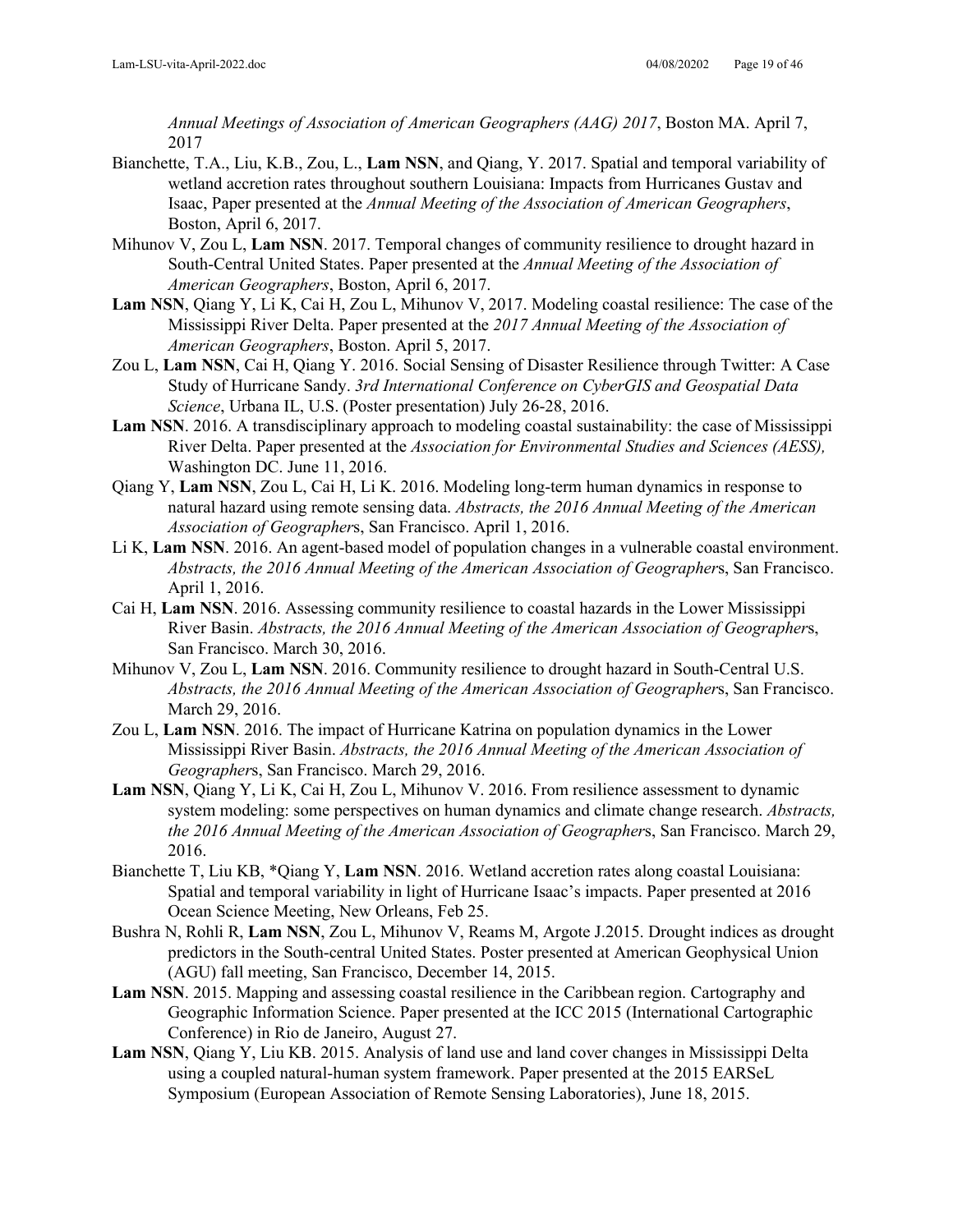- Zou L, **Lam NSN**, Qiang Y, Li K, Cai H. 2015. A genetic algorithm optimized agent-based modeling of land loss and urban growth in the lower Mississippi River basin. *Abstracts, the 2015 Annual Meeting of the Association of American Geographer*s, Chicago. April 25, 2015.
- Cai H, **Lam NSN**, Qiang Y, Li K, Zou L. 2015. Assessing the dynamics of coastal resilience using Bayesian networks. *Abstracts, the 2015 Annual Meeting of the Association of American Geographer*s, Chicago. April 25, 2015.
- Li K, **Lam NSN**, Qiang Y, Zou L, Cai H. 2015. A cyberinfrastructure for community resilience assessment and visualization. *Abstracts, the 2015 Annual Meeting of the Association of American Geographer*s, Chicago. April 23, 2015.
- Qiang Y, **Lam NSN**, Li K, Cai H, Zou L. 2015. Modeling the coupled natural and human dynamics in a vulnerable coastal system using cyberinfrastructure. *Abstracts, the 2015 Annual Meeting of the Association of American Geographer*s, Chicago. April 21, 2015.
- **Lam NSN**, Liu KB, Qiang Y, Reams M, Xu J, Rivera-Monroy V. 2014. Coupled natural-human dynamics in the Mississippi Delta. Paper presented at *the Deltas in Times of Climate Change II*. Rotterdam. September 25, 2014.
- Li K, **Lam NSN**. 2014. A hybrid model of cellular automata, Markov, and logistic regression for land change prediction in the Lower Mississippi River Basin. Student Poster Competition, the 30<sup>th</sup> Louisiana Remote Sensing and GIS Workshop, New Orleans, May 12-14. (Won the 3<sup>rd</sup> Prize).
- Zou L, **Lam NSN**, Cai H. 2014. Assessment of community resilience to drought hazards in Texas and Louisiana. Student Poster Competition, the  $30<sup>th</sup>$  Louisiana Remote Sensing and GIS Workshop, New Orleans, May 12-14.
- Cai H, **Lam NSN**, Zou L. 2014. Predicting the resiliency of the East Coast counties after Hurricane Sandy. Student Poster Competition, the 30<sup>th</sup> Louisiana Remote Sensing and GIS Workshop, New Orleans, May 12-14.
- Lam NSN, Arenas H<sup>\*</sup>, Brito P<sup>\*</sup>, Liu KB. 2014. Assessment of vulnerability and adaptive capacity to coastal hazards in the Caribbean region. Paper presented at the 2014 International Coastal Symposium, Durban, South Africa, April 13-16.
- Liu KB, McCloskey TA, Bianchette TA, Keller G, **Lam NSN**, Cable JE, Arriola J. 2014. Hurricane Isaac storm surge deposition in a coastal wetland along Lake Pontchartrain, Southern Louisiana. Paper presented at the 2014 International Coastal Symposium, Durban, South Africa, April 13-16.
- Li K, **Lam NSN**. 2014. Incorporating vulnerability in modeling population changes in a coastal environment. *Abstracts, the 2014 Annual Meeting of the Association of American Geographer*s (CD-ROM), Tampa. April 12, 2014.
- Qiang Y, **Lam NSN**. 2014. Modeling land use and land cover changes in a vulnerable coastal region using artificial neural network. *Abstracts, the 2014 Annual Meeting of the Association of American Geographer*s (CD-ROM), Tampa. April 11, 2014.
- Cai H, **Lam NSN**, Zou L. 2014. Predicting the resiliency of the east coast counties after Hurricane Sandy. *Abstracts, the 2014 Annual Meeting of the Association of American Geographer*s (CD-ROM), Tampa. April 9, 2014.
- Nyerges T, Roderick M, Bennett D, Lam NSN, Prager, S. 2014. Towards resilient thinking about sustainable systems using CyberGIS. *Abstracts, the 2014 Annual Meeting of the Association of American Geographer*s (CD-ROM), Tampa. April 9, 2014.
- Qiang Y, **Lam NSN**. 2014. Modeling land use and land cover changes in coastal Louisiana using artificial neural network. Paper presented at the 2014 State of the Coast Conference, New Orleans, March 18-20.
- Reams M, **Lam NSN**, Kirby R, Funder D. 2014. Assessing coastal community resilience in Louisiana and the Netherlands: conceptual and methodological challenges. Paper presented at the 2014 State of the Coast Conference, New Orleans, March 18-20.
- Reams M, **Lam NSN**, DeFrank L. 2014. Influences on community resilience: An examination of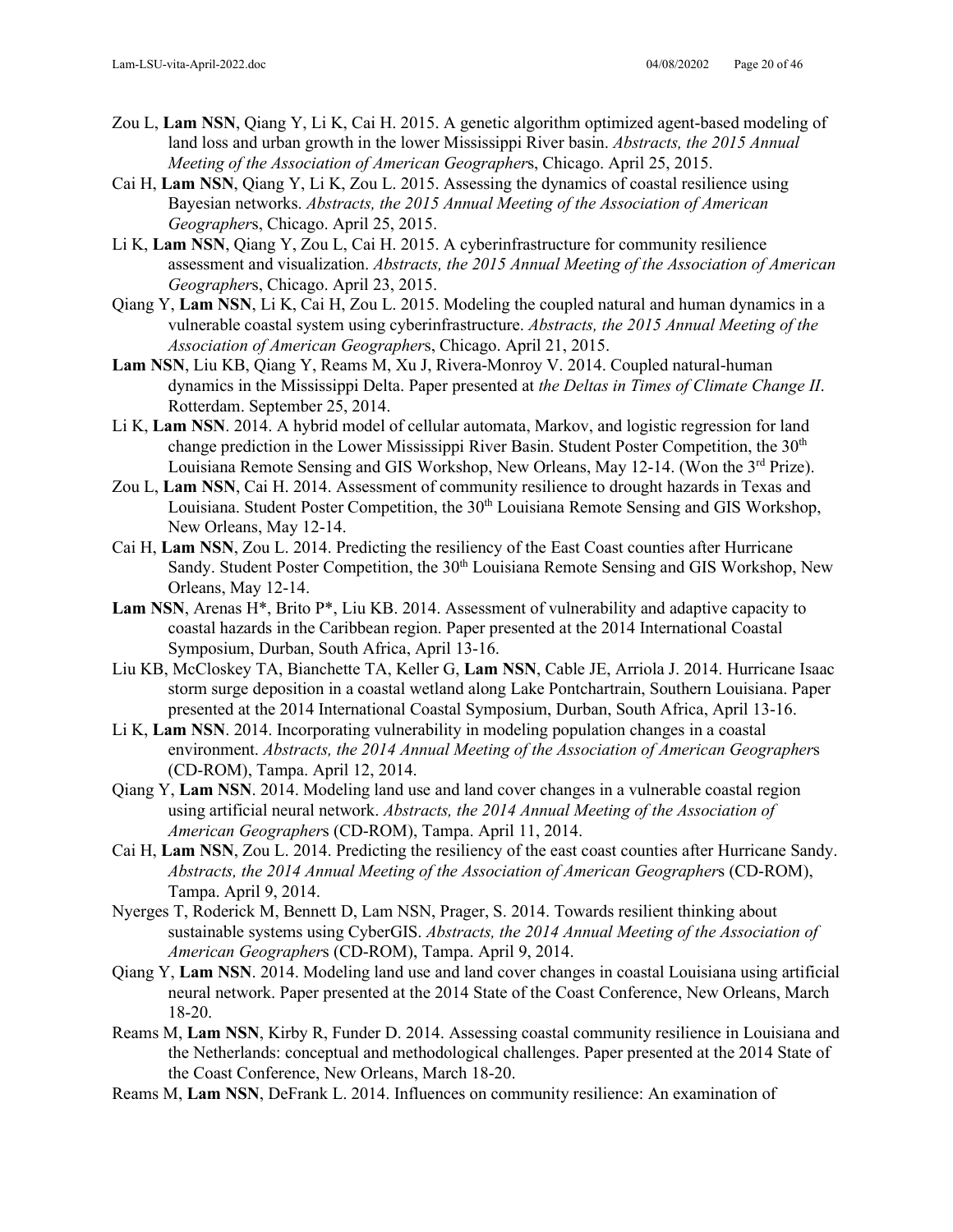population return to New Orleans post-Katrina. Paper presented at the 2014 State of the Coast Conference, New Orleans, March 18-20.

- Goote E, Reams M, **Lam NSN**, Wilkins J, Daigle M, Land L, Sattler M, Atlinay Z. 2014. Influences on household and community-level mitigation efforts and adaptations to coastal hazards in Louisiana. Paper presented at the 2014 State of the Coast Conference, New Orleans, March 18- 20.
- Paille B, Reams M, **Lam NSN**, Carney J. 2014. Planning and the pursuit of resilience in post-Katrina Louisiana: An examination of parish-level attitudes and actions. Paper presented at the 2014 State of the Coast Conference, New Orleans, March 18-20.
- Qiang Y, **Lam NSN**. 2013. Comparing the land use and land cover change between the north and south Louisiana using data mining. Paper presented at the 29<sup>th</sup> Louisiana Remote Sensing and GIS Workshop, Lafayette, April 23, 2013.
- Li C, **Lam NSN**, Reams M, Mata L. 2013. Coastal community resilience in Louisiana, 1995-2010. *Abstracts, the 2013 Annual Meeting of the Association of American Geographer*s (CD-ROM), Los Angeles. April 10, 2013.
- Li K, **Lam NSN**. 2013. Modeling the coupled natural and human system in the Lower Mississippi River Delta region: Critical transitions simulation from a resilient perspective. *Abstracts, the 2013 Annual Meeting of the Association of American Geographer*s (CD-ROM), Los Angeles. April 9, 2013.
- **Lam NSN**, Reams M, Li K, Wang F, LaRock D, Baker A. 2012. On community resilience measurement: Bridging geospatial analysis and adaptive management. Paper presented at the Geoinformatics 2012 conference, Hong Kong, June 16, 2012.
- **Lam NSN**, Li K, Wang F, Reams M, Baker A, LaRock D. 2012. Bridging geospatial analysis and adaptive management: An approach to resilience measurement. Paper presented at the University Consortium for Geographic Information Science 2012 Symposium. Washington DC, May 31, 2012.
- Li K, **Lam NSN**, Reams M. 2012. Temporal changes of coastal community resilience in the Gulf of Mexico region. Student poster competition in the 28<sup>th</sup> Louisiana Remote Sensing and GIS Workshop, Baton Rouge, April 24-25, 2012. (The poster won the first prize).
- **Lam NSN, Reams M, Li K\*, Mata L\*, Li C\*. 2012. On community resilience. Paper presented at the**  $28<sup>th</sup>$ Louisiana Remote Sensing and GIS Workshop, Baton Rouge, April 24, 2012.
- Wang F, **Lam NSN**, Reams M, Kulkarni A, Li K. 2012. A self-organization-based approach for measuring community resilience. *Abstracts, the 2012 Annual Meeting of the Association of American Geographer*s (CD-ROM), New York. February 24, 2012.
- Reams M, **Lam NSN**. 2011. Influences on environmental risk perceptions and adaptive behaviors among residents of Louisiana's upper industrial corridor. Poster presented in the American Public Health Association, Washington DC, October 2011.
- **Lam NSN**, Arenas H. 2011. Modeling and mapping the spatial-temporal dynamics of business recovery in New Orleans after Hurricane Katrina. *Abstract of the 25th International Cartographic Conference*. Paris, July 3-8, 2011.
- **Lam NSN**, Liu KB, Liang W, Bianchette TA, Platt WJ. 2011. Effects of hurricanes on the Gulf Coast Ecosystems: A remote sensing study of land cover change around Weeks Bay, Alabama. *Abstract of the 11th International Coastal Symposium*, Lisbon, Szczecin, Poland, May 10, 2011.
- Arenas H, **Lam NSN.** 2011. Spatio-temporal dynamics of the business reopening process in New Orleans after Hurricane Katrina. *Abstracts, the 2010 Annual Meeting of the Association of American Geographer*s (CD-ROM), Washington DC. April 15, 2010.
- LaRock D, **Lam NSN**, Braud D. 2011. Temporal changes in quality of life and environment in New Orleans after Hurricane Katrina. *Abstracts, the 2010 Annual Meeting of the Association of American Geographer*s (CD-ROM), Washington DC. April 15, 2010.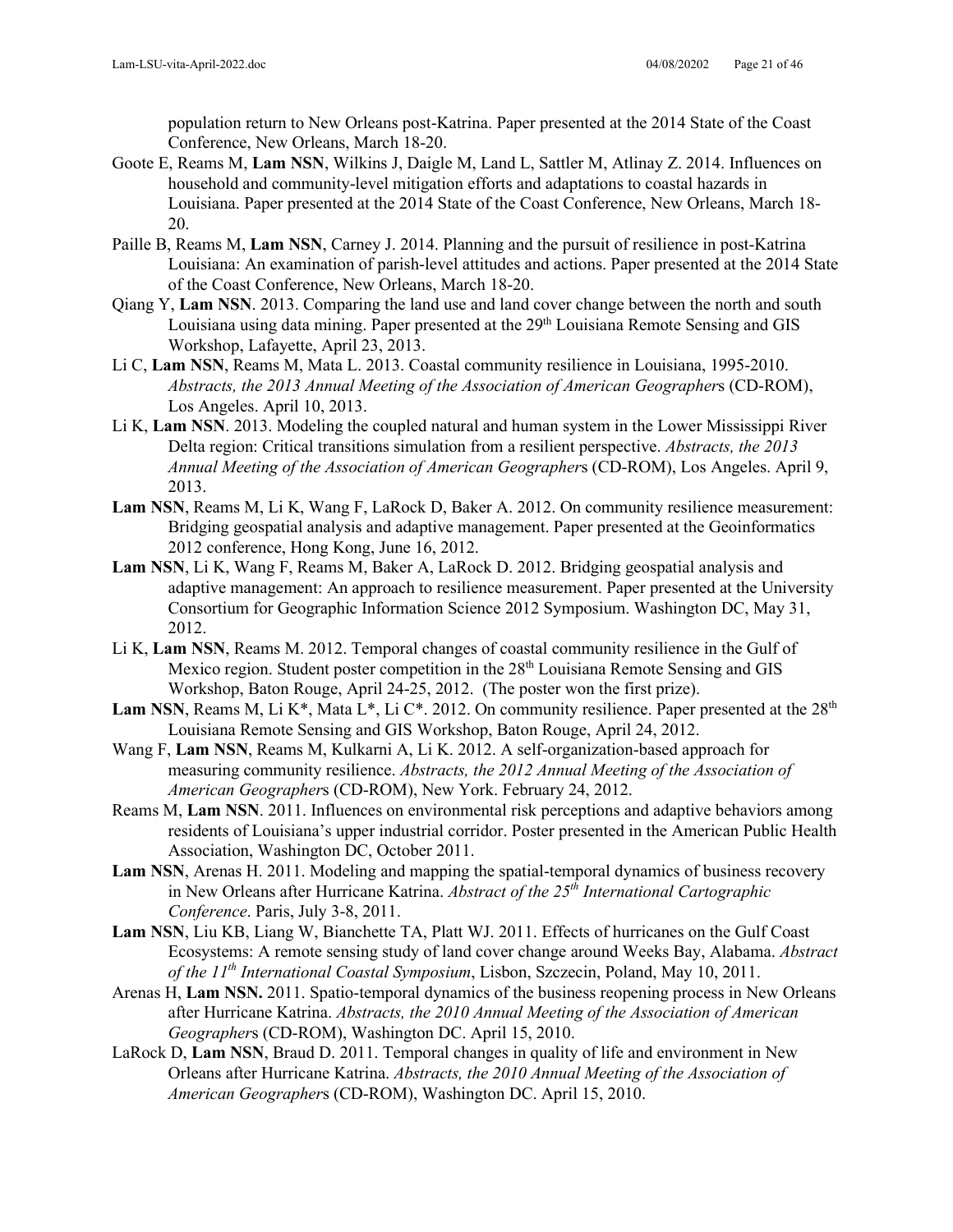- Li, K, LaRock D, **Lam NSN**, Reams M. 2011. Temporal changes of coastal community resilience in the Gulf of Mexico Region. *Abstracts, the 2010 Annual Meeting of the Association of American Geographer*s (CD-ROM), Washington DC. April 15, 2010
- **Lam NSN**, Arenas H. 2011. Modeling and mapping the spatial-temporal dynamics of business recovery in New Orleans after Hurricane Katrina. *Abstract of the 25th International Cartographic Conference*. Paris, July 3-8, 2011.
- **Lam NSN**, Liu KB, Liang W, Bianchette TA, Platt WJ. 2011. Effects of hurricanes on the Gulf Coast Ecosystems: A remote sensing study of land cover change around Weeks Bay, Alabama. *Abstract of the 11th International Coastal Symposium*, Lisbon, Szczecin, Poland, May 10, 2011.
- Arenas H, **Lam NSN.** 2011. Spatio-temporal dynamics of the business reopening process in New Orleans after Hurricane Katrina. *Abstracts, the 2010 Annual Meeting of the Association of American Geographer*s (CD-ROM), Washington DC. April 15, 2010.
- LaRock D, **Lam NSN**, Braud D. 2011. Temporal changes in quality of life and environment in New Orleans after Hurricane Katrina. *Abstracts, the 2010 Annual Meeting of the Association of American Geographer*s (CD-ROM), Washington DC. April 15, 2010.
- Li, K, LaRock D, **Lam NSN**, Reams M. 2011. Temporal changes of coastal community resilience in the Gulf of Mexico Region. *Abstracts, the 2010 Annual Meeting of the Association of American Geographer*s (CD-ROM), Washington DC. April 15, 2010
- **Lam NSN**, Pace K, LeSage J, Campanella R. 2010. Modeling business return amid post-disaster uncertainties: New Orleans after Katrina. NSF-HSD (Human Social Dynamics) Grantees Conference. September 27-28, 2010. Washington DC.
- **Lam NSN**, Reams M. 2010. On the development of a community resilience index. Meeting of the Center for Natural Resources Economics and Policy (CNREP), New Orleans, May 26-28, 2010.
- Reams M, Lam NSN. 2010. On the development of a community resilience index. 16<sup>th</sup> Annual International Symposium on Society and Resource Management (ISSRM), Corpus Christi, Texas, June 6-10, 2010.
- Arenas H, **Lam NSN**. 2010. Temporal dynamics of business reopening predictors in New Orleans after Katrina. *Abstracts, the 2010 Annual Meeting of the Association of American Geographer*s (CD-ROM), Washington DC. April 15, 2010.
- Liu KB, Bianchette TA, **Lam NSN**, Platt WJ, Yao Q. 2010. Effects of hurricanes on coastal ecosystems around Weeks Bay, Alabama: Integrating paleotempestology with palynology and remote sensing. *Abstracts, the 2010 Annual Meeting of the Association of American Geographer*s (CD-ROM), Washington DC. April 15, 2010.
- Wang F, **Lam NSN**. 2010. Detecting the processes of land-cover land-use change: A genetic Petri net based approach. *Abstracts, the 2010 Annual Meeting of the Association of American Geographer*s (CD-ROM), Washington DC. April 14, 2010.
- **Lam NSN**, Arenas H, Liu KB, Brito P. 2009. Assessing the coastal population at risk to sea level rise in the Caribbean Region. *Proceedings of the International Cartographic Conference*, Santiago, Chile. November 20, 2009.
- Reams M, **Lam NSN**. 2009. A framework for measuring community resilience, Association of Environmental Sciences and Studies (AESS), Inaugural Meeting, Madison, Wisconsin, October 13-17, 2009.
- **Lam NSN**, Arenas H, Li Z, Liu KB. 2009. An estimate of population impacted by climate change along the U.S. coast. Paper presented at the 10<sup>th</sup> International Coastal Symposium, Lisbon, Portugal, April 14, 2009*.*
- Bianchette TA, Liu KB, **Lam NSN**, Kiage LM. 2009. Ecological impacts of Hurricane Ivan on the Gulf Coast of Alabama: A remote sensing study. Paper presented at the  $10<sup>th</sup>$  International Coastal Symposium, Lisbon, Portugal, April 15, 2009*.*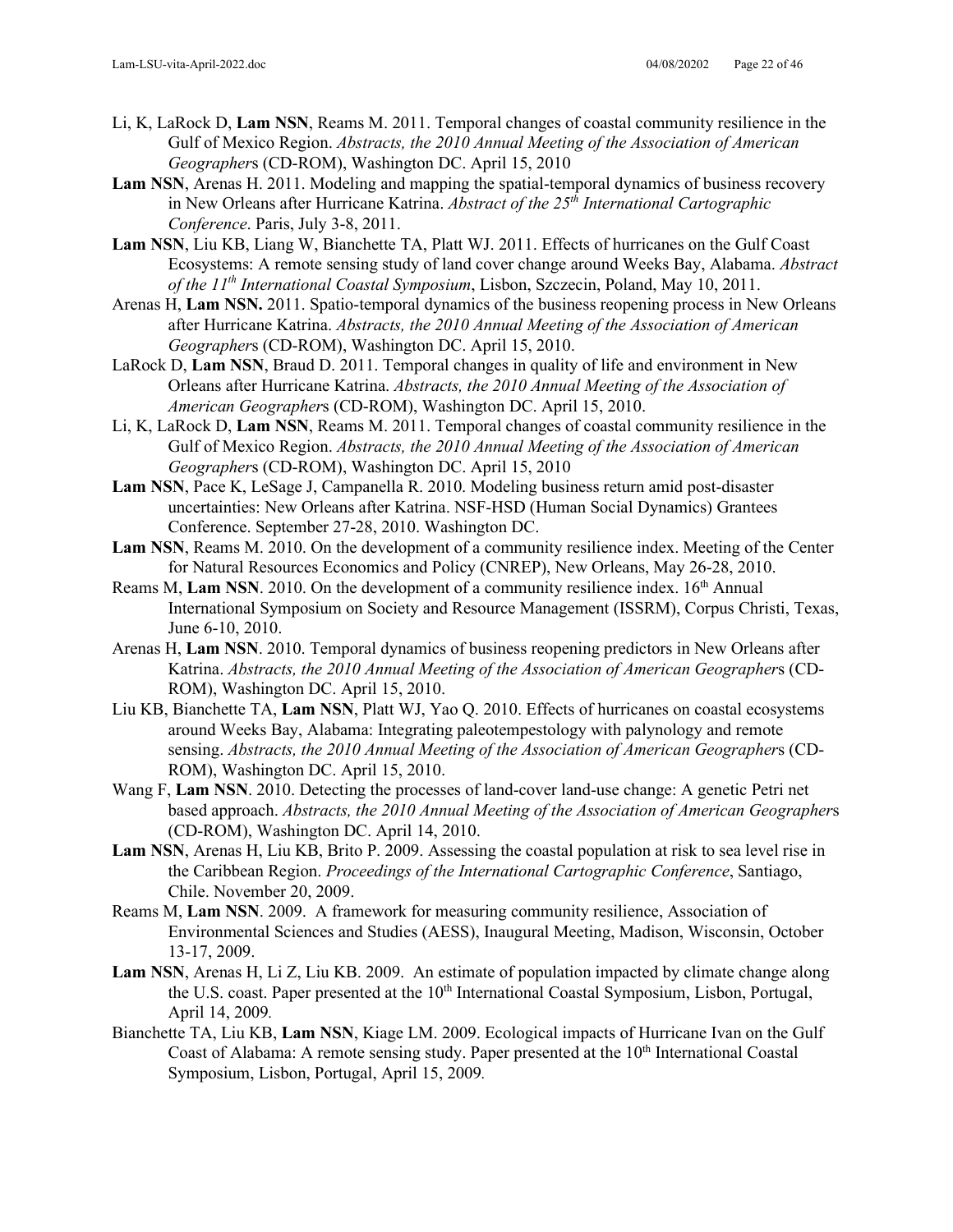- **Lam NSN**, Reams M, Baker A, DeFrank L, Martin A. 2009. On the development of a community resilience index. *Abstracts, the 2009 Annual Meeting of the Association of American Geographer*s (CD-ROM), Las Vegas, Nevada. March 26 2009.
- Arenas H, **Lam NSN**. 2009. Evaluating predictors for business recovery in New Orleans after Hurricane Katrina. *Abstracts, the 2009 Annual Meeting of the Association of American Geographer*s (CD-ROM), Las Vegas, Nevada. March 26, 2009.
- Baker A, **Lam NSN**, Reams M, DeFrank L, Martin A. 2009. Creating an empirically derived resilience index for Louisiana and the Gulf of Mexico Region. *Abstracts, the 2009 Annual Meeting of the Association of American Geographer*s (CD-ROM), Las Vegas, Nevada. March 25, 2009.
- Qin X, **Lam NSN**, Liang W. 2009. Using social vulnerability-based genetic algorithm to improve CAEP plan for disaster evacuation in New Orleans, Louisiana. *Abstracts, the 2009 Annual Meeting of the Association of American Geographer*s (CD-ROM), Las Vegas, Nevada. March 23, 2009.
- Liang W, **Lam NSN**, Qin X. 2009. The simulation of different evacuation strategies for regional evacuation. *Abstracts, the 2009 Annual Meeting of the Association of American Geographer*s (CD-ROM), Las Vegas, Nevada, March 23, 2009.
- **Lam NSN**. 2008. Relating visual changes in images with spatial metrics. *Abstracts, the 2008 Annual Meeting of the Association of American Geographers* (CD-ROM), Boston, April 15.
- Ju W, **Lam NSN**. 2008. Integrating lacunarity analysis and support vector machines for land use/cover classification. *Abstracts, the 2008 Annual Meeting of the Association of American Geographers*  (CD-ROM), Boston, April 17.
- Kulkarni A, **Lam NSN**. 2008. Impervious surface detection using object-based image analysis. *Abstracts, the 2008 Annual Meeting of the Association of American Geographers* (CD-ROM), Boston, April 17.
- Wang F, **Lam NSN**. 2008. Data mining, process mining, and spatiotemporal modeling for land-cover and land-use study. *Abstracts, the 2008 Annual Meeting of the Association of American Geographers*  (CD-ROM), Boston, April 17.
- **Lam NSN**, Pace K, Campanella R. 2007. Decision making among businesses in post-catastrophe uncertainty: How economic geographies re-form in New Orleans. *Abstracts, the 2007 Annual Meeting of the Association of American Geographers* (CD-ROM), San Francisco, April 20.
- Ju W, **Lam NSN** 2007. A genetic Bayesian approach for texture-aided urban land use/cover classification. *Abstracts, the 2007 Annual Meeting of the Association of American Geographers* (CD-ROM), San Francisco, April 20.
- Wang F, **Lam NSN** 2007. Land cover/land use classification, change detection, and predictive modeling using genetic algorithm and cellular automata. *Abstracts, the 2007 Annual Meeting of the Association of American Geographers* (CD-ROM), San Francisco, April 18.
- **Lam NSN**, Pace K, Campanella R. 2006. Business return or not: The economic impacts of Katrina disaster on New Orleans. North American Regional Science Association Conference, Toronto, Canada, November 15-19, 2006
- **Lam NSN**, Pace K, Campanella R. 2006. Decision making among businesses in post-catastrophe uncertainty: How economic geographies re-form in New Orleans. Workshop on Social science research of the Katrina Aftermath" organized by University of North Carolina-Charlotte on November 3-4, 2006, New Orleans.
- **Lam NSN** 2006. Reducing uncertainties in health risk assessment: A spatial analysis framework. *IGU 2006 Brisbane Conference Proceedings* (CD-ROM), July 3-7.
- Zhou GY, **Lam NSN**, Pace K, Campanella R. 2006. Decision making among businesses in postcatastrophe uncertainty: How economic geographies re-form in New Orleans. *Abstracts, the 2006 Annual Meeting of the Association of American Geographers* (CD-ROM), Chicago.
- Wang F, **Lam NSN**. 2006. Machine learning algorithms for land-cover and land-use classification. *Abstracts, the 2006 Annual Meeting of the Association of American Geographers* (CD-ROM),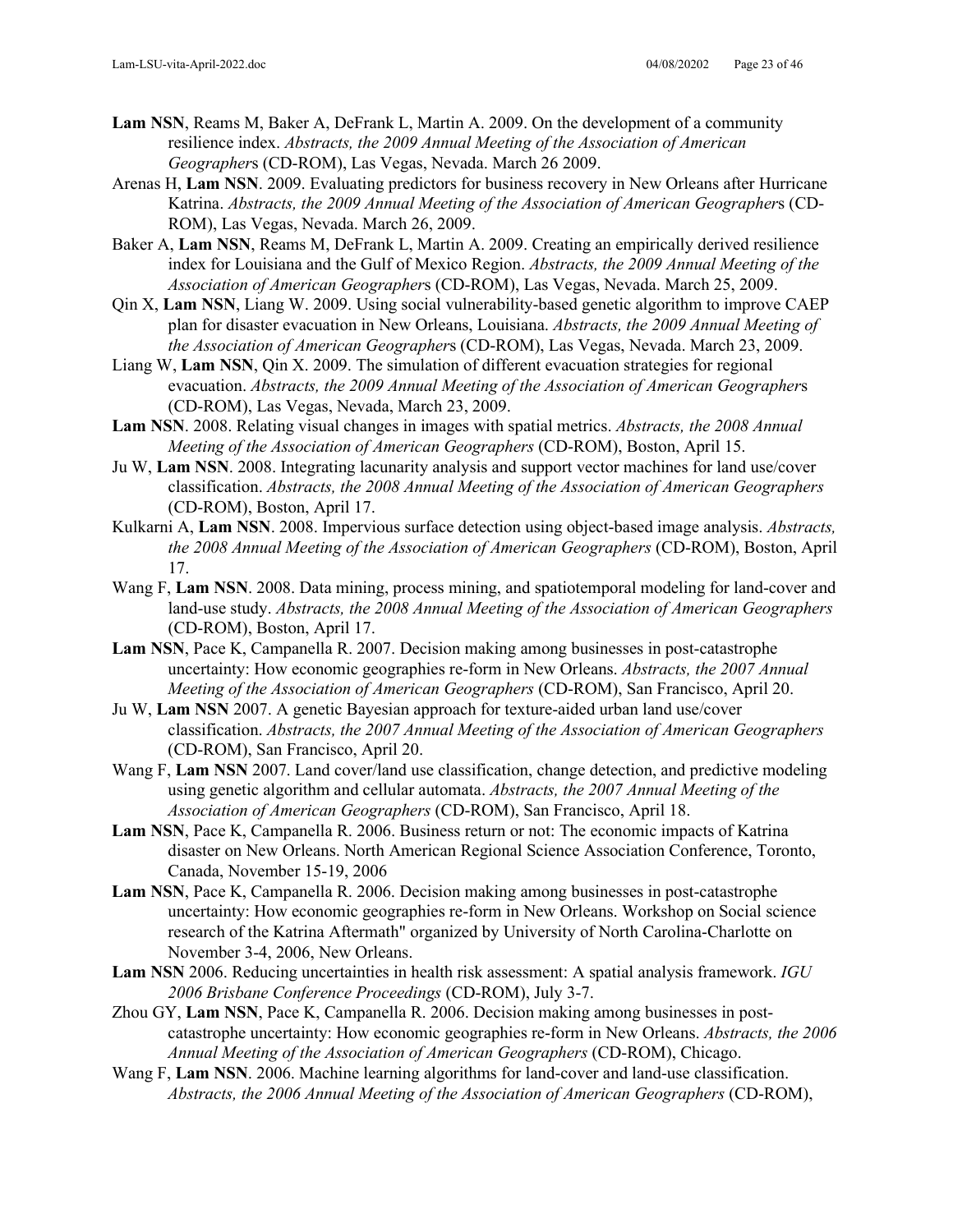Chicago, March 9.

- Kulkarni A, **Lam NSN** 2006. Change detection for Hurricane Hugo using local fractal triangular pris approach. *Abstracts, the 2006 Annual Meeting of the Association of American Geographers* (CD-ROM), Chicago, March 9.
- **Lam NSN**, Emerson, C.W., and Quattrochi, D.A. 2005. A spatial metric for land cover identification and change detection. *Abstracts, The 9th International Symposium on Physical Measurement and Signature in Remote Sensing*. Beijing, China. October 17-19.
- Emerson, C.W., Chinniah, S., **Lam NSN**, and Quattrochi, D.A. 2005. A region quadtree-based framework for similarity searches of image databases. *Geocomputation Workshop*, *Abstracts*. Ann Arbor, Michigan. August.
- **Lam NSN**, Emerson, C.W., and Quattrochi, D.A. 2004. From fractals, wavelets to homeland security: Use of spatial techniques for change detection. *GIScience 2004 Abstracts*, Maryland, October.
- **Lam NSN** 2004. From fractals, wavelets to homeland security: Use of spatial technologies for change detection. Paper presented at the 20<sup>th</sup> Annual Louisiana Remote Sensing and GIS Workshop, Lafayette, April 20.
- Emerson, C.W., Quattrochi, D.A., and **Lam NSN** 2004. An analysis of texture-based urban land cover classification. *Abstracts, The Association of American Geographers 100th Annual Meeting*, Philadelphia, March 17 (in CD-ROM).
- **Lam NSN** 2003. Challenges in spatial analysis: An assessment. Keynote Speaker, Spatial Analysis and Modeling Specialty Group. *Abstracts, The Association of American Geographers 99th Annual Meeting*, New Orleans, March 6 (in CD-ROM).
- Emerson, C. W., **Lam NSN**, and Quattrochi, D. A. 2002. Image segmentation and classification using local fractal dimension and spatial autocorrelation. Poster presented at the American Geophysical Union Meeting, San Francisco, December.
- Emerson, C. W., Quattrochi, D. A., and **Lam NSN** 2002. Spatial metadata for global change investigations using remote sensing. *GIScience 2002 Abstracts*. Santa Barbara, CA: University of California Regents. pp. 239-241.
- **Lam NSN** 2002. Trends and directions in GIS research: Some Perspectives. Keynote Speaker, GIS Specialty Group Plenary Session. *Abstracts, The Association of American Geographers 98th Annual Meeting*, Los Angeles, March 20 (in CD-ROM).
- Zhao, W. and **Lam NSN** 2002. Multiscale image characterization using fractal and wavelet techniques. *Abstracts, The Association of American Geographers 98th Annual Meeting*, Los Angeles, March 21 (in CD-ROM).
- Read, J. and **Lam NSN** 2000. Comparison of digital spatial pattern recognition indices for characterizing land cover from remote sensing data. *Abstracts, The Association of American Geographers 96th Annual Meeting*, Pittsburgh, April 3-9, 2000.
- Bark, M. and **Lam NSN** 2000. Detection of spatial clusters of lung cancer mortality in Louisiana, USA. Abstract, the International Geographical Congress, Seoul, Korea, August 2000.
- **Lam NSN** 1999. Virtual seminar in GIS. *Abstracts, The Association of American Geographers 95th Annual Meeting*, March.
- **Lam NSN** 1998. Spatial analysis in human health risk assessment. *Abstracts, the International Conference on China and the World in the 21<sup>st</sup> Century, Hong Kong, August 13-15, p. 190 (in* Chinese).
- **Lam NSN**, Dugas, D., and Smith, K. 1998. A spatial analysis framework for human health risk assessment. *Abstracts, The Association of American Geographers 94th Annual Meeting*, 444. Boston.
- Qiu, H.-L., **Lam NSN**, Quattrochi, D. A. 1998. Characterizing hyperspectral imagery (AVIRIS) using fractal technique. *Abstracts, The Association of American Geographers 94th Annual Meeting*, 657. Boston.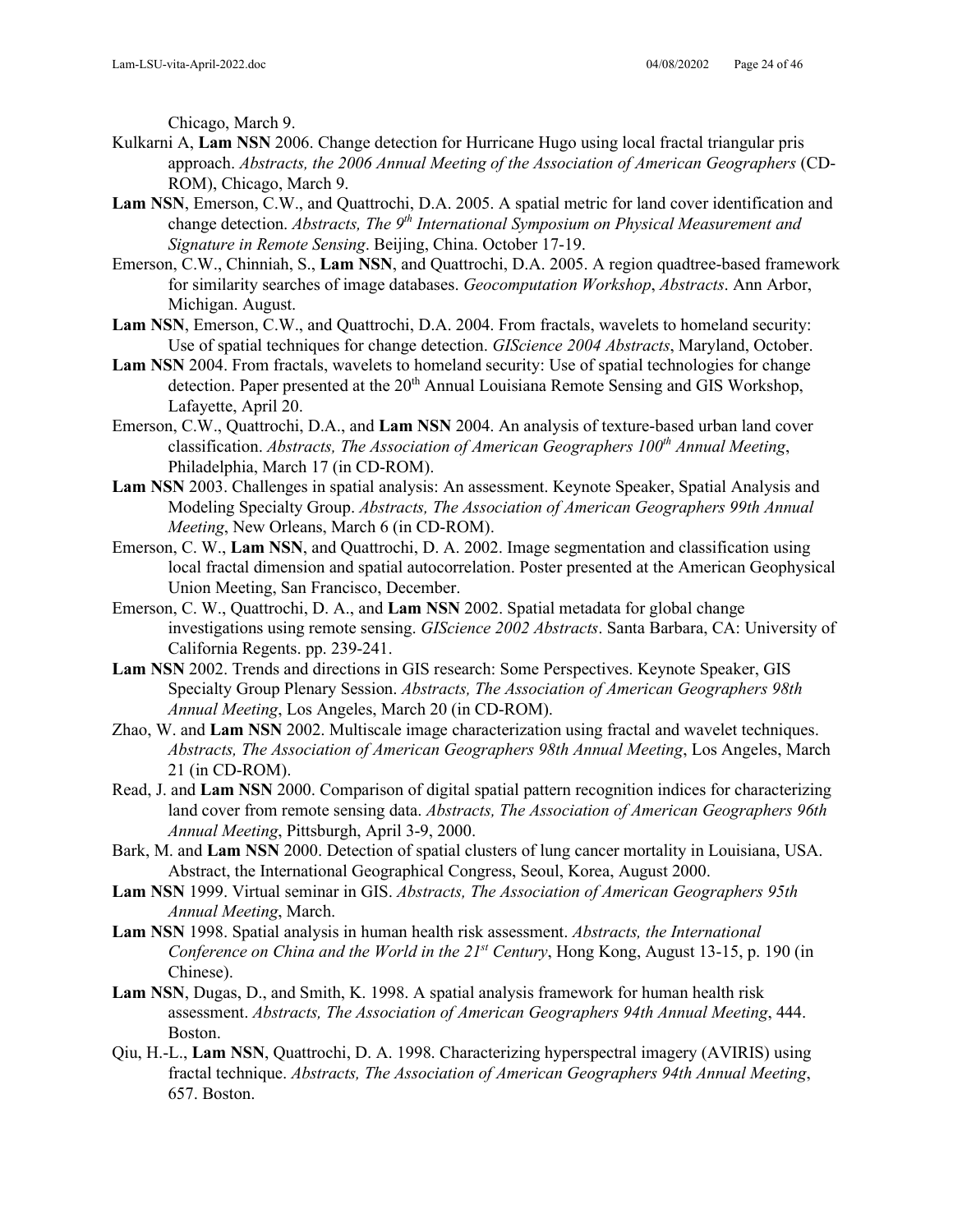- Quattrochi, D. A., Emerson, C. W., **Lam NSN**, and Laymon, C. 1998. Fractal analysis of Landsat satellite data using the Image Characterization And Modeling Systems. *Abstracts, The Association of American Geographers 94th Annual Meeting*, 658. Boston.
- **Lam NSN**, Qiu, H.-L., Quattrochi, D. 1997. An evaluation of fractal surface measurement methods using ICAMS (Image Characterization And Modeling System). Paper presented in the ACSM/ASPRS Annual Convention in conjunction with Auto-Carto, Seattle, April.
- Quattrochi, D. A., **Lam NSN**, and Qiu, H.-L. 1997. The ICAMS (Image Characterization and Modeling System) for measuring, characterizing, and modeling multiscale remote-sensing data. Invited paper presented at the Annual Conference of Royal Geographic Society - Institute of British Geographers (RGS-IBG) , Exeter, UK, January
- Qiu, H.-L., **Lam NSN**, and Quattrochi, D. 1997. Characterizing remote-sensing images using ICAMS. *Abstracts, The Association of American Geographers 93rd Annual Meeting*, 216. Fort Worth.
- Read, J. and **Lam NSN** 1997. Methods of land-cover change detection for the Tropics using Landsat TM. *Abstracts, The Association of American Geographers 93rd Annual Meeting*, 220. Fort Worth.
- Zhao, W., **Lam NSN**, Qiu, H.-L., and Quattrochi, D. 1997. A fractal module for multispectral image analysis in ICAMS. *Abstracts, The Association of American Geographers 93rd Annual Meeting*, 299. Fort Worth.
- **Lam NSN** and Liu, K. B. 1996. On generating a national rural sampling frame for HIV/AIDS research. *Annual Meeting of the Association of American Geographers Abstracts*, 162. Charlotte.
- **Lam NSN**, Quattrochi, D., and Qiu, H. L. 1995. A GIS for the characterization and modeling of multiscale remote-sensing data using fractals. *Proceedings of the Eleventh Annual Louisiana Remote Sensing and Geographic Information Systems Workshop*, 19. Lafayette, LA.
- **Lam NSN** and Liu, K. B. 1995. Using a GIS to generate clusters of rural counties for acquired immune deficiency syndrome (AIDS) patient sampling. *Proceedings of the Eleventh Annual Louisiana Remote Sensing and Geographic Information Systems Workshop*, 15. Lafayette, LA.
- **Lam NSN** and Quattrochi, D. 1995. A GIS for the characterization and modeling of multiscale remotesensing data using fractals and selected spatial techniques. *Annual Meeting of the Association of American Geographers Abstracts*, 165-166. Chicago.
- **Lam NSN** and Liu, K. B. 1995. Generating clusters of rural counties for AIDS patient sampling. Poster presented at the International Symposium on Computer Mapping in Epidemiology and Environmental Health, Tempa, FL. February.
- **Lam NSN** and Song, Y. P. 1994. Neural network applications in wetland classification. Abstract of the *10th Annual Workshop on Remote Sensing and Geographic Information Systems for Coastal Management in Louisiana*, 25. LSU, May.
- **Lam NSN** and Song, Y. P. 1994. A back-propagation neural network classifier for remote sensing image classification. Annual Meeting of the Association of American Geographers Program Abstract, 205. San Francisco. April.
- **Lam NSN**, Algeo, K., Fan, M., and Liu, K. B. 1993. Gravity model-based predictions of the regional spread of AIDS in the United States. *Annual Meeting of the Association of American Geographers Program Abstracts*, 131. Atlanta, April.
- Fan, M., **Lam NSN**, and Liu, K. B. 1993. Using GIS to model the spatial spread of the AIDS epidemic in the United States. Paper presented at the 1993 ACSM/ASPRS Annual Convention, New Orleans, February.
- **Lam NSN**, Liu, K. B., and Fan, M. 1992. Mapping and modeling the spread of AIDS in the United States during the last decade based on county data. *Technical Program Abstracts, 27th International Geographical Congress*, Washington, D. C., 340.
- **Lam NSN** and Liu, K. B. 1992. Spatial analysis of the AIDS epidemic in the United States based on county data. *Annual Meeting of the Association of American Geographers Program Abstracts*, 129. San Diego.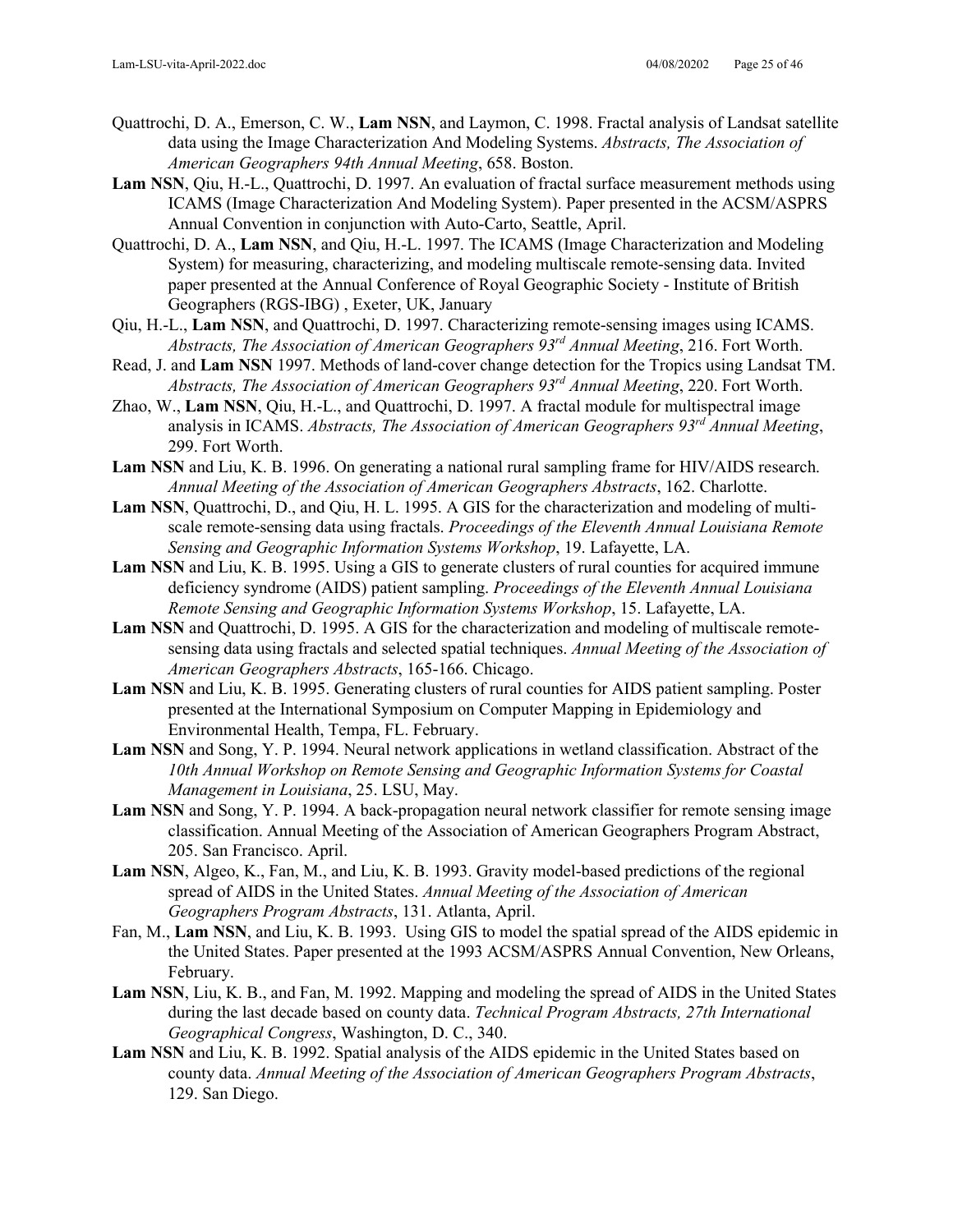- Quattrochi, D. A. and **Lam NSN** 1992. Fractal measurement for analysis of landscape characteristics from multiple scaled remote sensing data. *Annual Meeting of the Association of American Geographers Program Abstracts*, 197. San Diego.
- **Lam NSN** 1990. The role of geographical scale in analyzing cancer mortality patterns in China. Paper presented at the 1990 IGU Regional Conference on Asian Pacific Countries, Beijing, China.
- **Lam NSN**, Zhao, R., Jiang, N., and Qiu, H. L. 1990. The role of geographical scale in analyzing cancer mortality patterns in China. *Abstracts, IGU Regional Conference on Asian Pacific Countries*  $2:13-12.$
- **Lam NSN** and Qiu H. L. 1990. An analysis of cancer mortality patterns in China using fractals. *Annual Meeting of the Association of American Geographers Program Abstracts*, 132.
- **Lam NSN** and Liu, K. B. 1989. Geography of the AIDS epidemic in the United States based on county data. *Annual Meeting of the Association of American Geographers Program Abstracts*, 112.
- **Lam NSN** and Qiu, H. L. 1988. The measurement and description of polygonal surfaces using fractals. *Abstracts of the 26th Congress of the International Geographical Union* 1:321.
- Liu, K. B. and **Lam NSN** 1988. Geography of the AIDS epidemic in Louisiana. *Annual Meeting of the Association of American Geographers Program Abstracts*, 113.
- **Lam NSN**, Grim, P. J., and Jones, F. 1987. Data integration in geographic information systems: An experiment. Paper presented at the 1987 ASPRS-ACSM Annual Convention, Baltimore, Maryland.
- **Lam NSN** 1987. Algorithms for generation and measurement of fractals: Do they match? *Annual Meeting of the Association of American Geographers Program Abstracts*, 56.
- **Lam NSN** and Jiang R. S. 1986. An evaluation of curve generation methods. *Annual Meeting of the Association of American Geographers Program Abstracts*, 282.
- Liu, K. B. and **Lam NSN** 1985. Discriminant analysis of late Quaternary pollen stratigraphies from Ontario. Paper presented at the Sixteenth Conference on Modeling and Simulation, Pittsburgh.
- **Lam NSN** 1985. A method for choropleth inversion. Paper presented at the 45th Annual Meeting of the American Congress on Surveying and Mapping, Washington, D.C.
- **Lam NSN** 1985. Estimating small-area data from choropleth maps An example using China's cancer data. *Annual Meeting of the Association of American Geographers Program Abstracts*, 229.
- **Lam NSN** 1984. Cancer mortality patterns in China: A geographic information system approach. *Annual Meeting of the Association of American Geographers Program Abstracts*, 9. Washington DC
- **Lam NSN** and Liu, K. B. 1984. A geographic information system for the palynologists: An Ontario example. Paper presented at the Fifteenth Conference on Modeling and Simulation, Pittsburgh.
- Shelberg, M. C., **Lam NSN**, and Moellering, H. 1983. Measuring the fractal dimensions of surfaces. Paper presented at the Sixth International Symposium on Computer-Assisted Cartography, Ottawa.
- **Lam NSN** 1983. The effect of areal unit shape on its accuracy: A reassessment. *Annual Meeting of the Association of American Geographers Program Abstracts*, 49. Denver
- **Lam NSN** 1983. Estimating small-area data from choropleth maps. Paper presented at the Fourteenth Conference on Modeling and Simulations, Pittsburgh.
- **Lam NSN** 1982. Applications of areal interpolation: The case in Columbus, Ohio. *Annual Meeting of the Association of American Geographers Program Abstracts*, 110. San Antonio.
- Shelberg, M. C., Moellering, H., and **Lam NSN** 1982. Measuring the fractal dimensions of empirical cartographic curves. Paper presented at the Fifth International Symposium on Computer-Assisted Cartography. Washington, D.C.
- **Lam NSN** 1981. An examination of the effect of interpolation models on isarithmic mapping. *Annual Meeting of the Association of American Geographers Program Abstracts*, 138. Los Angeles.
- **Lam NSN** 1981. The reliability problem of spatial interpolation models. Paper presented at the Thirteenth Conference on Modeling and Simulation, Pittsburgh.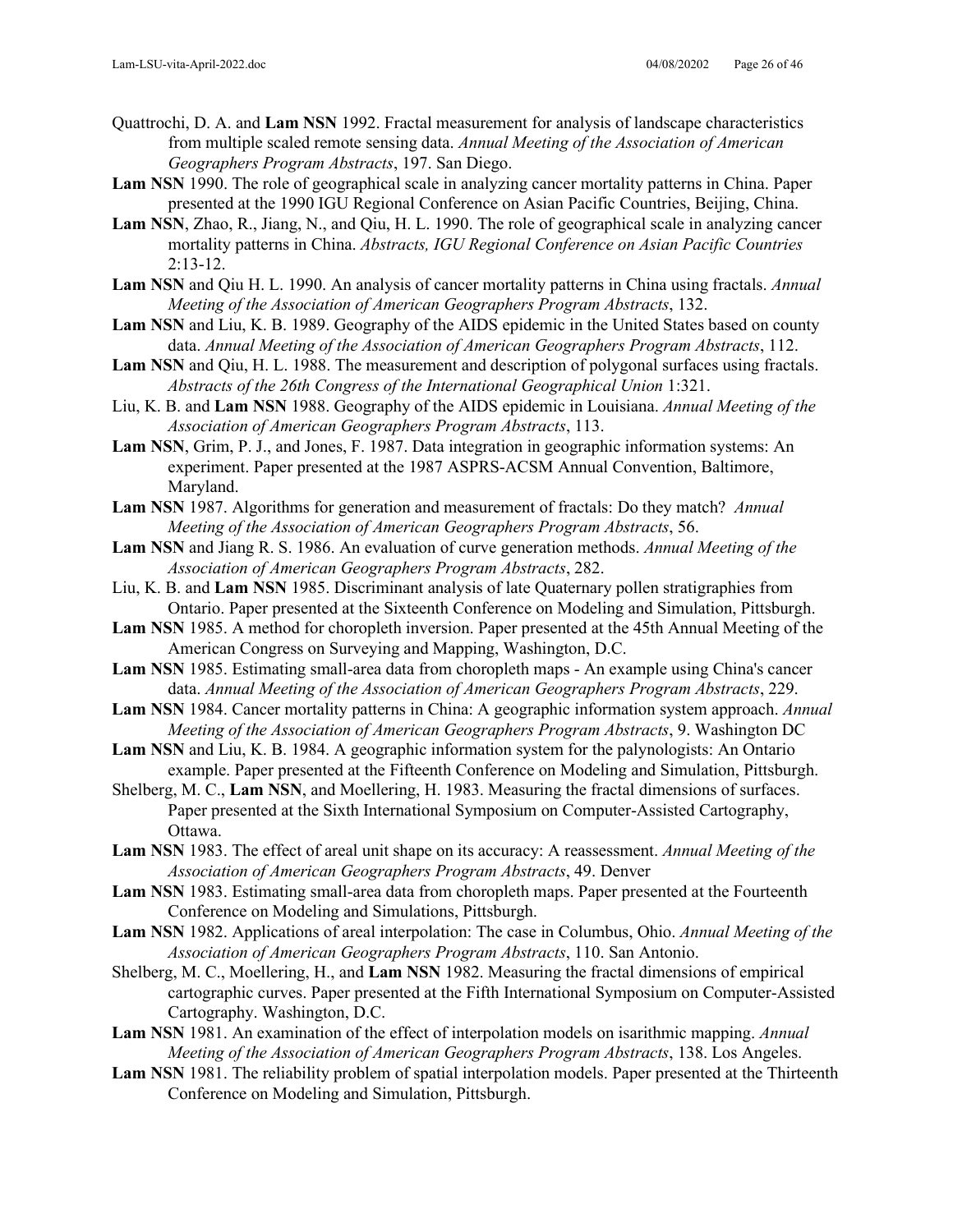- Liu, K. B. and **Lam NSN** 1980. Reconstructing the post-glacial vegetational history of east-central Canada: A statistical approach based on modern and fossil pollen data. *Annual Meeting of the Association of American Geographers Program Abstracts*, 44. Louisville.
- **Lam NSN** 1979. An application of automated map overlay procedures in spatial interpolation problems. *Annual Meeting of the Association of American Geographers Program Abstracts*, 189. Philadelphia.
- Liu, K. B. and **Lam NSN** 1979. Application of statistical techniques to the reconstruction of post-glacial vegetational changes from pollen data: An example from eastern Canada. Paper presented at the Annual Meeting of the Canadian Association of Geographers, Victoria, British Columbia.
- Radke, J. and **Lam NSN** 1978. A theoretical disturbance of a regular lattice. Paper presented at the Annual Meeting of the Canadian Association of Geographers, London, Ontario.
- Goodchild, M. F., **Lam NSN**, and Radke, J. 1978. An approach to the study of nodal growth. Paper presented at the Annual Meeting of Canadian Association of Regional Science, Waterloo, Ontario.
- **Lam NSN** and Radke, J. 1978. A graph theoretical approach to input and output analysis. *Annual Meeting of the Association of American Geographers Program Abstracts*, 145. New Orleans.

#### **Keynote/ Sponsored Speaker/Panel at Professional Meetings and Universities:**

- **Lam NSN**. 2020. Invited as a keynote speaker at the 2020 Chinese Professionals in GIS (CPGIS) Conference in Nanchang, China, June 2020. (meeting cancelled)
- **Lam NSN.** 2020. Panel member, Geography's role of advancing convergence research on urban resilience. Annual Meeting of the American Association of Geographers, Denver, April 10, 2020. (meeting cancelled)
- **Lam NSN.** 2020. Keynote speaker. Scale matters in coupled natural-human system modeling: The case of Mississippi River Delta. SPARC Scale workshop, Arizona State University, Tempe, AZ. Feb 9- 10, 2020.
- **Lam NSN**. 2019, Faculty three-minutes talk. LSU. Coast and Environment Graduate Student Organization (CEGO). October 4.
- **Lam NSN.** 2019. Geographic information science. Seminar sponsored by the LSU Superfund Research Center. April 30.
- Lam NSN. 2019. Are happiest cites most resilient to disasters? Challenges in community resilience assessment Invited speaker, Department of Geography, Pennsylvania State University, March 22.
- Lam NSN. 2018. Invited to participate in the 25<sup>th</sup> Annual Institute on Teaching and Mentoring in Washington DC, Oct 25-28, 2018. (The Institute is the nation's largest gathering of racial/ethnic minority PhD scholars seeking careers in Academia.)
- **Lam NSN**. 2018. Invited to participate in the Mega-Delta Conference organized by East China Normal University, Shanghai, China, Oct 14-18, 2018.
- **Lam NSN**. 2018. Selected to participate in the NSF workshop on Coast and People (CoPe) in San Diego, Sept 25-28, 2018.
- **Lam NSN**. 2018. Invited to give a talk titled "Measuring community resilience to natural hazards" at Sichuan Agricultural University, Chengdu, China, Oct 18-22, 2018.
- **Lam NSN**. 2017. Panel member, Panel on Mentoring. UCGIS Symposium. Washington DC, May 22, 2017.
- **Lam NSN**. 2017. Panel member, Coupled Natural-Human (CNH) Dynamics. *Annual Meeting of the Association of American Geographers*, Boston. April 7, 2017.
- **Lam NSN**. 2015. Are happiest cities most resilient to disasters? Challenges in community resilience assessment. Presentation as External Advisor to the NSF IGERT GEEMap (Geoinformatics for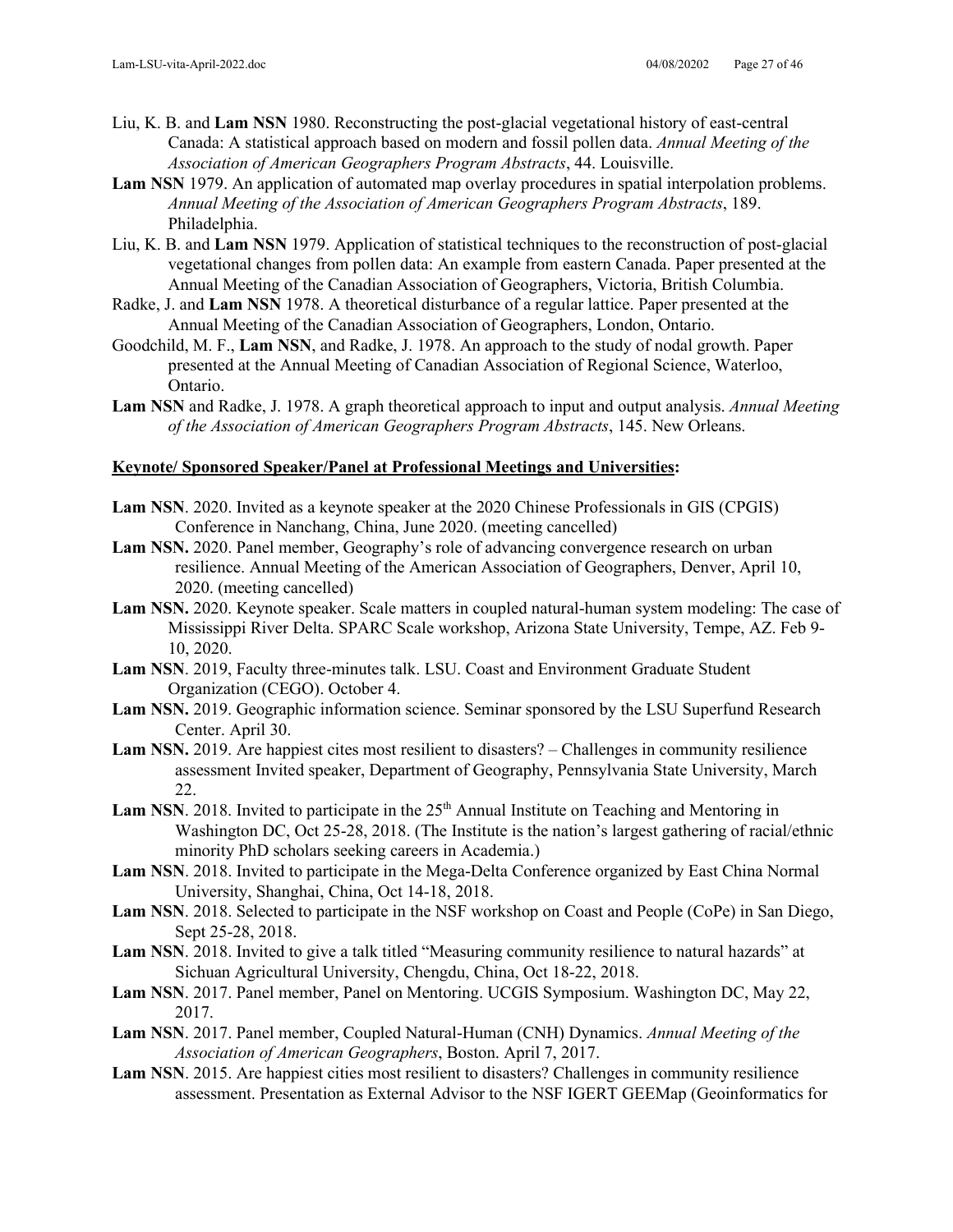Environmental and Energy Modeling and Prediction) Workshop, University of Iowa. October 17.

- Lam NSN. 2015. UCGIS 20<sup>th</sup> Anniversary Retrospective Panel. UCGIS 2015 Symposium, Washington DC. May 29.
- **Lam NSN**. 2015. Research Panel Future Directions. UCGIS 2015 Symposium, Washington DC. May 30.
- **Lam NSN.** 2015. Big Spatiotemporal (BiST) data analytics. Panelist, *Annual Meeting of the Association of American Geographer*s, Chicago. April 25, 2015.
- Lam NSN. 2015. Looking forward through a 20<sup>th</sup> year retrospective of UCGIS. Panelist, *Annual Meeting of the Association of American Geographer*s, Chicago. April 23, 2015.
- Qiang Y, **Lam NSN**. 2015. Lecture in the CyberGIS workshop. Organized by the University of Illinois at Urbana Champaign. *Annual Meeting of the Association of American Geographer*s, Chicago. April 24, 2015
- Lam NSN. 2015. "Are happiest cites most resilient to disasters? Challenges in community resilience assessment". Chinese University of Hong Kong, Feb. 5, 2015.
- Liu KB, **Lam NSN.** 2015. "Pursuit of science my life and family". Chinese University of Hong Kong, Feb. 6, 2015.
- **Lam NSN.** 2014. "Vulnerability, resilience, sustainability, and coupled natural-human systems: A geospatial research agenda". C.P. Lo Lecture, University of Georgia. Oct 10, 2014.
- **Lam NSN.** 2014. "Are happiest cites most resilient to disasters? Challenges in community resilience assessment". School of the Coast and Environment, Louisiana State University, Sept.12, 2014.
- **Lam NSN.** 2014. "Geospatial methods for reducing uncertainties in environmental health risk assessment: Challenges and opportunities". Keynote presentation at the Central and Eastern European Conference on Health and the Environment. Cluj Napoca, Romania. May 25-30, 2014.
- **Lam NSN**. 2014. "Business return in New Orleans after Katrina: Empirical findings and their implications to project development". Presentation at 2014 Interlaw Conference, New Orleans, Feb 20-23, 2014.
- **Lam NSN.** 2013. "Vulnerability, resilience, sustainability and coupled natural-human systems: A geospatial research agenda". Chinese University of Hong Kong. June 20, 2013.
- **Lam NSN.** 2013. CyberGIS symposium: CyberGIS and sustainability sciences making connections. Panelist. *Annual Meeting of the Association of American Geographer*s, Los Angeles. April 9, 2013.
- **Lam NSN.** 2013. "Measuring coastal vulnerability, resilience, and sustainability". Workshop on Tropical Cyclones. La Paz, Mexico. March 18-21, 2013.
- **Lam NSN**. 2013. Keynote Speaker, Flood Aware Conference, The Netherlands. January 31, 2013. (Keynote lecture title: "On measuring vulnerability, resilience, and sustainability". Also presented a general lecture to undergraduates, titled "The Mississippi River Delta as a coupled natural and human system").
- **Lam NSN.** 2013. Community resilience and environmental assessment. *Symposium on Response, Recovery & Resilience*, LSU, Jan 29, 2013.
- **Lam NSN.** 2012. The human dimension in coastal sustainability research. Presentation to the Water Institute. Dec. 12, 2012.
- **Lam NSN**. 2012. "From disease to disaster: geospatial analysis for environmental decision making". John Borchert Lecturer, University of Minnesota. Nov 14, 2012.
- **Lam NSN.** 2012. The human dimension in coastal sustainability. *A Forum on Coupled Natural-Human Dynamics in Vulnerable Coasts: Perspectives from Louisiana and the Netherlands*. Louisiana State University, Oct. 23, 2012.
- **Lam NSN**. 2012. Invited Participant. CyberGIS'12: The First International Conference on Space, Time, and CyberGIS. University of Illinois at Urbana-Champaign, Aug. 6-8, 2012.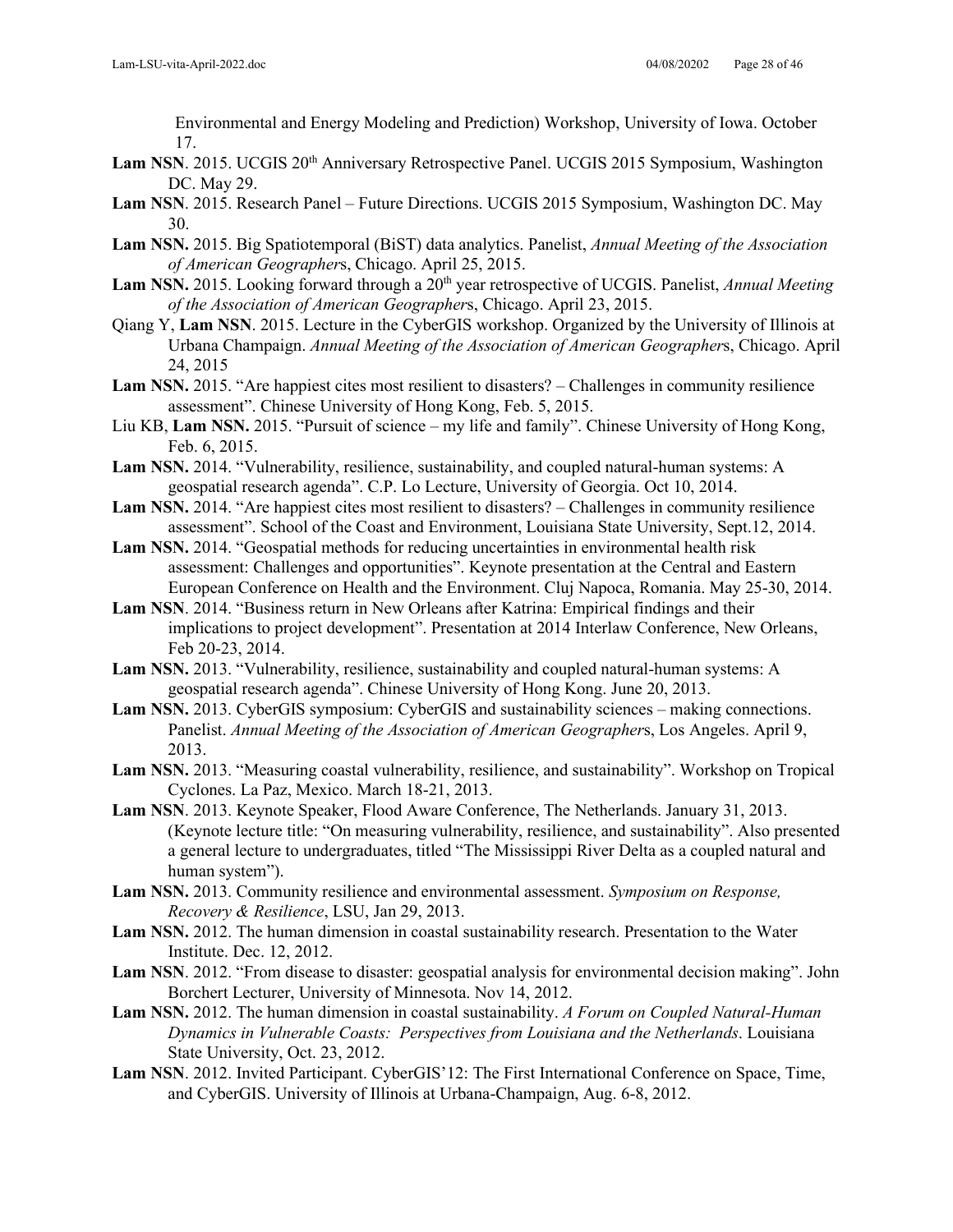- **Lam NSN.** 2012**.** External Advisor and presenter. "On Measuring Vulnerability, Resilience, and Sustainability". IGERT (GEEMAP-Geoinformatics for Energy and Environment Modeling and Prediction) Workshop, University of Iowa. July 30, 2012.
- **Lam NSN.** 2012. Session organizer and discussant: Reflections on geographic information science: Paper session in honor of Michael Goodchild. *Annual Meeting of the Association of American Geographer*s, New York. February 27, 2012.
- **Lam NSN.** 2012. Panel member: Reflections on geographic information science: Panel session in honor of Michael Goodchild. *Annual Meeting of the Association of American Geographer*s, New York. February 27, 2012.
- **Lam NSN.** 2012.Invited Participant. Symposium on Geospatial Frontiers in Health and Social Environments, organized by AAG, San Diego, July 27-28, 2012.
- **Lam NSN.** 2011. Invited Participant. UCGIS GEP (Geospatial Extension Program) Workshops, organized by UCGIS, Sept. and Nov. 2011
- **Lam NSN.** 2011. Invited Participant. Workshop on a Framework for the Future of the Spatial Sciences. Catalina Island, CA. Apr. 25-27, 2011.
- **Lam NSN**. 2009. Defining resilience index for coastal community the GIS approach. Seminar presented jointly sponsored by the Department of Geography and Resource Management and Institute of Space and Earth Information Science, Chinese University of Hong Kong, June 10, 2009.
- **Lam NSN**. 2008. Business return in New Orleans after Katrina: empirical findings and their implications to sustainable management. *Conference on Sustainable Management of Deltaic Ecosystems, School of the Coast and Environment*, LSU, August 2008.
- Lam NSN. 2008. "Reducing uncertainties in health risk assessment through GIS and spatial analysis." Invited Speaker. *Symposium on GIS Technology: Sustaining the Future, Understanding the Past*. *Case Western Reserve University*. April 3.
- **Lam NSN**. 2007. "Reducing uncertainties in health risk assessment through a spatial analysis framework". Invited talk, Dept. of Geography, Western Michigan University.
- **Lam NSN**. 2005. "The crossroads of GIS and health information: Moving ahead to improve cancer control." Invited talk in the Workshop sponsored by National Cancer Institute and National Library of Medicine, June 16-17.
- **Lam NSN**. 2005. US Operational Global Land Remote Sensing USGS Workshop Outcome. Invited panel member, AAG Annual Meeting, Denver, April 6.
- **Lam NSN**. 2005. Women advancing geographic research. Invited panel member, AAG Annual Meeting, Denver, April 7.
- **Lam NSN**. 2005. Invited speaker for a lecture and a workshop at Brigham Young University, March 17, 2005.
- **Lam NSN**. 2005. Invited participant in the workshop: "U.S. Operational Global Land Remote Sensing: A Perspective for Geography in U.S. Geological Survey." Washington DC, Cosmo Club, September 22-23, 2004.
- Lam NSN. 2004. Women in administration. Invited panel member, AAG 100<sup>th</sup> Annual Meeting, Philadelphia, March 18.
- **Lam NSN**. 2004. Social Science Pre-NSF Roundtable, panel member, organized by LSU Office of Research and Graduate Studies. Jan. 30.
- **Lam NSN**. 2003 Invited participant, Workshop on Homeland Security and GIS, organized by U. of Georgia, Amicalola Falls, GA., November.
- **Lam NSN**. 2003. Challenges in spatial analysis: An assessment. Keynote Speaker, Spatial Analysis and Modeling Specialty Group Plenary Session at the Annual Meeting of the Association of American Geographers, New Orleans, March 6. Discussant: Jean Claude Thill.
- **Lam NSN** 2002. Fractals for monitoring global change using remote sensing imagery. Invited Seminar at the LSU Department of Experimental Statistics, October 30.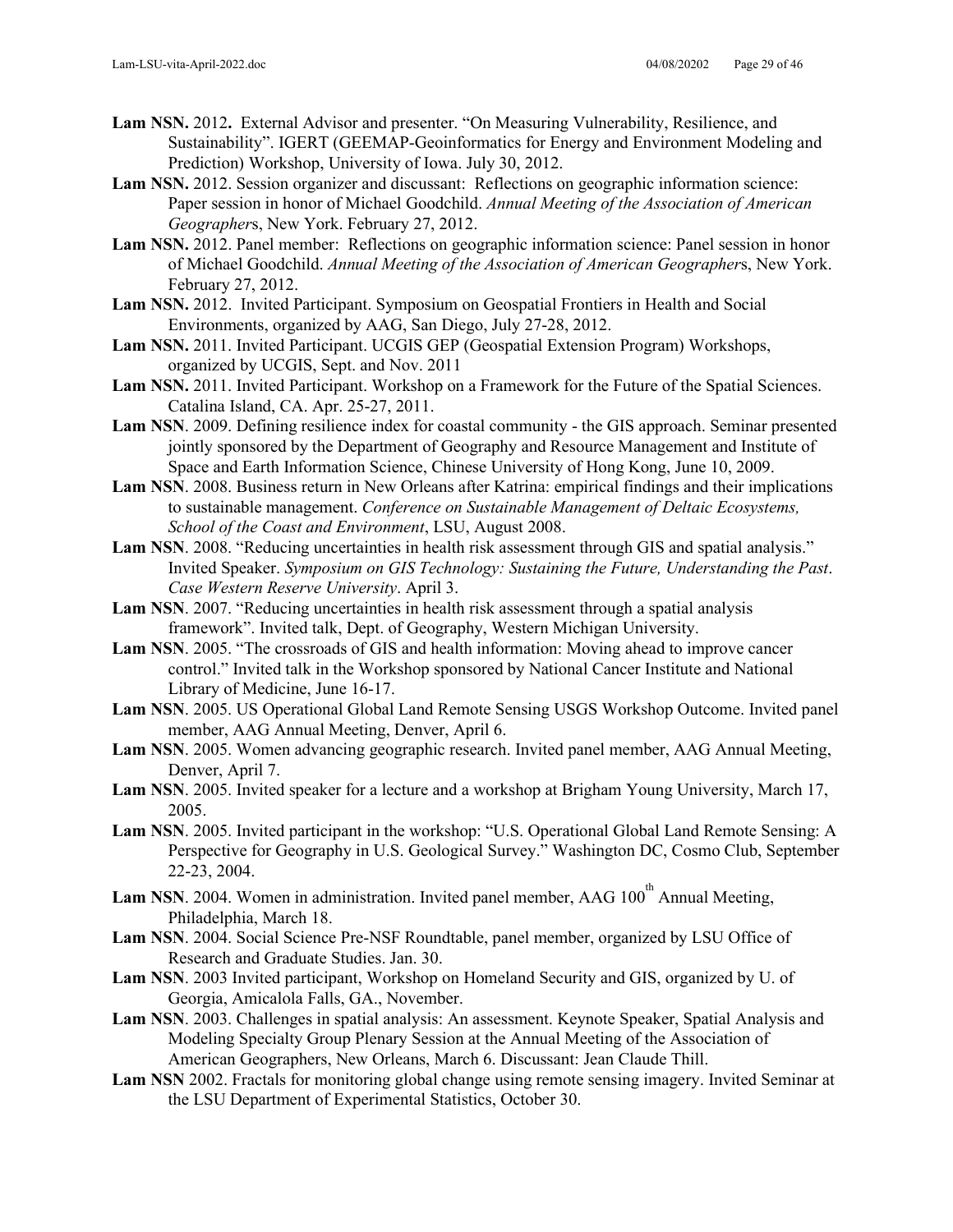- **Lam NSN** 2002. Research strategies in a competitive environment: a geographer's perspective. Seminar presented as a Prominent Overseas Scholar at the University of Hong Kong, September 18.
- **Lam NSN** 2002. Trends and directions in GIS research: Some Perspectives. Keynote Speaker, GIS Specialty Group Plenary Session at the Annual meeting of the Association of American Geographers, Los Angeles, March 20. Discussants: Tom Baerwald and Barbara Buttenfield.
- **Lam NSN** 2002. Monitoring environment and health via remote sensing and geographic information system technology. Saturday Science Seminar, LSU, Feb. 16, 2002.
- **Lam NSN** 2001. Introductory comments. Symposium on Applied Geography, Department of Geography and Anthropology, LSU. March 22.
- **Lam NSN** 2001. Reviewing, ethics & professional practice. I am one of the panel members. The session was organized by the Scientific Freedom & Responsibility Committee of the AAG and presented at the annual meeting of the Association of American Geographers, New York. March 2.
- **Lam NSN** 2001. Fractals and scale in environmental assessment and monitoring. Invited speaker to the Department of Geography, University of Maryland, April 12.
- **Lam NSN** 2000. Reducing uncertainties in applying spatial analysis in environmental health research. Department of Geography, George Washington University, Invited Speaker for the Geography Awareness Week, Washington, DC. November 15.
- **Lam NSN** 2000. Grand challenges. Concluding Panel at the GIScience 2000 conference. Savannah, GA. October 29.
- **Lam NSN** 2000. Reducing uncertainties in applying spatial analysis in environmental health research. Invited speaker at the Centers for Disease Control and Prevention-National Center for Health Statistics (CDC-NCHS), Hyattsville, Maryland. July 19.
- **Lam NSN** 2000. Fractals and scale in environmental assessment and monitoring. Invited speaker to the Department of Geography, University of Minnesota as part of their yearlong lecture series to celebrate their 75th Anniversary, Feb. 18. My presentation was published in the book "*Scale and Geographic Inquiry: Nature, Society, and Method"*.
- **Lam NSN** 2000. Invited speaker on "Fractals and scale in environmental assessment and monitoring" to the Department of Geography, University of Delaware, March 17.
- **Lam NSN** 2000. "Funding Opportunities for GIScience at the National Science Foundation" at the UCGIS (University Consortium on Geographic Information Science" meeting at Capitol Hill Club on February 4.
- Lam NSN 1998. Geography in the 21<sup>st</sup> Century. Informal presentation in the Department of Geography and Anthropology, LSU. November 30.
- Lam NSN 1998. Geography in the 21<sup>st</sup> Century. Invited Speaker for the Geography Awareness Week, Southwest Missouri State University, November 19.
- **Lam NSN** 1998. The Faculty Summer Stipend Program. Workshop co-sponsored by the Office of Research and Graduate Studies and the Center for Faculty Development, LSU, October 1998 (I am one of the three panel members).
- **Lam NSN** 1997. The Faculty Summer Stipend Program. Workshop co-sponsored by the Office of Research and Graduate Studies and the Center for Faculty Development, LSU, October 1997 (I am one of the three panel members).
- **Lam NSN** 1997. Fractal characterization in remote sensing and GIS. Invited Lecture sponsored jointly by University of Alabama at Huntsville (Atmospheric Department) and NASA-Global Hydrology and Climate Center, Huntsville, May 28.
- **Lam NSN** 1997. Experience and strategies of successfully funded faculty members. Presented as a member of the Social Sciences and Humanities Panel in "Competing in the World of Research and Sponsored Programs: A Two-Day Grant Proposal Development Conference", Southern University, April 29.
- **Lam NSN** 1996. The 1996 Summer Stipend Program. Workshop co-sponsored by the LSU Office of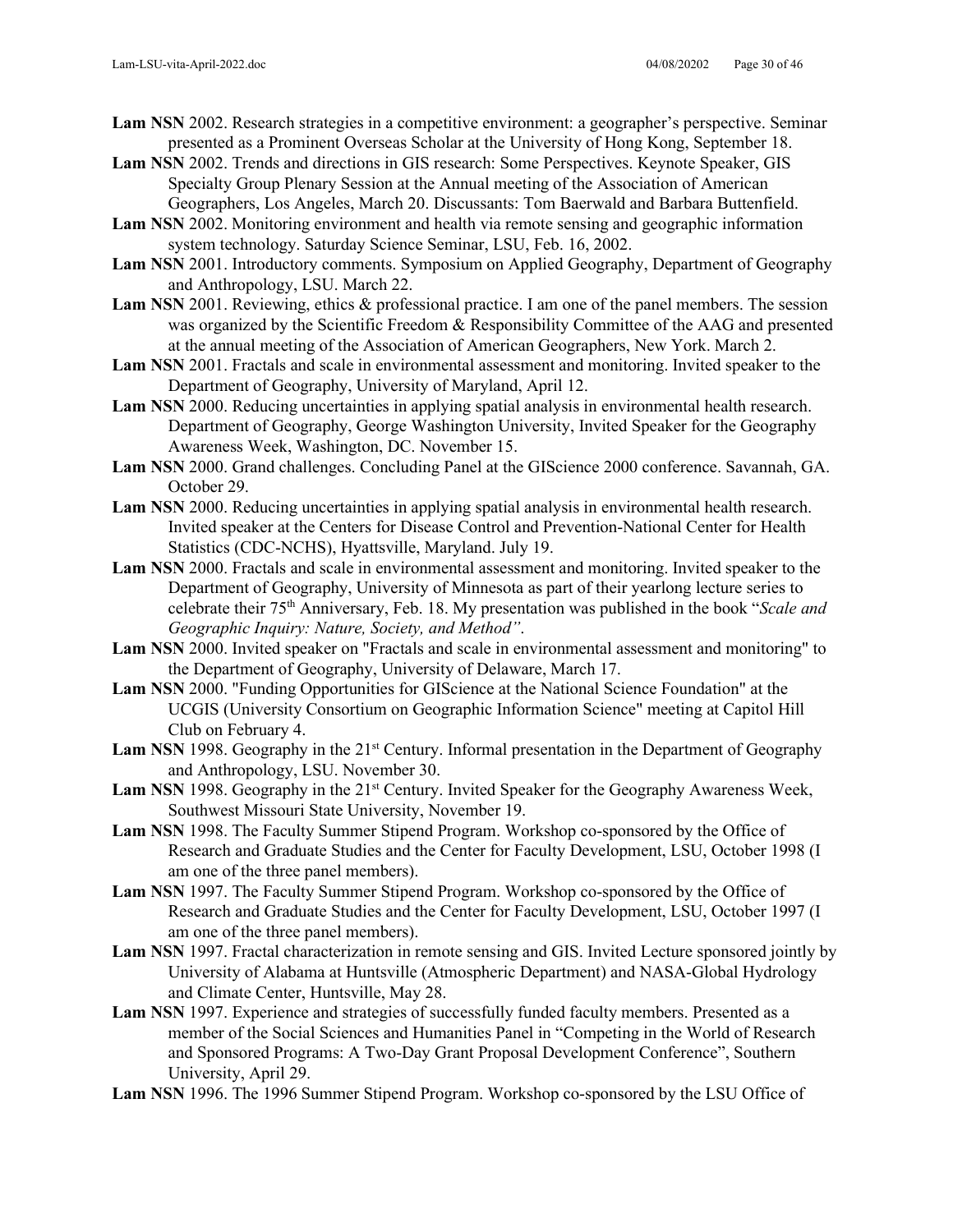Sponsored Research and the Center for Faculty Development, LSU, October 11, 1995. (I am one of the panelists.)

- **Lam NSN** 1994. Spread of AIDS in rural America: 1982-1990. Dept. of Epidemiology and Community Health, School of Veterinary Medicine, LSU, September.
- **Lam NSN** 1994. The Summer Stipend Program. Workshop co-sponsored by the Office of Sponsored Research and the Center for Faculty Development, LSU, September. (I am one of the panelists.)
- **Lam NSN** 1994. Truth and Consequences: An interactive forum discussion on research and personal responsibility to the people with whom, and the places where, we do our work. Sponsored by the Geography and Anthropology Society, LSU, February. (I am one of the panelists.)
- **Lam NSN** 1993. Grant funding opportunities in humanities and social sciences. Workshop co-sponsored by the Office of Research and Economic Development and the Center for Faculty Development, LSU, March. (I am one of the panelists.)
- **Lam NSN** 1992. The spatial diffusion of AIDS in the United States: past, present, and future. Presented in Sociology 7351 Seminar (Diffusion of Innovation), LSU, July 14.
- **Lam NSN** 1991. Two invited lectures entitled "Future research and development in GIS" and "The use of raster and vector GIS" to the Center for Urban Planning and Environmental Management, University of Hong Kong, Hong Kong.
- **Lam NSN** 1991. An invited lecture on "Fractals in geography" to the Department of Geography and Geology, University of Hong Kong, Hong Kong.
- **Lam NSN** 1991. An invited lecture on "The geographical patterns of cancer mortality in China" to the Hong Kong Baptist College, Hong Kong.
- **Lam NSN** 1991. An invited lecture on "Fractals in remote sensing" to the Gulf Coast Chapter of the Sigma Xi Society, NASA - Stennis Space Center, Mississippi.
- **Lam NSN** 1990. Scale, resolution, fractals, cartography, GIS, and remote sensing: Some perspectives. Invited paper at the Second International Workshop on GIS, Beijing, China.
- **Lam NSN** 1990. The role of geographical scale in analyzing cancer mortality patterns in China. Invited lecture to Department of Epidemiology and Community Health, School of Veterinary Medicine, LSU.
- **Lam NSN** 1989. The new face of freedom from Berlin to Beijing. LSU.
- **Lam NSN** 1989. Geography in the 1990s Mapping Sciences. Department of Geography and Anthropology Friday Forum, LSU, September.
- **Lam NSN** 1989. Issues in designing multipurpose cadastre. Invited panel speaker, 1989 Fall Meeting of the Louisiana Society of Professional Surveyors, LSU.
- **Lam NSN** 1989. Research and projects in CADGIS Lab. Presentations at the Chancellors and Deans visit to remote sensing and GIS facilities in LSU.
- **Lam NSN** 1988. Fractal analysis of Landsat-TM images. Departmental Friday Forum, November 1988.
- **Lam NSN** 1987. Geographic information systems. Invited speaker, 1987 Fall Meeting of the Louisiana Society of Professional Surveyors, LSU.
- **Lam NSN** 1987. Theory in geographic information systems. Invited lecturer in a graduate seminar in the School of Forestry, Wildlife, and Fisheries, LSU, April 6.
- Lam NSN 1986. How long is the coastline of Louisiana? fractal concepts and applications. Public lecture organized by the LSU Chapter of the American Society for Photogrammetry and Remote Sensing.
- **Lam NSN** Dec. 1986 Jan. 1986. Invited to present a series of lectures on geographic information systems, computer cartography, and remote sensing at Nanjing Institute of Geography, Chinese Academy of Sciences. Among the lecture topics are: recent developments in geographic information systems and remote sensing; applications of spatial analytic methods in cancer mortality studies; and spatial data structures and data base management systems
- **Lam NSN** 1985. The concept of inversion: A theory in cartography. Invited paper presented at the First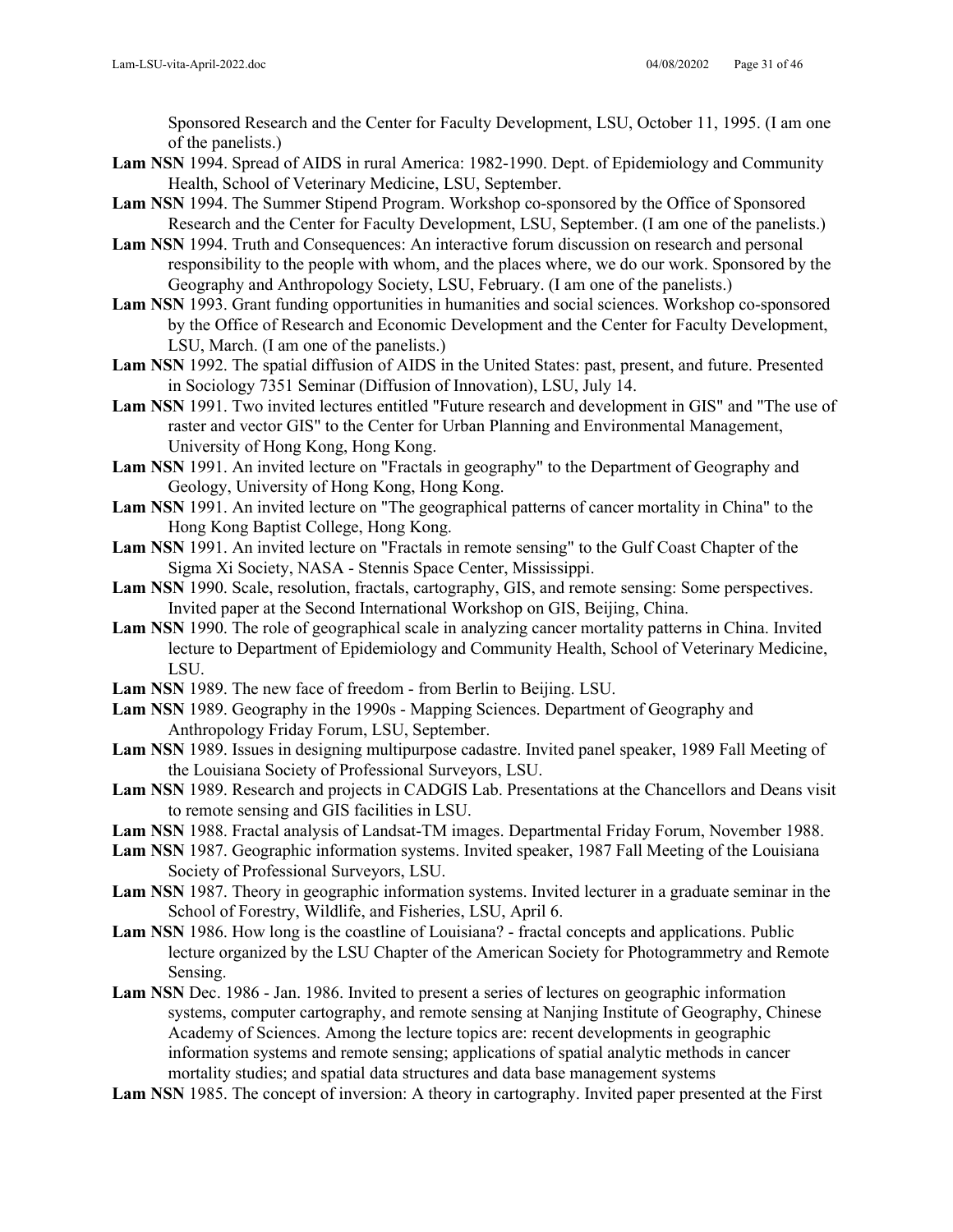Scientific Geography Meeting, Athens, Georgia.

#### **Organizer and Chair of Meetings and Symposia:**

- 2021 Cai H, Qiang Y, Zou L, Lam NSN. 2020/21. Co-organizers of Symposium on Human Dynamics in Coupled Natural-Human Systems. Annual Meeting of the American Association of Geographers, Seattle, April 7-10.
- 2019 Zou L, Lam NSN, and others. 2019. Co-organizers of paper sessions on social media analysis for the 2020 Annual Meeting of the American Association of Geographers, Denver, April 2020. (meeting cancelled)
- 2018 Qiang Y, Lam NSN. 2018. Co-organizers of paper sessions on Deep Learning and Artificial Intelligence in Coupled Natural and Human Systems in the 2018 Annual Meeting of the American Association of Geographers, New Orleans.
- 2017 Xu Y, Chen Z, Lam NSN, Liu KB. 2017. Co-organizers of paper sessions on Recent Progress in Research of the World's Major River Deltas, AGU Fall Meeting, New Orleans.
- 2017 de Sherbinin A, Cervone G, Lam NSN. 2017. Co-organizers of paper sessions on People & Pixels 20th Anniversary, AGU Fall Meeting, New Orleans
- 2016 Qiang Y, Lam NSN. 2016. Co-organizers of Symposium on Human Dynamics Research: Climate Change I & II, in the 2016 Annual Meeting of the American Association of Geographers, San Francisco.2016.
- 2016 Qiang Y, Lam NSN. 2016. Co-organizers of Symposium on Human Dynamics Research: Climate Change I & II, in the 2016 Annual Meeting of the American Association of Geographers, San Francisco.
- 2012 A Forum on Coupled Natural-Human Dynamics in Vulnerable Coasts: Perspectives from Louisiana and the Netherlands. Louisiana State University, Oct. 23, 2012.
- 2012 Session organizer and discussant: Reflections on geographic information science: Paper session in honor of Michael Goodchild. Annual Meeting of the Association of American Geographers, New York. February 27, 2012.
- 2005 Chair, a paper session at the 9<sup>th</sup> International Symposium on Physical Measurement and Signature in Remote Sensing, Beijing, China, October.
- 2004 Chair, a paper session at GIScience 2004, Aldephi, Maryland. October.
- 2002 Chair, a paper session on "Spatial Uncertainty II" at GIScience 2002 meeting, Boulder, Colorado, Sept. 27.
- 2001 Organizer and co-chair of the session "Funding opportunities at the National Science Foundation" at the annual meeting of the Association of American Geographers, New York. March 1. (Lam, N.S.-N. and Baerwald, T.).
- 2001 Organizer and chair of a panel "Think Big II: Showcase of interdisciplinary projects" at the annual meeting of the Association of American Geographers, New York. March 1.
- 2000 Organizer and co-chair of a session "Funding opportunities at the National Science Foundation: Some advice on proposal writing" at the annual meeting of the Association of American Geographers, Pittsburgh, April 3-9.
- 2000 Organizer and chair of a panel "Think Big: how to develop successful collaborative proposals" presented at the annual meeting of the Association of American Geographers, Pittsburgh, April 3- 9.
- 1998 Chair, research panel on "Scale", Univ. Consortium on Geographic Information Sciences
- 1993 Chair, a paper session at the 1993 ACSM/ASPRS Annual Convention, New Orleans, February.
- 1992 Chair, a paper session (on topological data structures) at the 5th International Symposium on Spatial Data Handling, Charleston, SC., August.
- 1991 I was one of eight geographers invited by NSF to participate in a workshop held at Miami on the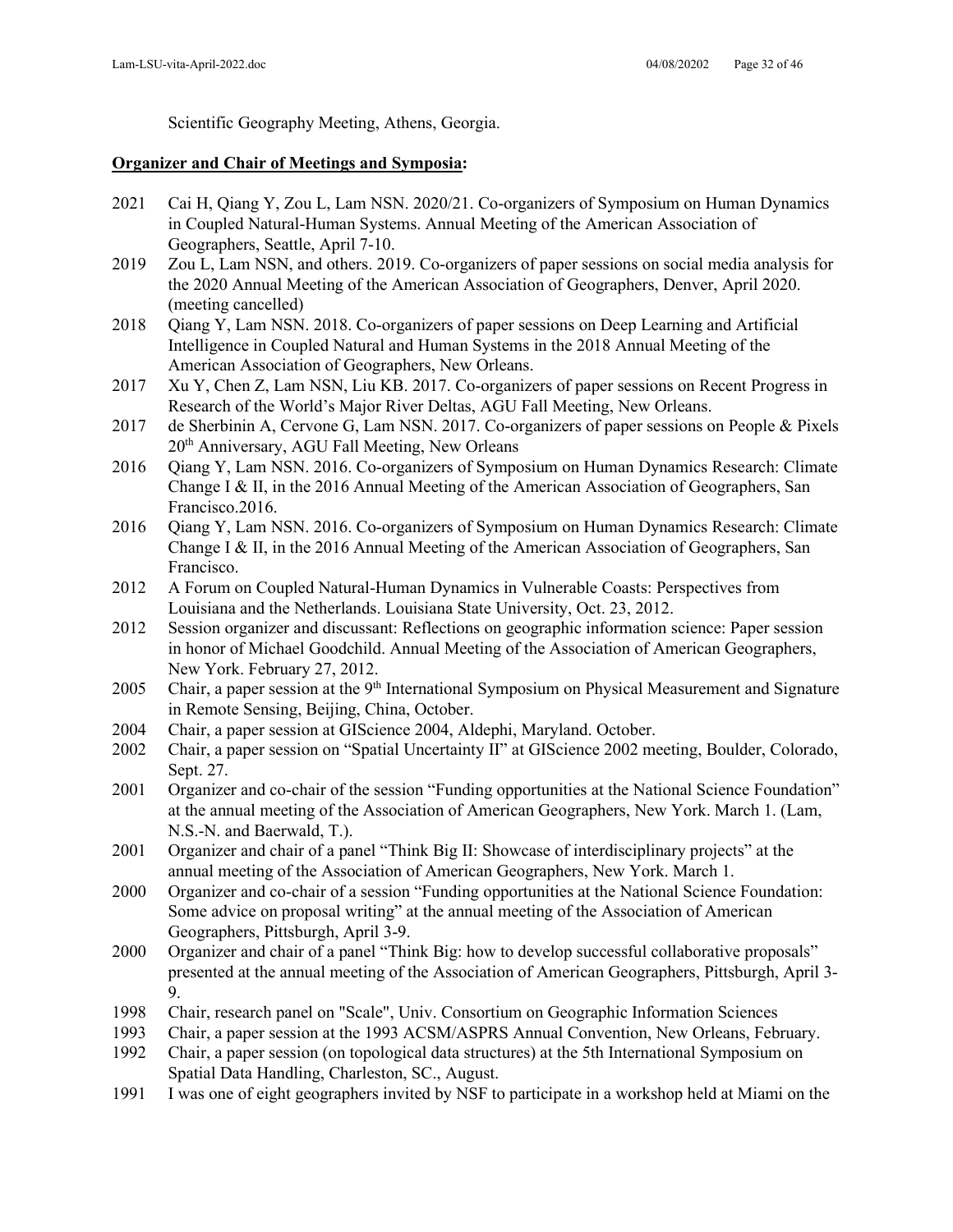Computational Geography Initiative in NSF. The workshop was organized by Tom Baerwald, then Program Director of the Geography and Regional Science Section, and John Wooley, then Director of the Division of Instrumentation and Resources, NSF.

- 1990 Chair, a paper session under Section 13 Mathematical Models and Geographic Information System. IGU Regional Conference on Asian Pacific Countries, Beijing, China.
- 1990 Chair, two paper sessions and an open forum on GIS and remote sensing applications to Epidemiology and Parasitology, International Conference on Remote Sensing Applications to Epidemiology and Parasitology, LSU, June.
- 1987 Chair, a paper session on Geographic Information Systems at the Fourth Annual Symposium of the American Water Resources Association, Louisiana Section, September 25, 1987.
- 1987 Chair, a special paper session on Fractals and Geographic Information Systems sponsored by the mathematical Models and Quantitative Methods Specialty Group at the Annual Meeting of the Association of American Geographers in Portland, Oregon.
- 1987 Invited participant to a special GIS seminar to discuss the field of GIS and the role of geographers in the field. The seminar was sponsored by the Association of American Geographers.
- 1985 Chair, A special paper session sponsored by the Cartography Specialty Group at the Annual Meeting of the Association of American Geographers in Detroit.
- 1985 Chair, a paper session at the First Scientific Geography Meeting in Athens, Georgia.
- 1984 Organizer and Chair, several special paper sessions sponsored by the Mathematical Models and Quantitative Methods Specialty Group at the Annual Meeting of the Association of American Geographers in Washington, D.C.
- 1984 Organizer and Chair, a paper session in Regional Science Session #2, Modeling and Simulation Conference, Pittsburgh.
- 1983 Organizer and Chair, Special Session on Spatial Data Processing, Regional Science Session #2, Modeling and Simulation Conference, Pittsburgh.

## **1.3.5 Other Scholarly Activities or Other Contributions to the Profession**

## **1.3.5.1 Membership in Professional Organizations**

American Association of Geographers (AAG) American Society for Photogrammetry and Remote Sensing (ASPRS) Cartography and Geographic Information Society (CaGIS) University Consortium on Geographic Information Science (UCGIS) Association of Environmental Studies and Sciences (AESS) American Public Health Association (APHA) American Geophysical Union (AGU) Chinese Professionals in Geographic Information Science (CPGIS) Coastal Education & Research Foundation (CERF)

## **1.3.6 Awards, Lectureships, or Prizes that Show Recognition of Scholarly Achievement**

- 2020 Fellow, American Association of Geographers (AAG)
- 2016 Fellow, University Consortium on Geographic Information Science (UCGIS)
- 2016 The Inaugural 2016 Carolyn Merry Mentoring Award, UCGIS
- 2011 Outstanding Faculty Research Award, School of the Coast & Environment, LSU
- 2010 LSU Distinguished Research Master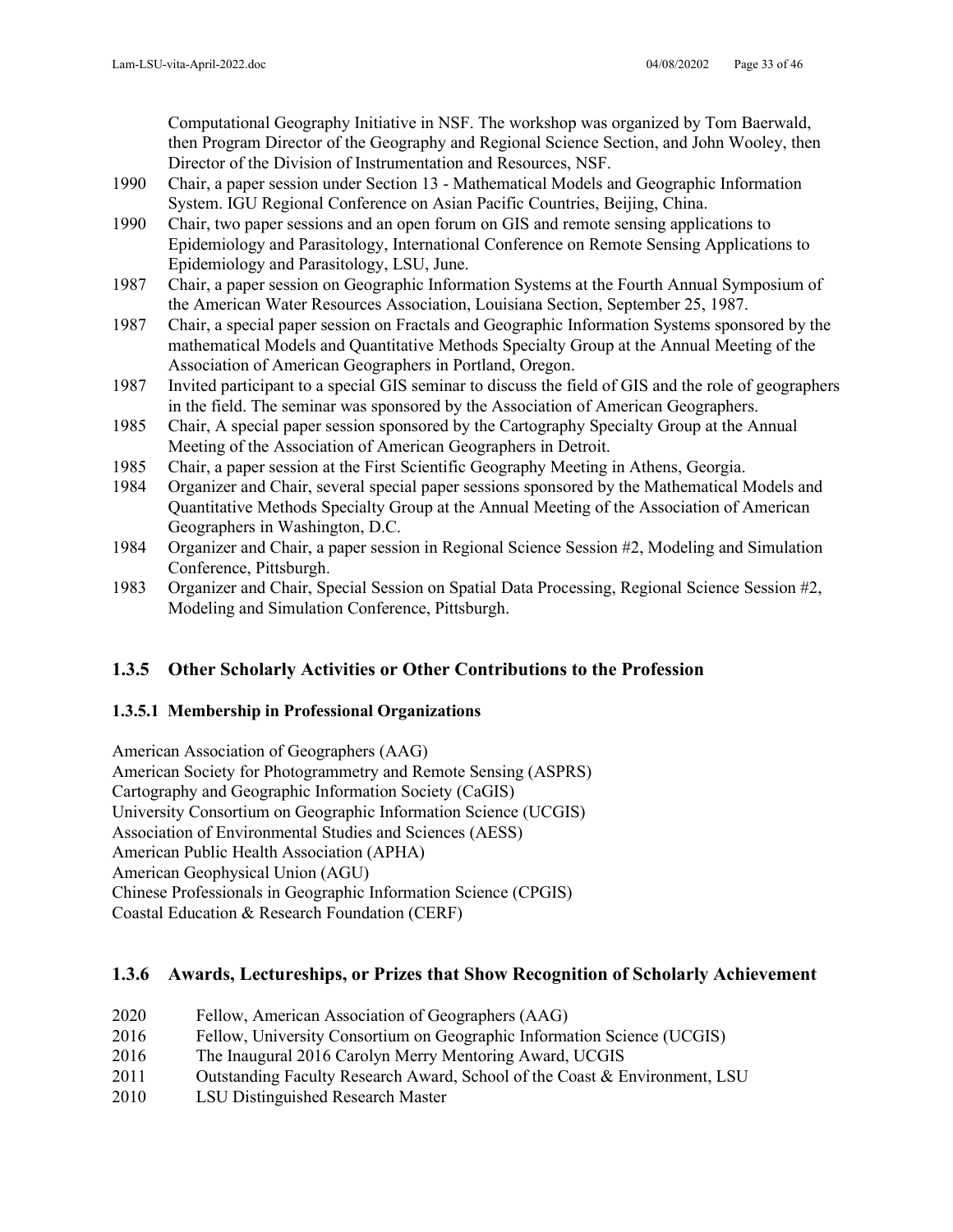- 2008 LSU Rainmaker (Top 100 research and creative faculty at LSU)
- 2006 LSU Distinguished Faculty Award
- 2004 Outstanding Contributions in Remote Sensing Award, AAG Remote Sensing Specialty Group
- 1984 The Andrew McNally Award. (To honor the best paper published by the American Congress on Surveying and Mapping in 1983. The paper entitled "Spatial Interpolation Methods: A Review" was published in *The American Cartographer* in 1983.)

### **Other Recognitions**

| 2003    | Keynote Speaker, Spatial Analysis and Modeling Group, AAG, March 6.                |
|---------|------------------------------------------------------------------------------------|
| 2002    | Invited as a Prominent Overseas Scholar, University of Hong Kong, Sept. 14-21.     |
| 2002    | Keynote Speaker, GIS Specialty Group, AAG, March 21.                               |
| 1997-06 | Named as Richard J. Russell Louisiana Studies Distinguished Professor              |
| 1991-97 | Adjunct Faculty, Department of Epidemiology and Community, School of Veterinary    |
|         | Medicine, LSU.                                                                     |
| 1976-80 | Special University Scholarship, University of Western Ontario, London, Ontario.    |
| 1977-78 | McIntosh Award, University of Western Ontario, London, Ontario. (To honor the best |
|         | incoming PhD student in the Department of Geography.)                              |

## **1.3.7 Research Support/Grant Activities**

## **External Grants Received as Principal or Co-Principal Investigator:**

- 44. 2020-21: Lee K, **Lam NSN**. RAPID: Investigating public health and social information disparities during the COVID-19 pandemic. National Science Foundation #2032745. \$232,000. 06/15/2020- 05/31/2023.
- 43. 2019-21: Sun MX, **Lam NSN**. AI-DCL: EAGER: Fairness-aware Informatics System for Enhancing Disaster Resilience. National Science Foundation #1927513. \$300,000. 09/01/2019-08/31/2022.
- 42. 2019-20: Jafari D, **Lam NSN**. RAPID: Collaborative research: Data mining and fusion between unmanned aerial systems and social media technologies to improve emergency operations. National Science Foundation #1945787. \$106,000. 10/01/2019-09/30/2021
- 41. 2018-19: **Lam NSN**, Meyer M, Park SJ, Reams M, Yang SW, Lee KS. 2018. RAPID: The changing roles of social media in disaster resilience: The case of Hurricane Harvey. National Science Foundation #1762600. \$199,989. 01/01/2018-12/31/2019.
- 40. 2016-20: **Lam NSN**, Meyer M, Park SJ, Reams M, Yang SW, Lee KS. 2016. IBSS-L: Understanding social and geographical disparities in disaster resilience through the use of social media. National Science Foundation #1620451. \$834,585. 09/01/2016-08/31/2021.
- 39. 2015-17: **Lam NSN**, Qiang Y. 2015. A synthesis of resilience measurement methods and indices. Louisiana Sea Grant. \$49,940. 01/15/2015-01/15/2017.
- 38. 2014-16: **Lam NSN**, Reams M, Rohli R. 2014. Community resilience to drought hazard: An analysis of drought exposure, impacts, and adaptations in south-central United States. U. S. Geological Survey. \$254,485. 09/01/2014-08/31/2016.
- 37. 2014-15: Qiang Y, **Lam NSN**. Using CyberGIS to model the coupled natural and human dynamics in a vulnerable coastal system. University of Illinois at Urbana-Champaign. \$6,400. 08/2014-08/2015.
- 36. 2014-19: Twilley R, Bentley S, Chen Q, **Lam NSN**, Xu K. 2014. Coastal SEES Collaborative Research: Changes in actual and perceived coastal flood risks due to river management strategies. NSF, #1427389. \$1,600,000 (Total award), \$1,097,704 (LSU portion). 09/01/2014-08/31/2019.
- 35. 2014-15: Reams M, **Lam NSN**. 2014. Louisiana Coastal Protection and Restoration Authority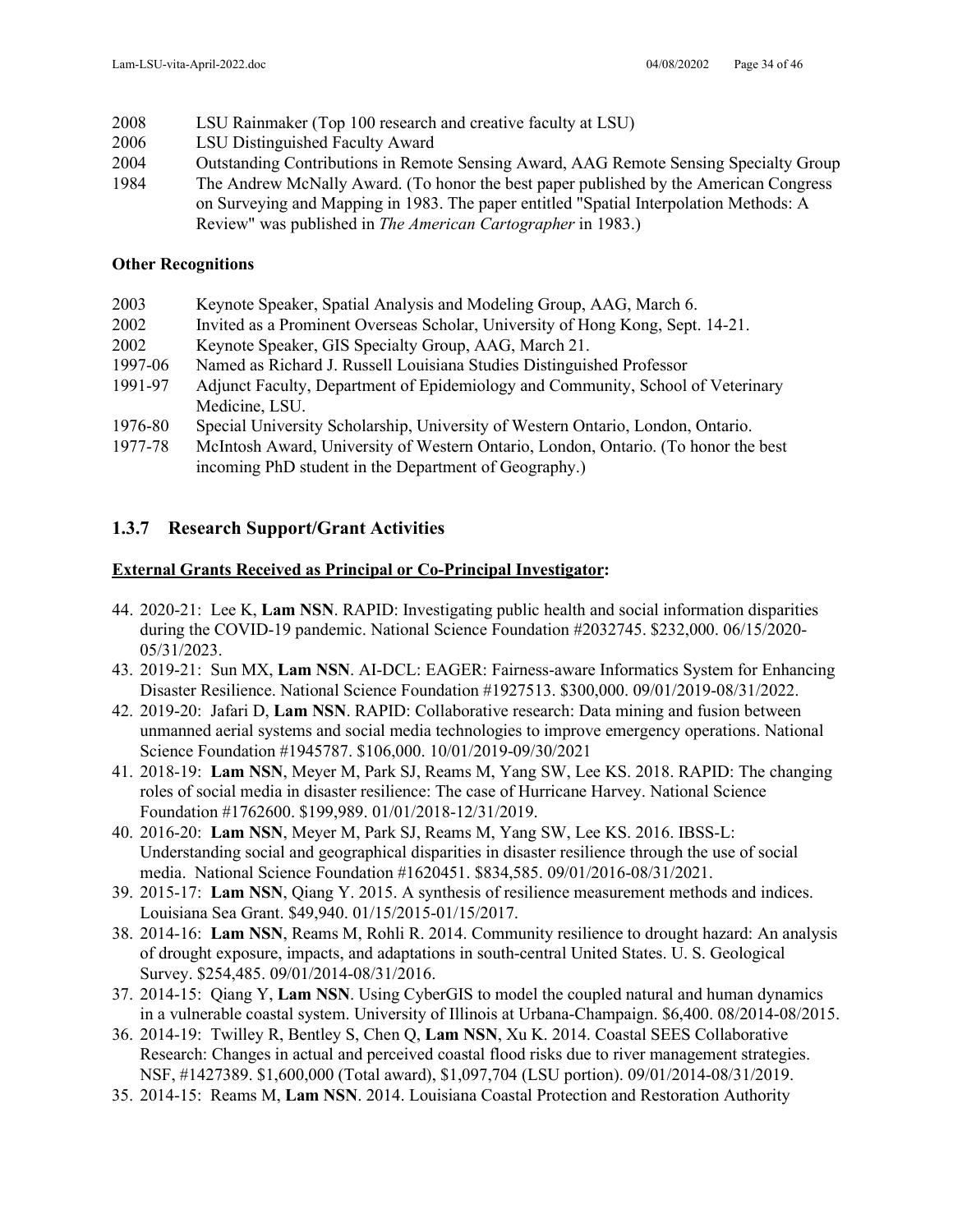(CPRA) 2017 Master Plan update: Coastal community resilience program development and assessment. \$99,561. 04/01/2014 – 04/01/2015

- 34. 2013-15: Reams M, **Lam NSN**. Applying insights from resilience theory to encourage "co-producing safety" in the Netherlands. Subaward from Hz University of Applied Sciences, the Netherlands. \$100,000. 04/2013-10/2014.
- 33. 2012-18: **Lam NSN**, Liu KB, Reams MA, Rivera-Monroy V, Xu YJ. Pace K. Dismukes D. CNH: Coupled natural-human dynamics in a vulnerable coastal system. *National Science Foundation*, #1212112. \$1,499,935. 09/01/12-08/31/18.
- 32. 2012-15: Liu KB, **Lam NSN**, Bentley S. Addendum to Paleotempestology of the Caribbean Region: A multi-proxy, multi-site study of the spatial and temporal variability of Caribbean hurricane activity. *Inter-American Institute for Global Change Research (IAI)*. \$299,902. 03/01/12-10/01/15.
- 31. 2010-13: **Lam NSN**, Reams M. Development of an empirical model for measuring community resilience. *U.S. Department of Agriculture/National Science Foundation.* \$390,028. 09/15/2010- 09/15/2013.
- 30. 2010-11: **Lam NSN**, Arenas H. Doctoral Dissertation Research: An agent-based simulation model for business reopening in New Orleans post Hurricane Katrina. *National Science Foundation*, #1003609. \$8,716. 04/15/10-09/30/11.
- 29. 2009-11: Pulsipher A, **Lam NSN**. Geographic Units for Socioeconomic Impact Analysis in the Gulf of Mexico Region. Mineral Management Services. \$439,876. 10/01/09-09/30/11.
- 28. 2009-11: Reams M, **Lam NSN**. Developing indicators to measure socioeconomic impacts of OCS activities: A temporal analysis of counties within the Gulf of Mexico region. Mineral Management Services. \$186,564. 10/01/09-09/30/11.
- 27. 2008-11: **Lam NSN**, Pace K, Campanella R, LeSage J. Modeling business return in New Orleans after Katrina: Its implications for Gulf of Mexico economic recovery. NOAA Gulf of Mexico Sea Grant Program. Award Total: \$199, 982. LSU portion: \$132,148. 02/01/08 – 01/31/11.
- 26. 2008-09: Liu KB, **Lam NSN**, Platt W. Effects of past and recent hurricanes on Gulf Coast ecosystems: Implication for future climate changes. National Institute for Climate Change Research at Tulane University. \$77,000. 06/01/08-08/31/09.
- 25. 2008-09: **Lam NSN**, Liang W. Doctoral Dissertation Research: An integrated agent-based microsimulation model for hurricane evacuation in New Orleans. NSF, # 0802593. \$7,809. 04/01/08- 09/30/09.
- 24. 2007-11: **Lam NSN**, Pace K., LeSage J, Campanella R. Collaborative Research: Modeling business return amid post-disaster uncertainties: New Orleans after Katrina. NSF, #0729259. Award Total: \$622,412. LSU portion: \$356,474. 11/01/07-10/31/11.
- 23. 2007-09: Reams M. and **Lam NSN** Socio-Economic responses to coastal land loss and hurricanes: Measuring resilience among Outer Continental Shelf (OCS) related coastal communities in Louisiana. MMS. \$209,472. 09/30/07-08/31/09.
- 22. 2007-08: **Lam NSN** and Ju, W. Doctoral Dissertation Research: A genetic Bayesian approach for texture-aided urban land use/cover classification. NSF, #0726512. \$11,816. 07/01/07-01/31/09.
- 21. 2006-12: Liu, K.B., Bentley, S., **Lam NSN** and others. Paleotempestology of the Caribbean Region: A multi-proxy, multi-site study of the spatial and temporal variability of Caribbean hurricane activity. Inter-American Institute for Global Change Research (IAI). \$698,300. 04/01/06-02/28/12.
- 20. 2006-07: **Lam NSN** and Zhou, G. Doctoral Dissertation Research: Detecting the social-economic conditions of urban neighborhoods through a combined methodology of wavelet transform and artificial neural networks. National Science Foundation, #0602111. \$7,142. 03/01/06-03/01/07.
- 19. 2005-07: **Lam NSN**, Campanella, R., and Pace, K. Decision-making among businesses in postcatastrophe uncertainty: How economic geographies re-form in New Orleans. National Science Foundation, #0554937. \$125,626. 11/01/05-10/31/07.
- 18. 2004-05: **Lam NSN** An integrated spatial data mining system for change and anomaly detection for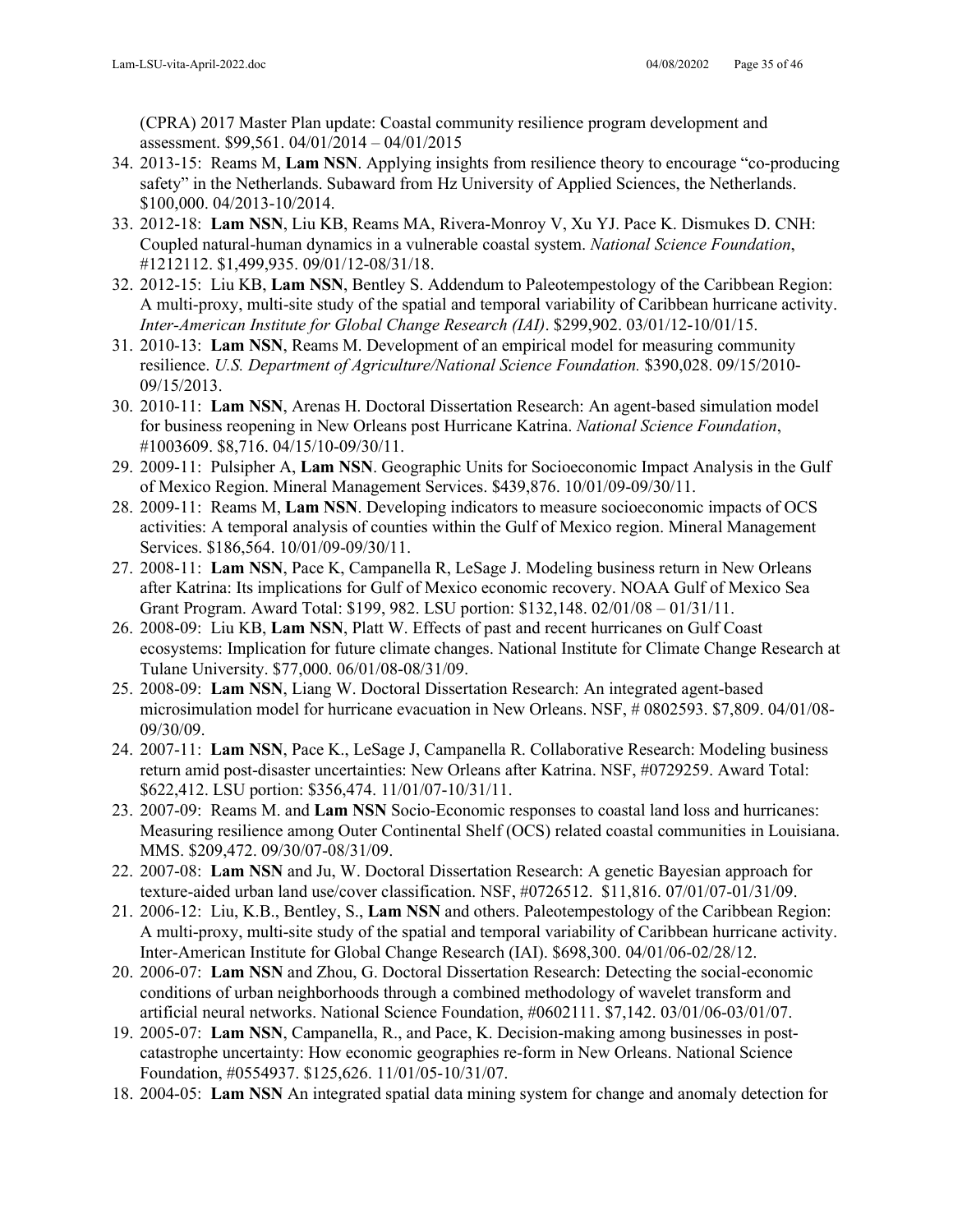decision support and risk assessment. Louisiana Board of Regents. \$19,890. 05/04-06/05.

- 17. 2001-04: Emerson, C.W., Quattrochi, D. A., and **Lam NSN** Fractal and geostatistical metadata for monitoring global change using remote sensing imagery. NASA Intelligent Systems solicitation. \$519,761. LSU portion: \$153,391.
- 16. 1998: **Lam NSN** NASA Summer Faculty Fellowship, Marshall Space Flight Center. \$10,000.
- 15. 1997-99: **Lam NSN**, Leitner, M., Braud, D., and Jones, F. Geographic information systems and image processing equipment for the analysis and display of spatial data: enhancement in the era of information technology. Louisiana Board of Regents. \$150,000.
- 14. 1995-99: **Lam NSN** Creating a world coverage of third-level political boundaries. World Health Organization, Pan American Health Organization, and Centers for Disease Control and Prevention. \$30,000 (est.).
- 13. 1996: **Lam NSN** Parcel mapping of Madison County, Mississippi. Neel-Schaffer, Inc. \$23,577.
- 12. 1996-97: **Lam NSN** and Read, J. Land-cover change detection for the Tropics using remote sensing and geographic information systems. National Science Foundation, Doctoral Dissertation Research Grant. \$9,995.
- 11. 1996-97: **Lam NSN** Cancer statistics review. Louisiana Office of Public Health. \$9,990.
- 10. 1994-96: **Lam NSN** A geographic information system for the characterization and modeling of multiscale remote-sensing data using fractals and selected spatial techniques. Co-investigators: Dale Quattrochi and Hong-lie Qiu. NASA. \$219,139
- 9. 1994-95: **Lam NSN** and Liu, K. B. Development of rural clusters for AIDS patient sampling. RAND Cooperation. \$50,701.
- 8. 1993-96: **Lam NSN** and Weigel, S. Scale, resolution, and representation in geographic information systems. NASA Graduate Fellowship to Ph.D. student Stephanie Weigel under supervision of Dr. Nina Lam. \$66,000.
- 7. 1990-92: **Lam NSN** and Liu, K. B. Modeling the spatial dynamics of AIDS in the United States: A geographic information systems approach. Louisiana Board of Regents. \$83,219.
- 6. 1994-95: Braud D, **Lam NSN**, Lewis AJ, Veeck G, Jones F. Establishment of a comprehensive, statewide, on-line geographic information system of Louisiana. Louisiana Board of Regents. \$190,000.
- 5. 1991-92: **Lam NSN.** Geographic information systems and image processing equipment for the analysis of spatial data. Louisiana Board of Regents. \$110,000. Other investigators are: Kesel, R., Liu, K.-B., Hirschboeck, K., Veeck, G., Jones, F., Edwards, J., and McKillop, H.
- 4. 1990-92: Quattrochi, D. and **Lam NSN.** The factor of scale in remote sensing as it affects analysis of landscape characteristics: An application of factor analysis to multiple source remotely sensed data. NASA - Stennis Space Center. \$22,000.
- 3. 1990: **Lam NSN** Travel Grant to IGU Regional Meeting, Beijing, China. Recommended by U.S. National Committee for International Geographical Union (USNC/IGU). \$1,500. (My application which included a paper was ranked second in a national competition.)
- 2. 1985: **Lam NSN** Geographic information system approach to the study of cancer mortality patterns in China. National Program for Advance Study and Research in China, U. S. National Academy of Sciences. \$40,360.
- 1. 1983: **Lam NSN.** Designing a geographical information system for the cancer data of China. The Association of American Geographers Research Grant. \$500.

### **Internal Grants Received (as PI or Co-PI only):**

9. 2013-14: Reams M, Wilkins JG, **Lam NSN**. Influences on household and community-level mitigation efforts and adaptations to coastal hazards in Louisiana. LSU Coastal Sustainability Studio. \$35,000. 08/01/13-07/31/14.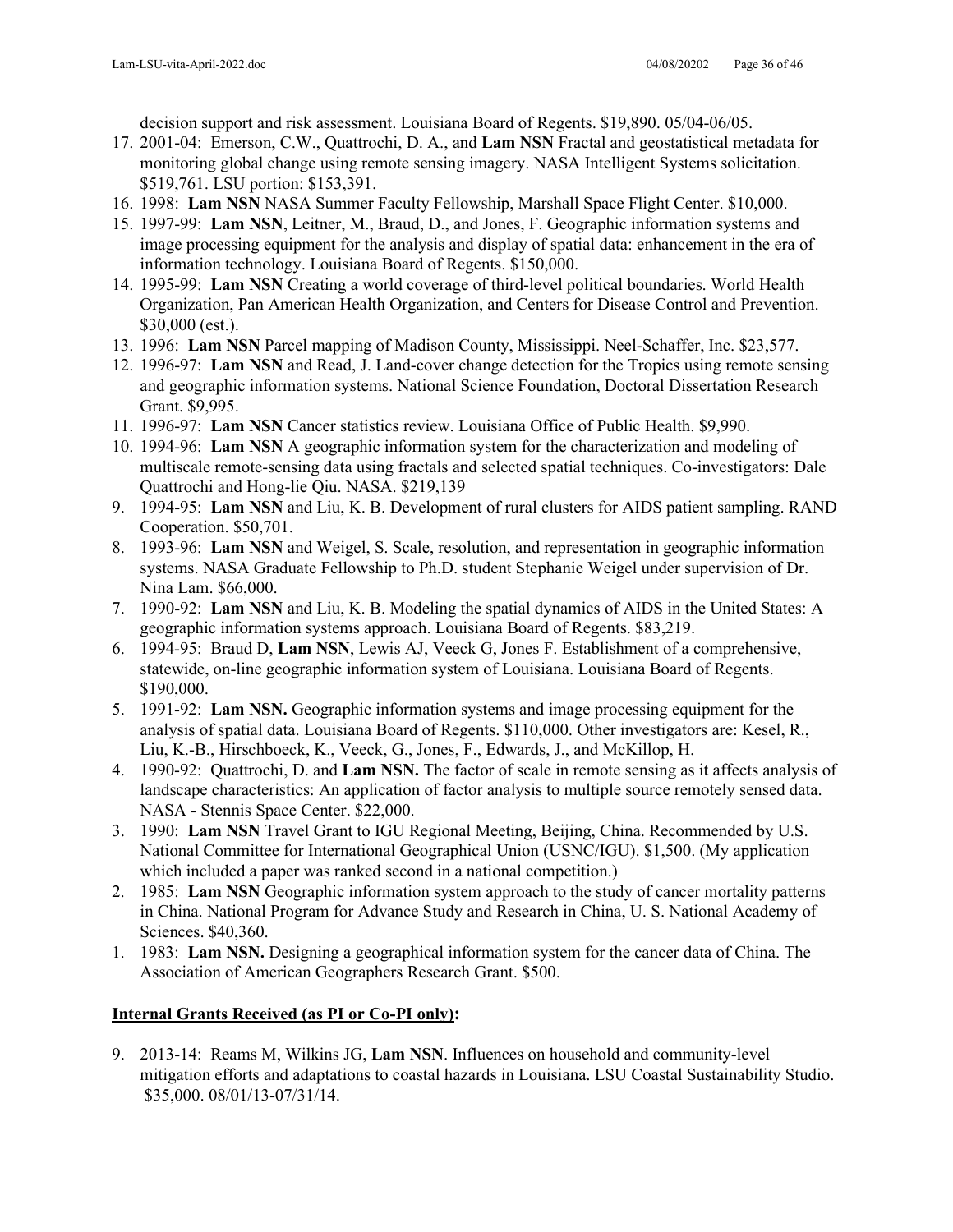- 8. 2010-11: Pace K, **Lam NSN**, Reams M. Decision making in post-catastrophe uncertainty: An examination of impacts of the Gulf of Mexico oil spill on local businesses in coastal Louisiana. Louisiana State University (Office of Research and Economic Development). \$149,999. 09/01/10- 08/31/11.
- 7. 2005-09: **Lam NSN** Understanding and measuring regional economic development using and integrated spatial data mining approach. Economic development assistantship to support a PhD student for four years. Funded by LSU Office of Research and Graduate Studies. Total: \$100,000
- 6. 2004-05: **Lam NSN** Associations between population characteristics, environment, and disease: A spatial data mining approach. Faculty Research Grant, Louisiana State University. \$10,000.
- 5. 2002-04: **Lam NSN**, Leitner,M., Curtis, A., Braud, D., and Lewis, A. A proposal to enhance research and instruction in geographic information science at LSU. Funded by LSU-CAPITAL, \$100,000.
- 4. 2002: Curtis, A., **Lam NSN**, Leitner, M., and Anderson, J. Funded by LSU Tech. Fee, primarily to upgrade facilities in the Computer Mapping Sciences Laboratory and the Map Library. \$47,342.
- 3. 1986: **Lam NSN** Population estimation using Thematic Mapper data--A pilot study. Faculty Summer Research Grant, Louisiana State University. \$4000.
- 2. 1980-81: **Lam NSN** An evaluation of areal interpolation models. Graduate School Research Grant, The Ohio State University. \$4,840.
- 1. 1980-8: **Lam, N. S-N.,** Moellering, H., and Rayner, J. N. Implementation of the PLUSX mapping package. The Learning and Resources Grants, The Ohio State University. \$2,000.

### **Other Participation (As an Investigator):**

- 9. 2018-21: Zhang WG, Chen ZY, Guo LC, Zhang GA (Chinese Side) & **Lam NSN**, Liu KB, Xu YJ (USA side) 2018. Comparative study on mega-delta erosion hazard and adaptation measures in China and USA. China's Ministry of Science and Technology (MOST). RMB 3,760,000 (US\$560,000). 01/2018-12/2021.
- 8. 2017: Leitner M., and others 2017. Geospatial data collection technology for the social-, natural-, environmental-, and engineering sciences. LSU Student Technology Fee (STF) Program. \$69,077.
- 7. 2016: Voyiadjis G., and others. 2016. Acquisition of gravimetric instrumentation in support of a new quasigeoid model for accurate elevations in Louisiana. Louisiana Board of Regents. \$153,000.
- 6. 2013-14: Reynolds A, Zeynep A, Brown P. Environmental communication for coastal Louisiana. LSU Coastal Sustainability Studio. \$11,220. 08/01-13-07/31/14.
- 5. 1994-95: McKillop, H., et al. Mapping the past: archaeological field equipment to record spatial and temporal information. Louisiana Board of Regents. Approx: \$14,000. I am one of the investigators.
- 4. 1991-92: Hugh-Jones, M. (PI), Haynes, J. (Co-PI), **Lam NSN**, and Malone, J. Remote sensing and geographic information systems at the Louisiana State University School of Veterinary Medicine. Louisiana Board of Regents. \$76,000.
- 3. 1990: Hugh-Jones M, **Lam NSN.** Travel Grant for Professor Shupeng Chen, LSU Office of Research (BRSG Grant). \$2,263.
- 2. 1989-94: Louisiana Coastal GIS Network, 1989-1994. (PI: Louisiana Geological Survey), supported by U.S. Geological Survey, (Year 1: \$199,851, Year 2: \$250,000, renewable for a total of 5 years.) I was involved in the proposal development and submission process and I participated in developing the framework for the Network and served on the Technical Committee for the first two years.
- 1. 1981: National Resource Center Grant from the U.S. Department of Education. \$140,000 est. for the first year. My role was to develop a new course on Geography of China.

## **1.3.8 Theses/Dissertations Directed (Numbers only)**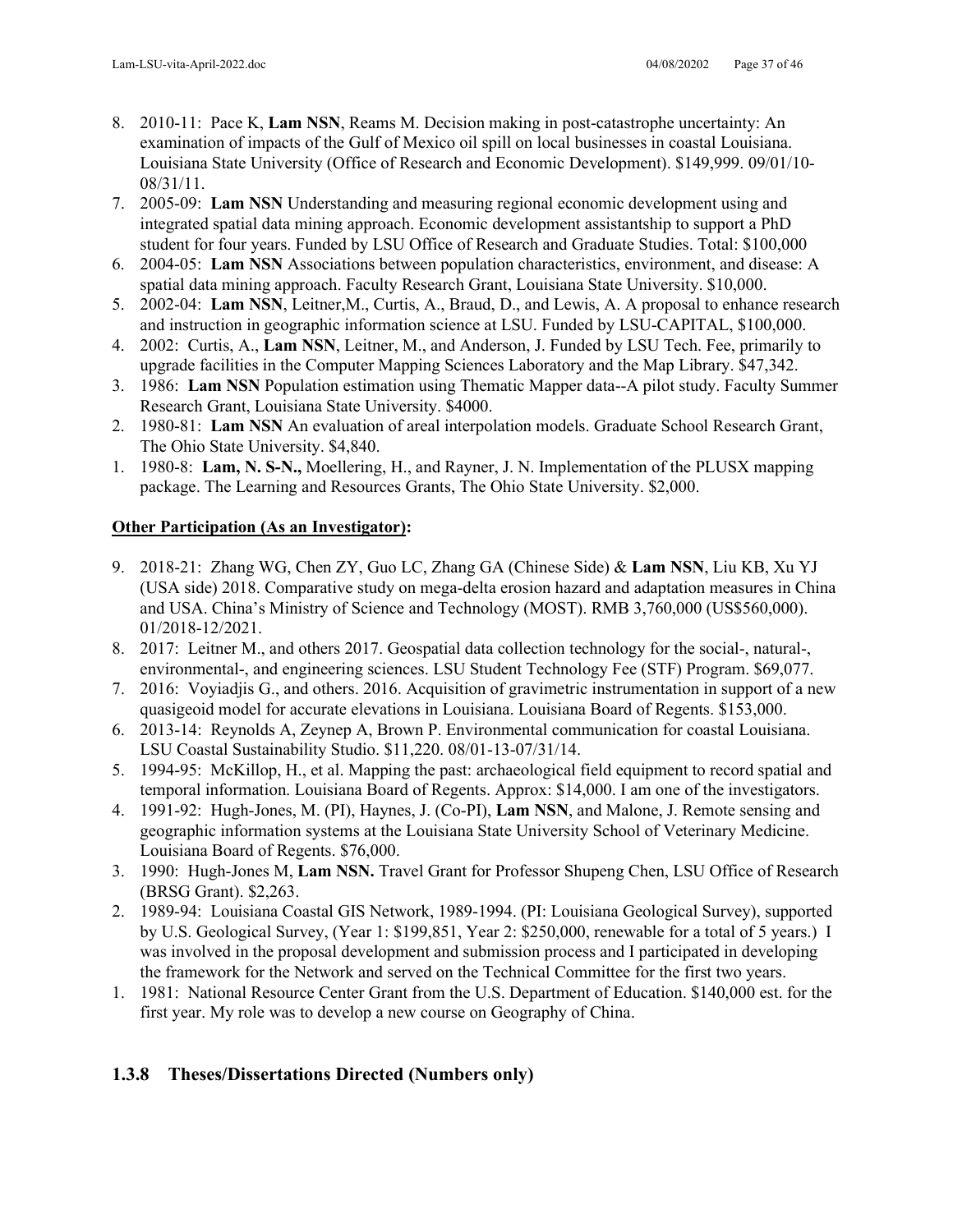Post-doctoral Research Associate directed: 9 Ph.D. directed and completed as major professor: 20 MS Theses directed and completed as major professor: 26 Master of Engineering Science Research Papers directed and completed as co-chair: 3 Master of Natural Sciences: 2

I am presently serving as a major professor for three PhD and two MS students and am mentoring one postdoctoral research associate. Since 1980, I have served as a co-advisor, minor professor, and/or committee member for over 350 Masters and Ph.D. students in both the Ohio State University and Louisiana State University.

## **1.3.9 Major Areas of Research Interests**

Geographic information science, remote sensing, spatial modeling, disease to disaster

## **1.4 Service**

## **1.4.1 Student Organizations Advised**

1983-85 Advisor, Hong Kong Student Association, the Ohio State University

## **1.4.2 Recruitment of Students and Faculty**

- 2017 Chair, Search Committee for a spatial coastal/environmental scientist, a joint position for Department of Environmental Sciences and Oceanography and Coastal Sciences.
- 2007-10 While I was chair of the Department of Environmental Sciences, I was responsible to recruit three faculty members, establish the new curriculums for MS Thesis and Professional MS, apply for the new PhD degree program, revamp the assessment matrix, develop flyers for student recruitment, and revamp the departmental website.

## **1.4.3 University Service**

University:

| 2020-21 | Investigation Committee, Office of the President/ORED                               |
|---------|-------------------------------------------------------------------------------------|
| 2018    | Preproposal Review Committee, Office of Research and Economic Development (ORED)    |
| 2016    | Preproposal Review Committee, ORED                                                  |
| 2012-13 | Search Committee, Associate Vice Chancellor for Research and Economic Development   |
| 2013    | <b>Centers Review Committee, ORED</b>                                               |
| 2010-14 | Advisory Council, Communication Across the Curriculum                               |
| 2010-14 | Council Member, Research Council, Office of Research and Graduate Studies           |
| 2008-09 | Search Committee, Dean of the School of the Coast and Environment, Academic Affairs |
| 2006-   | Chancellor Distinguished Lecturer Committee, Off. Of Research and Graduate Studies  |
| 2004    | College of Arts and Sciences Dean's search committee, Academic Affairs              |
| 2003    | Program Review Committee for Dept. of Computer Science, Academic Affairs            |
| 2003-06 | Elected to Grievance Committee, LSU Faculty Senate                                  |
| 2003    | Mentor Committee for an assistant professor from Dept. Geology and Geophysics       |
| 2001    | Internal IT Review Committee for LSU-CAPITAL                                        |
|         |                                                                                     |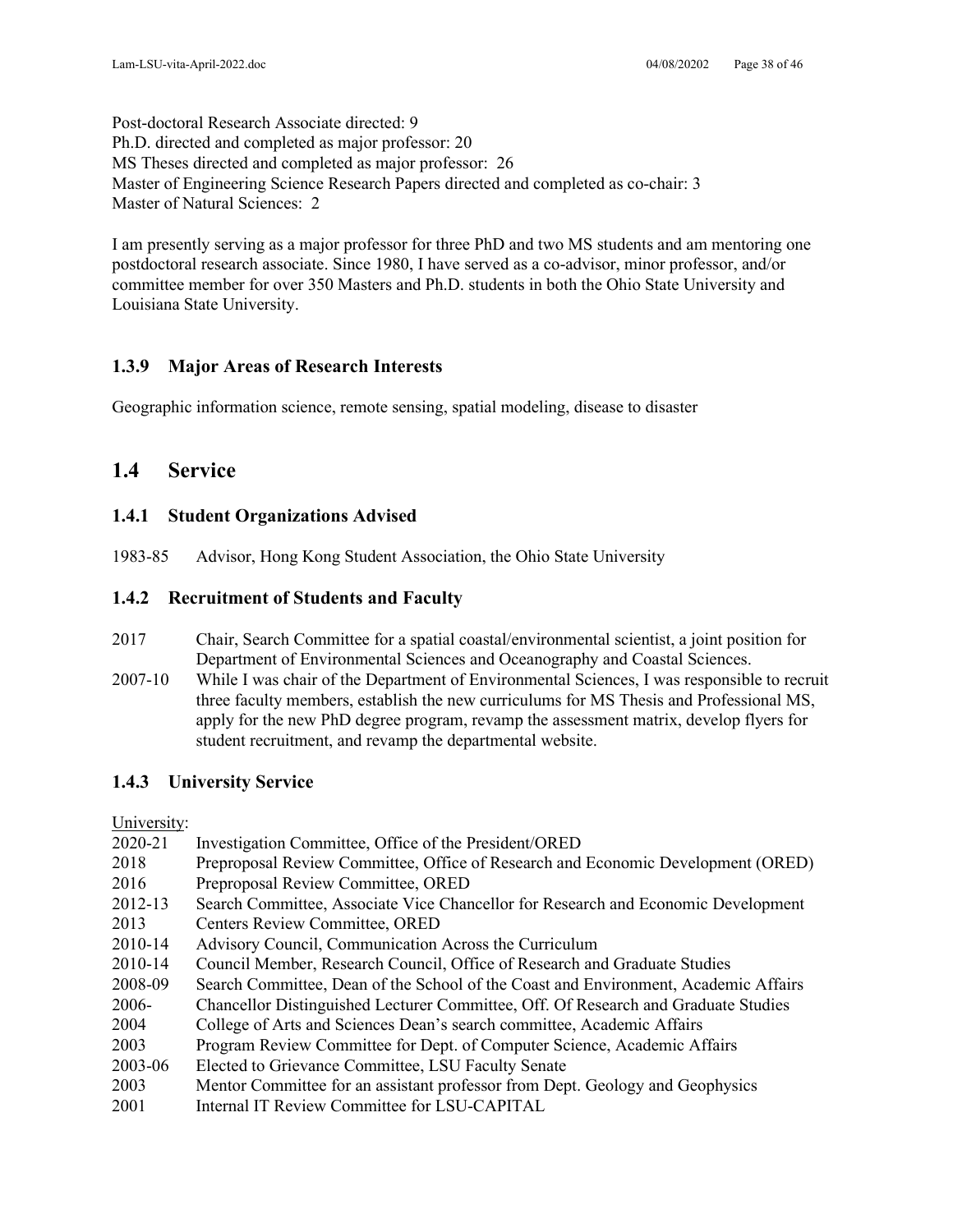- 1999 Ad hoc Committee on academic program enhancement, Office of the Provost<br>1998-99 Research Foundation Committee, Office of Research and Graduate Studies
- Research Foundation Committee, Office of Research and Graduate Studies
- 1997 LEEP (Louisiana Energy Enhancement Program) review panel, Office of Research and Graduate Studies
- 1995-96 Chair, ad hoc student appeal panel, appointed by Graduate School
- 1995-98 Elected to Senator, LSU Faculty Senate
- 1994-95 Member, two ad hoc committees (professional ethics and infrastructure) appointed by the Office of Research and Economic Development
- 1994-95 Admission, Standards, and Honors Committee, LSU Faculty Senate
- 1994-pres. LSU Representative, University Consortium for Geographic Information and Analysis
- 1993-99 Council on Research, Office of Research and Graduate Studies (2 terms)
- 1993-99 Chair, Social Sciences Research Development Group, Office of Research and Graduate Studies
- 1989- Council on Remote Sensing and GIS, Office of Research and Graduate Studies
- 1985-89 Co-Director, CADGIS Research Lab, jointly operated by the Department of Geography and Anthropology and the College of Design
- School of Coast and Environment:
- 2013- Diversity Committee
- 2012- Awards Committee
- 2009- Prestigious Awards Committee
- 2008- Budget and Facilities Committee
- 2008- Shell Endowed Chair search committee
- 2006- Development of Computer Teaching Lab
- 2007 Shell Endowed Professor Job Advertisement Committee
- 2007 Grants and Contracts Manager Recruitment Committee

College of Arts and Sciences:

- 2003-05 Tenure and Promotion Committee
- 2004 Ad hoc Review Committee for a professorship
- 2003 Ad hoc Tenure Review Committee (for a special case)
- 1998-00 Tenure and Promotion Committee
- 1994 College of Arts and Sciences Policy Statement Committee
- 1987-88 College of Arts and Sciences Computing Committee
- 1985-87 Representative from the College of Arts and Sciences to a Working Group on Remote Sensing.

Department of Environmental Sciences:

- 2020- Chair, Mentoring Committee of Dr. Thomas Douthat
- 2020- Member, Mentoring Committee of Dr. Rebeca de Jesus
- 2017 Chair, Search Committee for a spatial coastal/environmental scientist
- 2014-pres Chair, Assessment Committee
- 2014-pres Member, Awards Committee
- 2014-pres Member, Curriculum Committee
- 2014-15 Member, Search Committee (WISE position on energy analytics)
- 2014 Member, Dr. Crystal Johnson's tenure and promotion committee
- 2013 Faculty meeting minutes taker
- 2012 Chair, Dr. Margaret Reams' promotion to full professor Committee
- 2007-10 Department Chair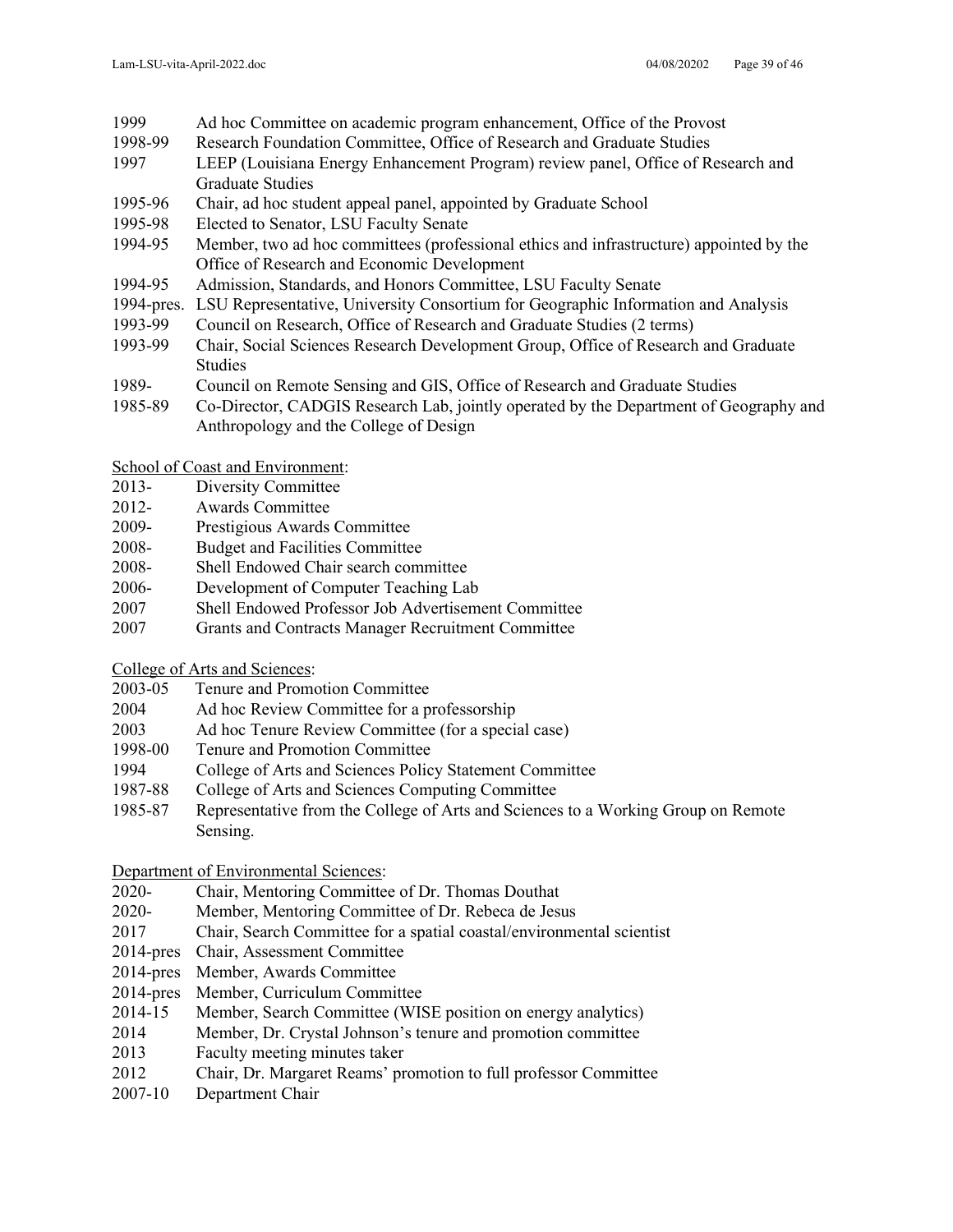- 2007 PhD in Environmental Science Exploration Committee
- 2006 Development of Remote Sensing and GIS Research Lab

Department of Geography & Anthropology:

- 2005 Chair, Economic geographer specialty in China hiring committee
- 2003-05 Executive Committee; Graduate Committee; T&P Committee
- 2004 Established and Director, the Spatial Laboratory and the Global Laboratory
- 2003-06 Elected to Faculty Evaluation Committee
- 2003 Chair, 3-Year Review Committee for two faculty members
- 2002 Elected to the Faculty Advisory Committee
- 2002-06 IT Committee
- 1998- Tenure and Promotion Committee
- 1997- Established and directed Computer Mapping Science Annex (Rm. 253)
- 1996- Chair, Faculty Advisory Committee
- 1995-96 Chair, Research and Scholarship Committee
- 1995-96 Tenure and Promotion Committee
- 1994-95 Departmental Council
- 1994 Faculty 4th-year review committee
- 1993- Geosciences Publication committee

## **1.4.4 Professional Service**

## **1.4.4.1 Advisory Boards, Commissions, or Agencies**

### **Editorship of Journals or Other Learned Publications:**

2020 Guest Editor for a manuscript, *Proceedings of the National Academy of Sciences (PNAS)* 2020-21 Special Issue Co-editor, "Human-Environmental Interactions Research Using Remote Sensing", *Remote Sensing* 2017-pres Editorial Board, *Remote Sensing* 2014-pres Editorial Board, *Applied Ecology and Environmental Research* 1996-pres Editorial Board, *Cartography and Geographic Information Science* 2017-20 Special Issue Co-editor, *Water* 2015-16 Special Issue Co-editor, *Water* 2015-19 Editorial Board, *Southeastern Geographer* 2011-12 Special Issue Editor, *International Journal of Geographic Information Science* 2005-09 Editorial Board, *The Professional Geographer* 2000-09 Editorial Board, *Annals of the American Association of Geographers* (reappointed) 1996-10 Associate Editor, *Geographic Information Sciences* 1992-20 Editorial Board, *Geographical Analysis* 1995-02 Editorial Board, *Geographical and Environmental Modeling* 1996-00 Editorial Board, *Applied Geography Studies*  1994-96 Editorial Board, *Geographic Information Sciences* 1984 Editor, *Newsletter of the Mathematical Models and Quantitative Methods Specialty Group, Association of American Geographers*.

## **Office Held/Advisory Panels in Federal Organizations:**

2021 NSF DISES (Dynamics of Integrated Social-Environmental Systems) review panel, 03/2021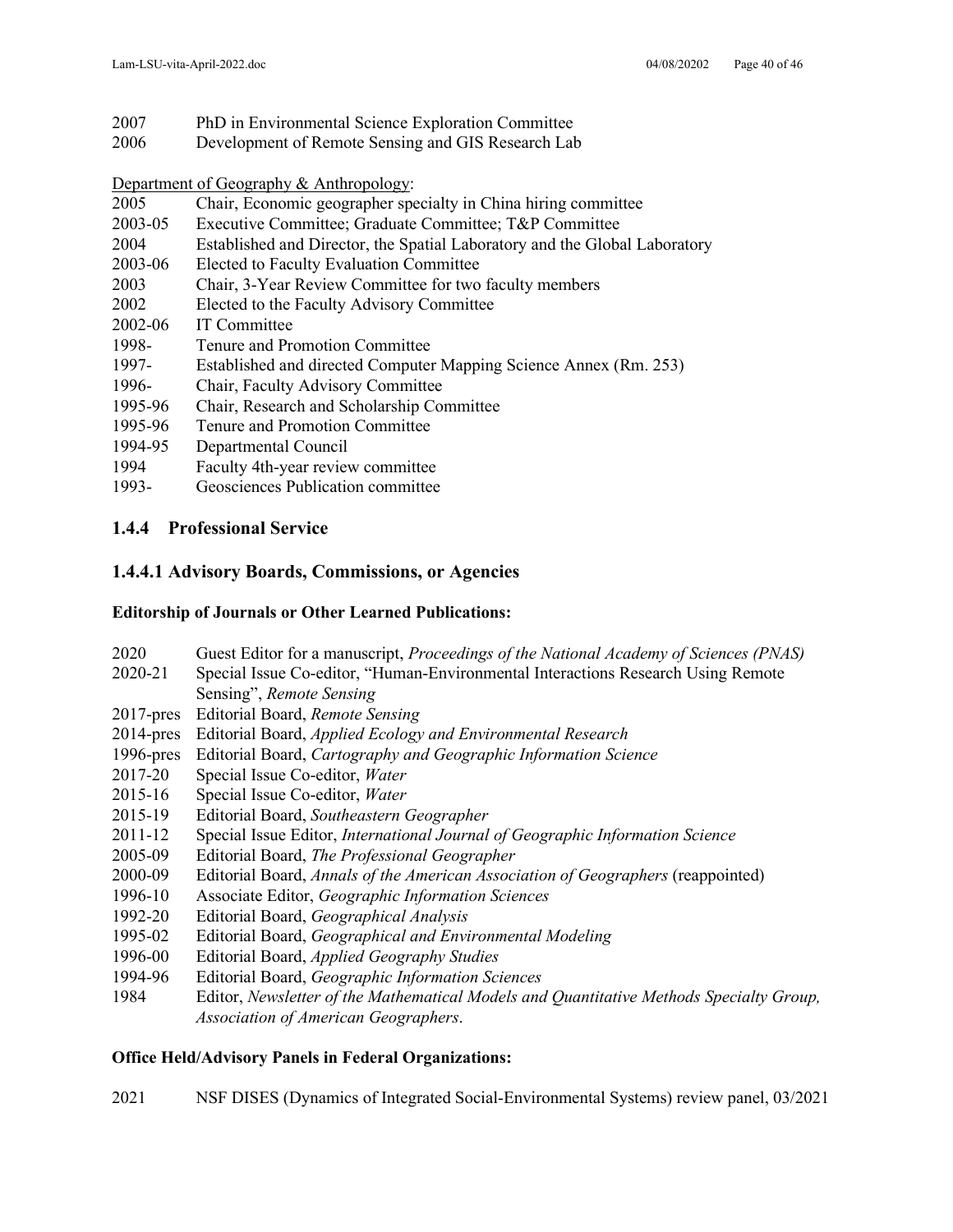| 2020    | NAS-NSF Human Networks and Data Science (HNDS) Expert meeting, 07/28/20-07/29/20          |
|---------|-------------------------------------------------------------------------------------------|
| 2019    | NSF Committee of Visitors (COV) to review the programs within the Social, Behavioral, and |
|         | Economics Sciences Directorate/Division of Behavioral and Cognitive Sciences (SBE/BCS)    |
| 2018    | NSF Coupled Natural-Human Dynamics review panel                                           |
| 2017    | NIEHS/NSF joint panel on Oceans and Human Health, Baltimore, Sept 20-22, 2017.            |
| 2017    | NAS meeting on "Tracking community resilience: Gulf Research Program opportunity          |
|         | analysis", Feb 15-16, 2017.                                                               |
| 2014-18 | Member of User Working Group, NASA Socioeconomic Data and Application Center              |
|         | (SEDAC) at Columbia University                                                            |
| 2014    | NSF Coupled Natural-Human Dynamics review panel                                           |
| 2013    | Open Research Area Plus (joint program by UK, France, Germany, Netherlands, and NSF,      |
|         | USA) review panel, Berlin, October 2013                                                   |
| 2013    | NSF Coupled Natural-Human Dynamics review panel                                           |
| 2012    | EPA STAR (Science to Achieve Results) Graduate Fellowship review panel                    |
| 2009-11 | NRC Committee on National Statistics' Panel on Redesigning the Commercial Building and    |
|         | the Residential Energy Consumption Surveys                                                |
| 2009    | NSF IGERT (Integrative Graduate Education and Research Traineeship) pre-proposal review   |
|         | Panel                                                                                     |
| 2008    | NSF IGERT pre-proposal review Panel                                                       |
| 2007    | NSF REU (Research Experiences for Undergraduates) Site Review Panel                       |
| 2006    | NSF Review Panel, Hydrologic Observatories                                                |
| 2006-08 | National Research Council (NRC) - Mapping Science Committee                               |
| 2005-06 | NRC committee on Contributions of Remote Sensing for Decisions about Human Welfare        |
| 2004    | Invited Participant, Land Remote Sensing Workshop, organized by USGS and AAG              |
| 2004    | NSF Review Panel, Human Social Dynamics (Infrastructure)                                  |
| 2003    | Strategic Planning meeting, NSF Geography and Regional Science Program                    |
| 2003    | NSF Review Panel, Pre-proposal for Science and Technology Centers                         |
| 2002    | NSF Review Panel, Integrated Graduate Education and Research Training (IGERT), Dec.       |
| 2002    | NSF Review Panel, Major Research Instrumentation, May 2002                                |
| 2002-03 | Committee on Review of Geographic Information Systems Research and Applications at        |
|         | HUD: Current Programs and Future Prospects, National Research Council                     |
| 2001    | Member of an NIH Review Panel, Geographic-based Research in Cancer Control and            |
|         | Epidemiology                                                                              |
| 2001    | NASA Review Panel, Land Cover Land Use Change Program, NASA Office of Earth               |
|         | Science, Feb. 28, 2001                                                                    |
| 2001    | Chaired an NIH Review Panel, Geographic Research in Cancer Control and Epidemiology,      |
|         | March 8, 2001.                                                                            |
| 1998-00 | Mapping Science Committee, National Research Council (Resigned in Aug. 1999)              |
| 1996    | NSF Review Panel, Instrumentation and Laboratory Improvement Program                      |
| 1994    | NSF Review Panel, Instrumentation and Laboratory Improvement Program                      |
| 1993    | NSF Review Panel, Special Program on Collaborative Research in Geosciences, Geography,    |
|         | and Mathematical Sciences, Division of Mathematical Sciences                              |
| 1993    | NSF Review Panel, Instrumentation and Laboratory Improvement program.                     |
| 1991    | NSF Review Panel for Dissertation Improvement Grants, Geography and Regional Science      |
|         | Program.                                                                                  |

## **Offices Held in Professional Societies:**

2020 Program Committee, AutoCarto 2020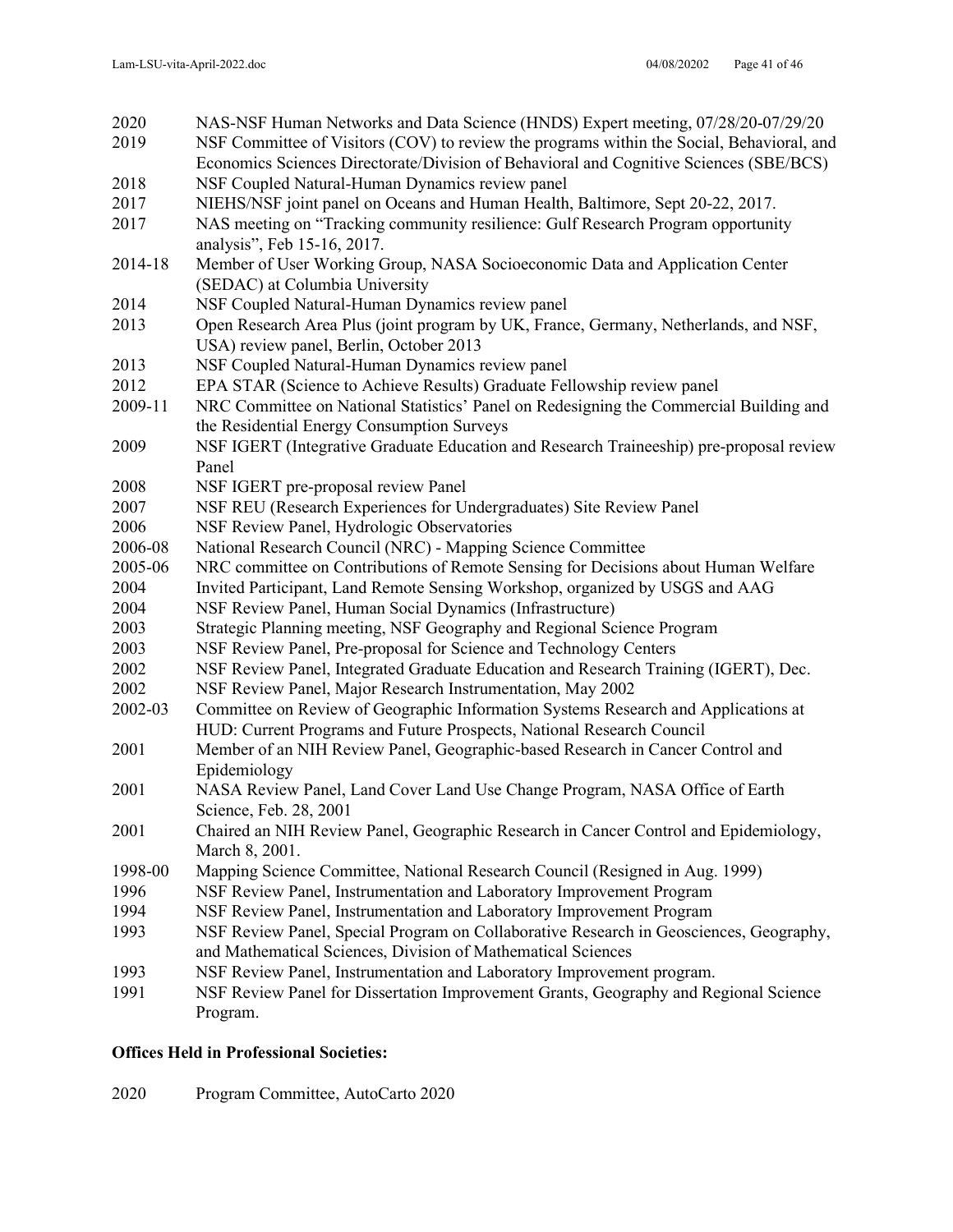| 2019-20 | Program Committee, GIScience 2020                                                            |
|---------|----------------------------------------------------------------------------------------------|
| 2017-18 | Awards Committee, Remote Sensing Specialty Group, AAG                                        |
| 2017-18 | Program Committee, GIScience 2018                                                            |
| 2018    | <b>UCGIS Carolyn Merry Mentoring Award Committee</b>                                         |
| 2018    | <b>UCGIS Nomination Committee</b>                                                            |
| 2017    | Chair, UCGIS Carolyn Merry Mentoring Award Committee                                         |
| 2016-18 | <b>UCGIS Fellow Selection Committee</b>                                                      |
| 2017-18 | <b>UCGIS Nomination Committee</b>                                                            |
| 2016    | CyberGIS 2016 Program Committee                                                              |
| 2015-16 | Program Committee, GIScience 2016                                                            |
| 2015-16 | Program Committee, International Conference on Geographies of Health and Living in Cities    |
|         | (H-Cities), Hong Kong University                                                             |
| 2015    | Member, UCGIS Nominating Committee                                                           |
| 2014    | CyberGIS 2014 Program Committee                                                              |
| 2013-14 | Chair, UCGIS Nomination Committee                                                            |
| 2013    | GIScience 2014 Program Committee                                                             |
| 2012    | GIScience 2012 Program Committee                                                             |
| 2010-13 | <b>UCGIS Awards Committee, Nomination Committee</b>                                          |
| 2004-06 | President-Elect, President, and Past President, University Consortium on Geographic          |
|         | Information Sciences (UCGIS)                                                                 |
| 2004-06 | Awards Committee, AAG Remote Sensing Specialty Group                                         |
| 2004    | GIScience 2004 Program Committee (to review and select manuscripts and abstracts)            |
| 2003-04 | Chair, Research Projects Committee, UCGIS                                                    |
| 2002    | AAG Program Committee for the 2003 annual meeting at New Orleans                             |
| 2002    | Nominating Committee, University Consortium on Geographic Information Sciences               |
| 2002    | GIScience 2002 Program Committee                                                             |
| 2000-03 | Elected to the Honors Committee, Association of American Geographers                         |
| 1997-00 | Elected to Board of Directors, University Consortium on Geographic Information Sciences      |
|         | (Resigned in Aug. 1999)                                                                      |
| 1998-99 | Research Committee, University Consortium on Geographic Information Sciences                 |
| 1998    | Nominating Committee, University Consortium on Geographic Information Sciences               |
| 1996-98 | Elected to Board of Directors, the Cartography and Geographic Information Society,           |
|         | American Congress on Surveying and Mapping                                                   |
| 1995    | Appointed to the 1997 Association of American Geographers Program Committee                  |
| 1992-93 | ACSM Program Committee, 1993 ACSM/ASPRS Annual Convention, New Orleans.                      |
| 1990-93 | Status of Women in Geography Committee, Association of American Geographers.                 |
| 1990    | Nominated as a candidate for the Nominating Committee, Association of American               |
|         | Geographers. (I was not elected.)                                                            |
| 1990-91 | Baltimore ACSM/ASPRS Auto-Carto 10 Conference Program Committee, American                    |
|         | Congress on Surveying and Mapping and American Society for Photogrammetry and Remote         |
|         | Sensing. The Committee served as referees for the papers submitted to the Conference.        |
| 1989-90 | Andrew McNally Award Committee for two consecutive years, American Congress on               |
|         | Surveying and Mapping. The Committee ranks all the articles published in <i>The American</i> |
|         | Cartographer in a year and recommends the best one for the award that year.                  |
| 1989-90 | Conference Organizing Committee, International Conference on Remote Sensing                  |
|         | Applications to Epidemiology and Parasitology, June 6-7, 1990, LSU.                          |
| 1984-86 | Chair, Mathematical Models and Quantitative Methods Specialty Group, Association of          |
|         | American Geographers.                                                                        |
| 1982-84 | Chair, Ad Hoc Committee on Women in Mathematical Models and Quantitative Methods             |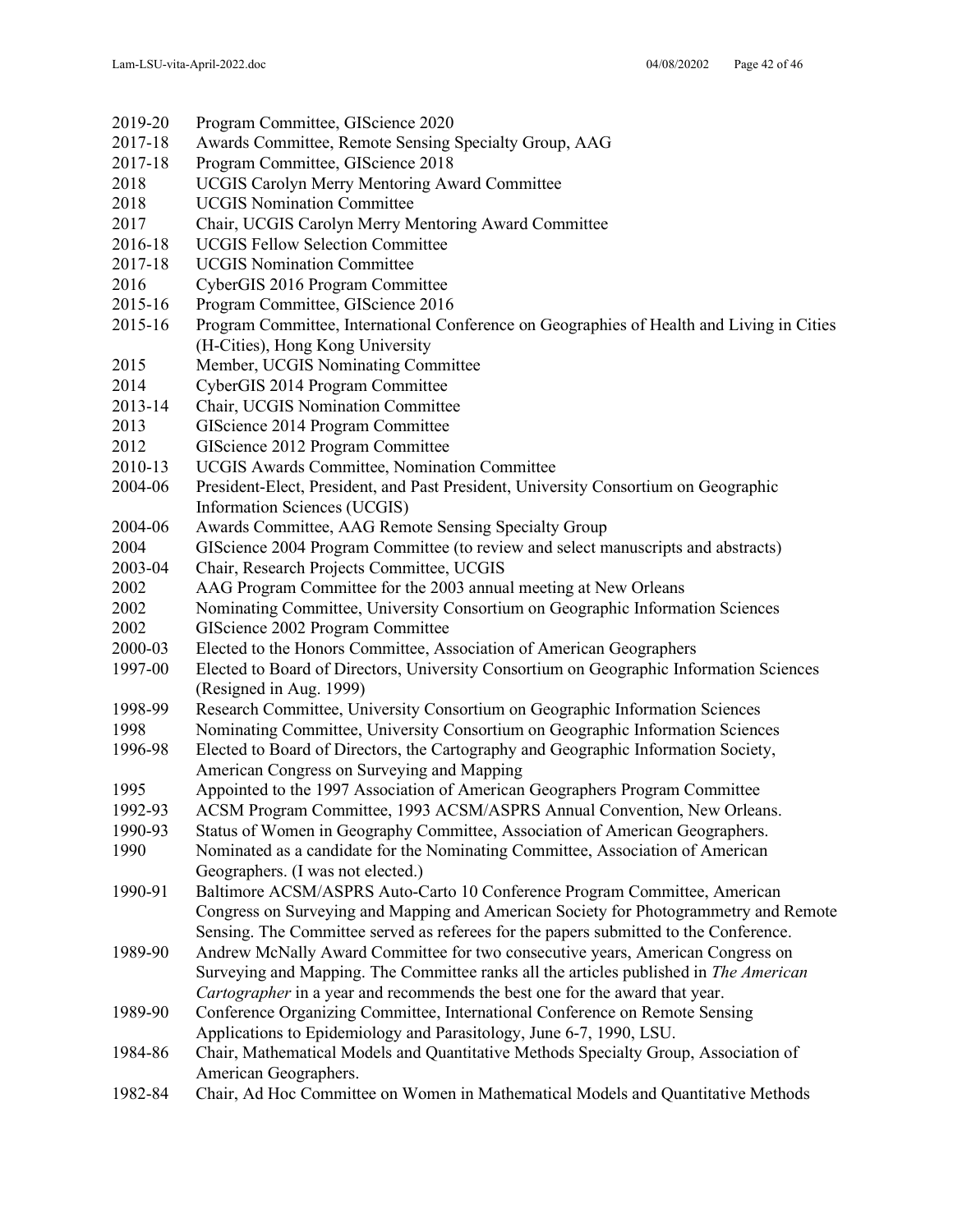Specialty Group, Association of American Geographers.

#### **Other Services for Professional Societies, Agencies, Other Universities:**

Services/Office Held in Governmental Agencies Overseas:

- 2019-20 Standing Review Board, Research Grants Council, Hong Kong Government, China
- 2008-14 Panel member, Research Grants Council, Hong Kong Government, China
- 2009 Proposal reviewer, Netherlands Organization for Scientific Research

State & Local Agencies:

- 2018 Social Science Advisory Group of the Mid-Barataria Sediment Diversion Project, Southeast Fisheries Science Center, NOAA/NMFS
- 2018 Technical Advisory Committee for Resilience Metrics Project, The Water Institute of the Gulf
- 2016 Contributing Experts for the RESTORE Act Center of Excellence Research Strategy, the Water Institute of the Gulf

Program Review:

- 2012-16 External reviewer, IGERT-GEEmap (Geoinformatics for Energy and Environment Modeling and Prediction) program, U of Iowa
- 2008 External program reviewer, Dept. of Geography, U Georgia
- 2006 External program reviewer, Dept. of Geography, U. of Minnesota
- 2005 External program reviewer, Dept. of Geography, U. of Buffalo
- 2003 External program reviewer, Dept. of Geography, U. of Connecticut
- 2002-05 External examiner, Master and Postgraduate Diploma in GIS, U. of Hong Kong
- 1996 Chaired a four-person extramural team reviewing the graduate programs in Geological Sciences and Geography at University of California, Riverside.

### Personnel:

- 2021 External referee, recruitment, Chinese University of Hong Kong-Shenzhen
- 2020 External referee, promotion to Professor, U Texas-Dallas
- 2020 External referee, promotion to Professor, U South Florida
- 2019 External referee, promotion to Professor, U Buffalo
- 2019 External referee, tenure and promotion to Associate Professor, U Minnesota
- 2019 External referee, recruitment, Chinese University of Hong Kong
- 2019 External referee, tenure and promotion to Associate Professor, U Wisconsin-Madison
- 2019 External referee, professorship, U Wisconsin-Madison
- 2019 External referee, professorship, U Wisconsin-Milwaukee
- 2019 External referee, professorship, U Georgia
- 2018 External referee, promotion to Professor, U Georgia
- 2018 External referee, promotion to Professor, Pennsylvania State U
- 2018 External referee, tenure and promotion to Associate Professor, U Wisconsin-Madison
- 2016 External referee, promotion to Professor, U Kansas
- 2016 External referee, promotion to Professor, U Georgia
- 2016 External referee, tenure and promotion to Associate Professor, U Iowa
- 2015 External referee, promotion to Professor, U Georgia
- 2015 External referee, promotion to Professor, U Connecticut
- 2015 External referee, promotion to Professor, U North Texas
- 2014 External referee, promotion to Professor, U Minnesota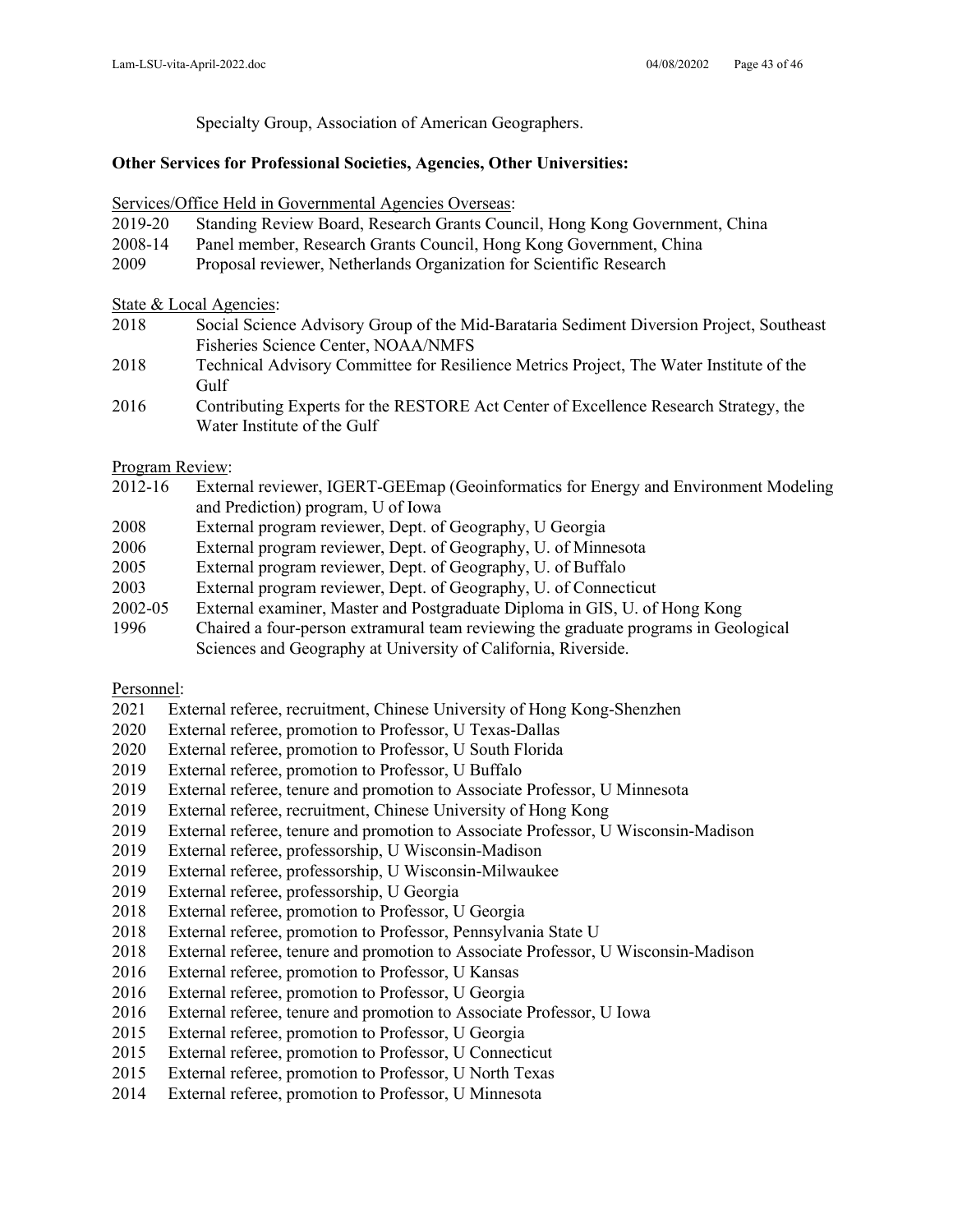- External referee, tenure and promotion to Associate Professor, Georgia State U
- External referee, promotion to Professor, George Mason U
- External referee, promotion to Professor, Temple U
- External referee, promotion to Professor, U of Texas Dallas
- External referee, promotion to Professor, Brigham Young U
- External referee, tenure and promotion to Associate Professor, U Buffalo
- External referee, promotion to Professor, Arizona State University
- External referee, promotion to Professor, U Miami
- External referee, promotion to Professor, U Iowa
- External referee, tenure and promotion to Associate Professor, U Iowa
- External referee, tenure and promotion to Associate Professor, U North Texas
- External referee, tenure and promotion to Associate Professor, Brigham Young U
- External referee, tenure and promotion to Associate Professor, U Georgia
- External referee, appointment to Assistant Professor, Chinese U of Hong Kong
- External referee, tenure as Associate Professor, U Sains Malaysia, Malaysia
- External referee, promotion to Professor, U Buffalo
- External referee, tenure and promotion to Associate Professor, U Georgia
- External referee, tenure as Associate Professor, East Carolina U
- External referee, tenure as Associate Professor, Hunter College
- External referee, appointment to professor and GIS program development, Harvard University (aborted due to conflict of interest)
- External referee, promotion to Professor, U Cincinnati
- External referee, tenure and promotion to Associate Professor, U Southern California
- External referee, promotion to associate professor, Hunter College
- External referee, tenure/promotion to associate professor, Florida State University
- External referee, tenure/promotion to associate professor, UT Dallas
- External referee, promotion to full professor, University of Western Ontario, Canada
- External referee, tenure and promotion to Associate Professor, West Virginia U
- External referee, appointment to Professor 2, Chinese University of Hong Kong
- External referee, promotion to full professor, Ohio State University
- External referee, promotion to full professor, U Oklahoma
- External referee, promotion to full professor, U Buffalo
- External referee, tenure/promotion to associate professor, Indiana U
- External referee, tenure/promotion to associate professor, Indiana State U
- External referee, promotion to full professor, U Georgia
- External referee, promotion to full professor, Kent State University
- External referee, tenure/promotion to associate professor, Arizona State University
- External referee, promotion to Professor I, Chinese University of Hong Kong (two cases)
- External referee, tenure/promotion to associate professor, U Cincinnati
- External referee, tenure/promotion to associate professor, U Iowa
- External referee, tenure/promotion to associate professor, Northern Illinois University
- External referee, tenure/promotion to associate professor, East Carolina University
- External referee, tenure/promotion to associate professor, University of Cincinnati
- External referee, tenure/promotion to associate professor, University of Cincinnati
- External referee, promotion to full professor, University of Tennessee
- External referee, promotion to full professor, University of Colorado-Boulder
- External referee, tenure/promotion to associate professor, University of Oklahoma
- External referee, tenure/promotion to associate professor, Ohio State University
- External referee, tenure/promotion to associate professor, Macalester College,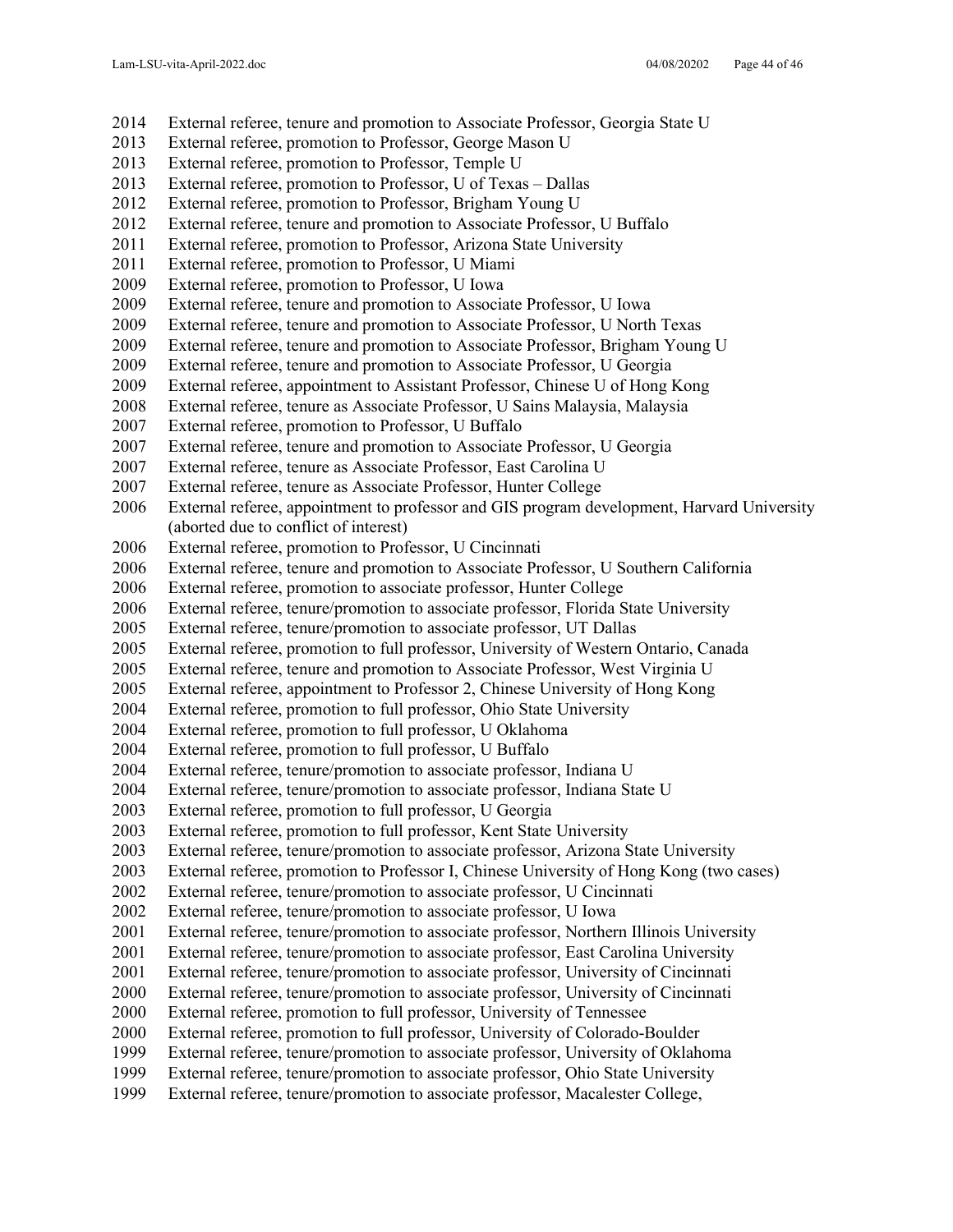- 1999 External referee, promotion to full professor, University of Kansas
- 1999 External referee, tenure/promotion to associate professor, University at Buffalo
- 1999 External examiner, for a doctoral dissertation, Nanyang University, Singapore.
- 1998 External referee, promotion to full professor, University of Connecticut
- 1997 External referee, tenure and promotion to associate professor, U. of Massachusetts Boston
- 1997 External referee for a grant application for the City University of New York.
- 1996 External referee for a tenure and full professor appointment for University of Southern California
- 1996 External referee for a tenure and promotion case for U. C. Berkeley
- 1994 External referee for a grant application for the Kansas NSF EPSCoR program.
- 1993 External referee for a grant application for the Idaho State Board of Education.
- 1993 External referee for a tenure and promotion case for Florida Atlantic University.
- 1992 External referee for a tenure and promotion case for U. C. Riverside.

#### **Journals edited, Manuscripts, Books, and Proposals reviewed:**

Since 1983, I have served as anonymous reviewer regularly for over 500 manuscripts and proposals (on average 10-12/year) for the following journals, granting agencies, and publishing companies. Note the number does not include the grant proposals while serving on the NSF, NIH, NASA, Hong Kong review panels and manuscripts while serving on other regular committees.

Journals:

*PNAS International Journal of Disaster Risk Reduction Applied Geography International Journal of Disaster Risk Reduction Environment and Planning B Journal of Infrastructure Systems Health and Place Environmental Science and Policy Nature Climate Change Ecological Modeling Natural Hazards Sustainability Remote Sensing PLoS One The American Cartographer* (now called *Cartography and GIS*) *Annals of the Association of American Geographers Canadian Geographer Geographical Analysis International Journal of Geographical Information Science International Journal of Remote Sensing The Ohio Journal of Science Photogrammetric Engineering and Remote Sensing The Professional Geographer Social Science and Medicine Tijdschrift Voor Economische En Sociale Geografie (Journal of Economic and Social Geography) Geosciences and Man Ecological Applications Geographical and Environmental Modeling*